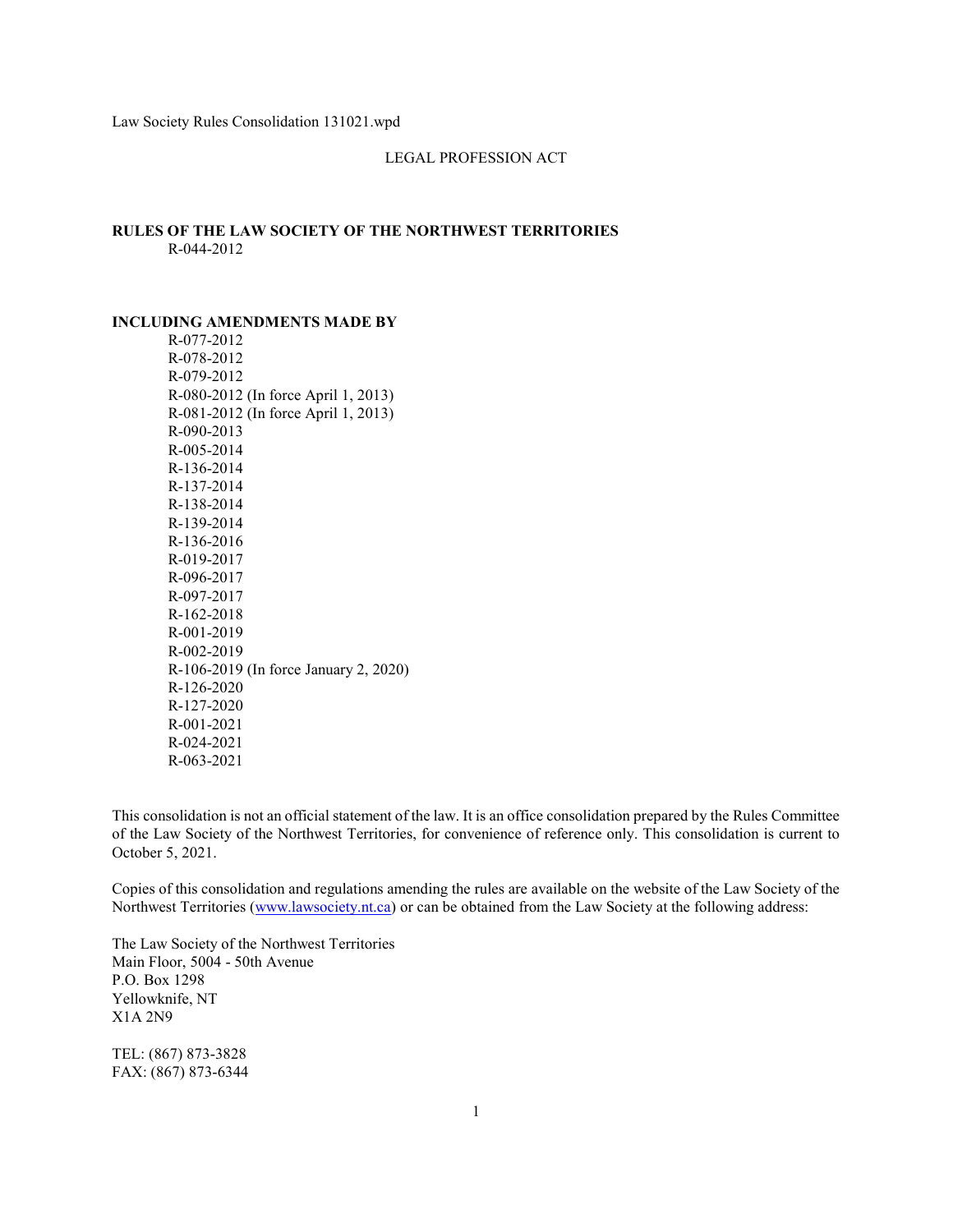# TABLE OF CONTENTS

| <b>INTERPRETATION</b> |  |  |
|-----------------------|--|--|
|                       |  |  |

Rule

| PART 1            |                                                                  |      |
|-------------------|------------------------------------------------------------------|------|
|                   | THE SOCIETY                                                      | 2    |
|                   | Honorary Executive Members                                       | 4    |
|                   | Election of the Executive                                        | 5    |
|                   | Executive Meetings and Duties of Officers                        | 19   |
|                   | Expenses                                                         | 27   |
|                   | <b>Banking and Financial Matters</b>                             | 28   |
|                   | Committees                                                       | 31   |
|                   | Special Counsel                                                  | 32   |
| PART <sub>2</sub> | MEMBERSHIP AND ENROLLMENT                                        |      |
|                   | The Roll                                                         | 34   |
|                   | The Record                                                       | 35   |
|                   | <b>Bar Admission Examinations</b>                                | 39   |
|                   | <b>Regular Members</b>                                           | 40   |
|                   | Students-at-law                                                  | 41   |
|                   | Legal Services a Student-at-law May Provide                      | 50   |
|                   | Restricted Appearance Certificate                                | 51   |
|                   | Canadian Legal Advisor                                           | 52   |
|                   | Law Students and Temporary Articles                              | 53   |
|                   | General Rules Applying to All Applications for Membership        | 54   |
|                   | Change of Membership Status                                      | 57   |
|                   | Renewal of Membership                                            | 58   |
|                   | <b>Cessation of Practice</b>                                     | 62   |
|                   | Resignation of Member                                            | 63   |
|                   | General                                                          | 64   |
|                   | Continuing Professional Development                              | 70   |
| PART <sub>3</sub> |                                                                  |      |
|                   | <b>DISCIPLINE</b>                                                | 72   |
|                   | Reinstatement of and Striking off Suspended Members              | 82   |
|                   | Appointment to the Bench and Reinstatement as a Member           | 86   |
|                   | Code of Professional Conduct                                     | 86.1 |
| PART <sub>4</sub> |                                                                  |      |
|                   | <b>ASSURANCE FUND</b>                                            | 87   |
| PART 5            |                                                                  |      |
|                   | PROFESSIONAL LIABILITY LEVY                                      |      |
|                   | Professional Liability Claims                                    | 90   |
| PART <sub>6</sub> |                                                                  |      |
|                   | FINANCIAL MATTERS                                                |      |
|                   | Interpretation                                                   | 95   |
|                   | <b>DIVISION 1 - ACCOUNTS</b>                                     |      |
|                   | Interpretation                                                   | 97   |
|                   | <b>Cash Transactions</b>                                         | 98   |
|                   | Record Keeping Requirements for Cash Transactions                | 99   |
|                   | Reporting Requirements for Law Firms                             | 100  |
|                   | Notices to the Executive Director                                | 102  |
|                   | Examination, Review, Audit or Investigation of Financial Records | 103  |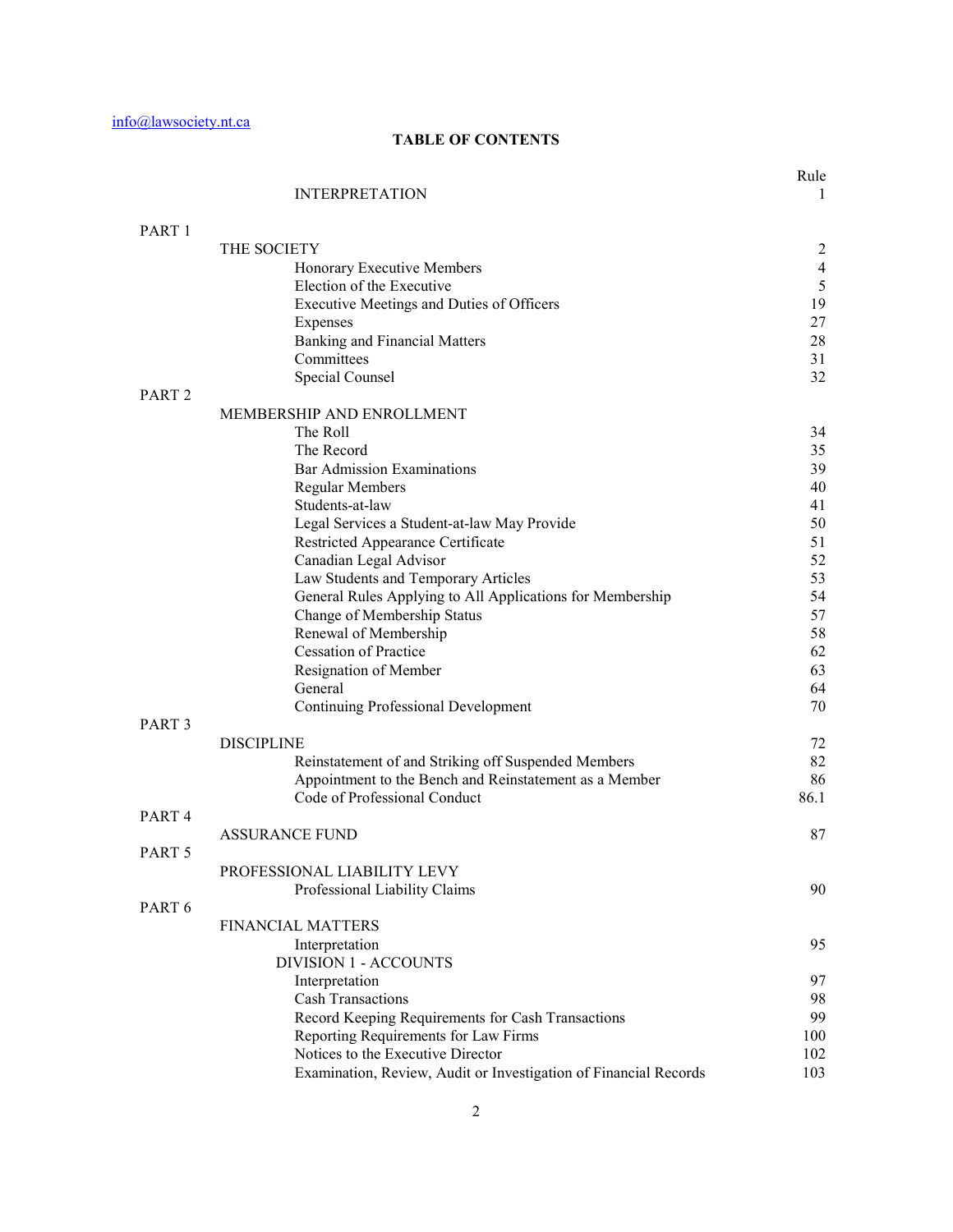|                   | Notice of Bankruptcy Proceedings or Writ of Execution                     | 104   |
|-------------------|---------------------------------------------------------------------------|-------|
|                   | Location of Financial Records                                             | 105   |
|                   | <b>Financial Records</b>                                                  | 106   |
|                   | Monthly Trust Reconciliations                                             | 107   |
|                   | <b>Client Files</b>                                                       | 108   |
|                   | <b>Electronic Banking Withdrawals</b>                                     | 109   |
|                   | <b>Electronic Banking Deposits</b>                                        | 110   |
|                   | Credit and Debit Card Receipts                                            | 111   |
|                   | <b>ATM</b> Deposits                                                       | 112   |
|                   | Bank Drafts and Money Orders                                              | 113   |
|                   | Required Approvals for Lawyers and Law Firms                              | 114   |
|                   | Accountability as Responsible Lawyer                                      | 117   |
|                   | Responsible Lawyer                                                        | 118   |
|                   | Review of Application for Responsible Lawyer                              | 119   |
|                   | Revocation and Resignation of Responsible Lawyer                          | 120   |
|                   | Qualifying for Trust Account                                              | 121   |
|                   | Review of Application for Trust Account                                   | 122   |
|                   | Term of Trust Account Approval                                            | 123   |
|                   | Pooled Trust Accounts and General Accounts                                | 124   |
|                   | Prohibition on Use of Trust Accounts                                      | 125   |
|                   | A lawyer or law firm must not benefit from trust money in a trust account | 126   |
|                   | Conditions Upon Which Money is Held in Trust                              | 127   |
|                   | Receiving Trust Money                                                     | 128   |
|                   | Separate Interest-Bearing Accounts                                        | 129   |
|                   | Certification of Funds Prior to Signing Trust Withdrawals and Transfers   | 130   |
|                   | Trust Withdrawals by Cheque                                               | 131   |
|                   | Additional Obligations Related to Trust Money                             | 132   |
|                   | Transfers between Client Ledgers                                          | 133   |
|                   | Lawyers Acting in a Representative Capacity                               | 134   |
|                   | Undisbursable Trust Money                                                 | 134.1 |
|                   | Obligations Related to Clients' Property                                  | 134.2 |
|                   | Custodianships                                                            | 134.3 |
|                   | DIVISION 2 - CLIENT IDENTITY AND VERIFICATION                             |       |
|                   | Interpretation                                                            | 134.4 |
|                   | When Verification of Client Identity Required                             | 134.7 |
|                   | Requirement to Verify Client Identity                                     | 134.8 |
|                   | Record Keeping and Retention                                              | 134.9 |
|                   | Application                                                               | 135   |
|                   | Criminal Activity, Duty to Withdraw at Time of Taking Information         | 135.1 |
|                   | Monitoring                                                                | 135.2 |
|                   | Duty to Withdraw                                                          | 135.3 |
| PART <sub>7</sub> |                                                                           |       |
|                   | <b>SELF-REPORTING</b>                                                     |       |
|                   | <b>Reporting Criminal Charges</b>                                         | 136   |
|                   | Reporting Member's Insolvency                                             | 137   |
| PART <sub>8</sub> |                                                                           |       |
|                   | TERRITORIAL MOBILITY                                                      |       |
|                   | Interpretation                                                            | 138   |
|                   | Application                                                               | 139   |
|                   | Transfer under Territorial Mobility Agreement                             | 140   |
|                   | Liability Insurance                                                       | 141   |
| PART <sub>9</sub> |                                                                           |       |

# LIMITED LIABILITY PARTNERSHIPS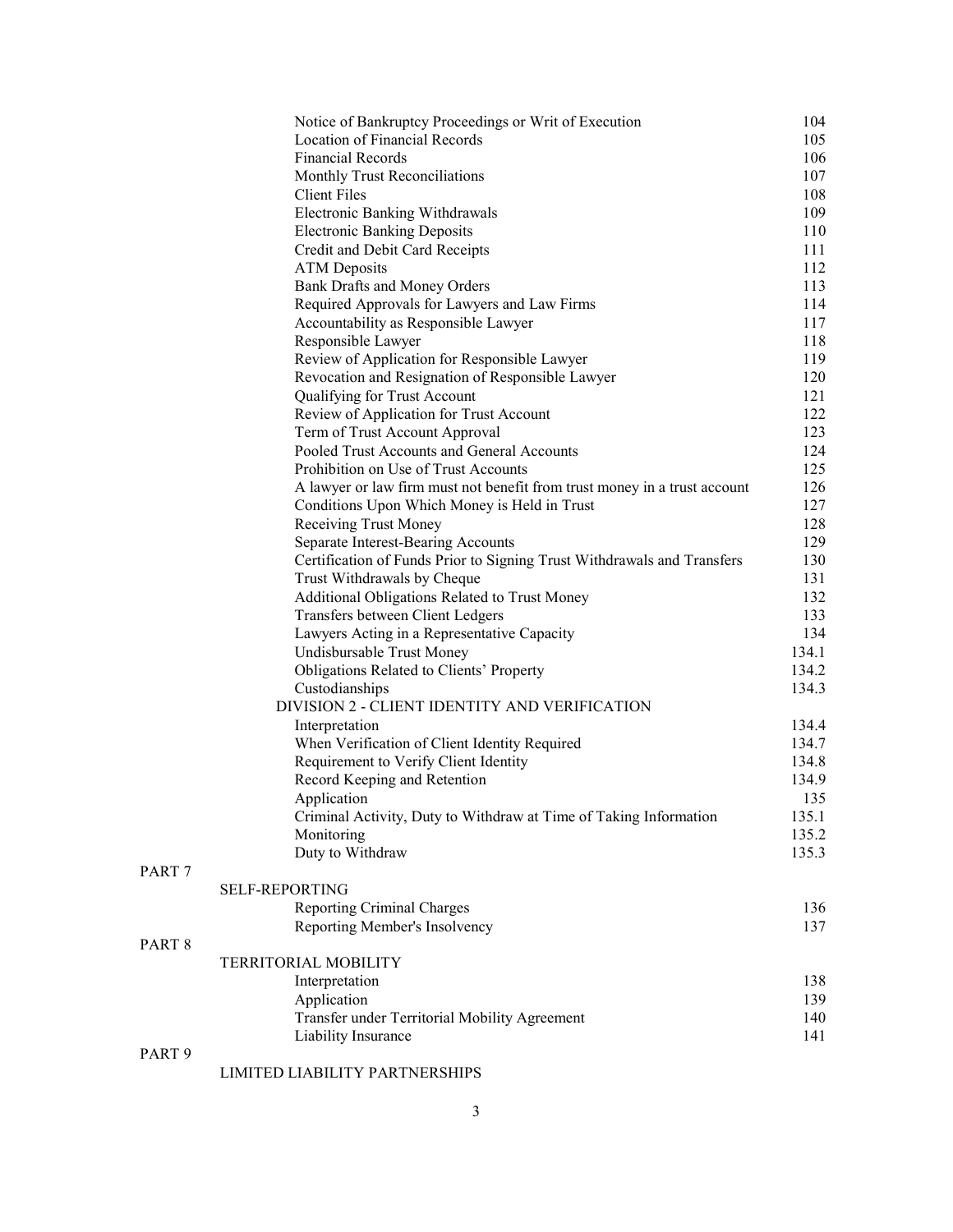|                    | Interpretation                                             | 142 |
|--------------------|------------------------------------------------------------|-----|
|                    | Register of LLP                                            | 143 |
|                    | Certification of Northwest Territories LLP                 | 144 |
|                    | Certification of Extra-territorial LLP                     | 145 |
|                    | <b>Insurance Requirements</b>                              | 146 |
|                    | Other Eligibility Requirements                             | 147 |
|                    | Notification of Non-compliance                             | 148 |
|                    | Renewal of Permit                                          | 149 |
| PART <sub>10</sub> |                                                            |     |
|                    | PROFESSIONAL CORPORATIONS                                  |     |
| Interpretation     |                                                            | 150 |
|                    | Corporate Register of Professional Corporations            | 151 |
|                    | Registration of Territorial Professional Corporation       | 152 |
|                    | Registration of Extra-territorial Professional Corporation | 153 |
|                    | Corporate Name                                             | 154 |
|                    | Change of Corporate Name                                   | 155 |
|                    | Annual Permit                                              | 156 |
|                    | Renewal                                                    | 157 |
|                    | Notice of Change in Corporate Information                  | 158 |
|                    | Dissolution, Insolvency or Bankruptcy                      | 159 |
|                    | <b>Revocation of Annual Permit</b>                         | 160 |
|                    | Public Disclosure of Corporate Status                      | 161 |
|                    | Disclosure of Corporate Information                        | 162 |

# SCHEDULE A

FEES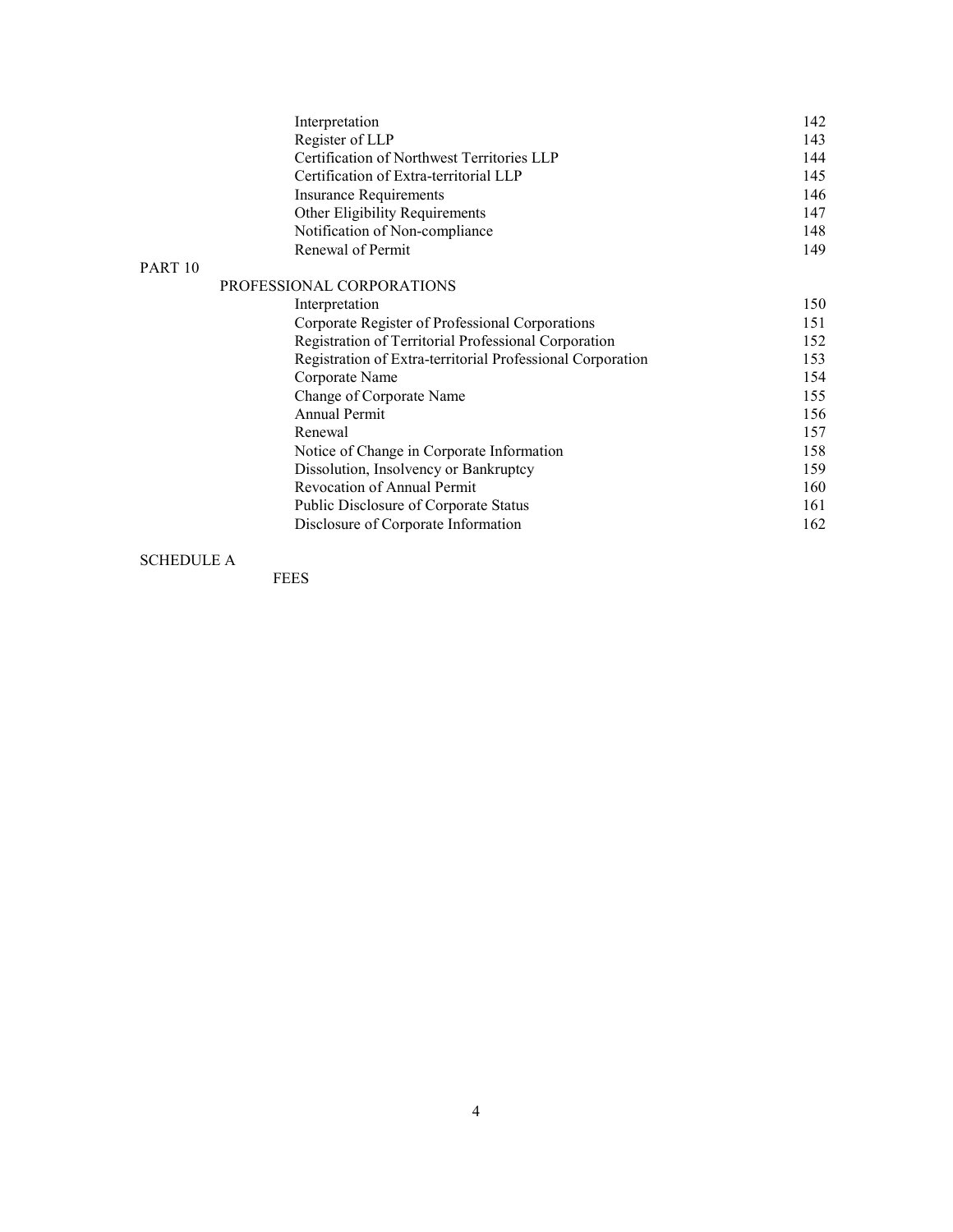# LEGAL PROFESSION ACT

### RULES OF THE LAW SOCIETY OF THE NORTHWEST TERRITORIES

The Executive of the Law Society of the Northwest Territories, under section 8 of the Legal Profession Act and every enabling power, makes the Rules of the Law Society of the Northwest Territories.

# INTERPRETATION

1. (1) In these rules,

"Act" means the Legal Profession Act;

"approved form" means a form approved by the Executive under subrule 1(3);

"assurance fund levy" means the annual assessment levied by the Society under rule 87;

"auditor" means the auditor for the Society appointed under subsection 9(1) of the Act;

"books of account" means the books, ledgers, journals, records and accounts referred to in section 43 of the Act;

"cash" means coins referred to in section 7 of the Currency Act (Canada), notes issued by the Bank of Canada under the Bank of Canada Act that are intended for circulation in Canada, and coins or bank notes of countries other than Canada;

"Code of Professional Conduct" means the Code of Professional Conduct adopted under rule 86.1;

"conduct deserving of discipline" means unprofessional conduct by a barrister and solicitor or student-at-law;

"Deputy Secretary" means the Deputy Secretary appointed under subsection 6(2) of the Act;

"Executive member" means a person elected or appointed to the Executive;

"funds" means cash, currency, securities and negotiable instruments or other financial instruments that indicate the person's title or right to or interest in them;

"insurance levy" means the annual assessment levied by the Society under subrule 90(2);

"lawyer" means an advocate or a notary in Quebec and a barrister and solicitor in any other province or territory;

"money" includes cash, cheques, drafts, negotiable instruments, credit card transactions, post office orders, express money orders, bank money orders and electronic transfer of deposits at financial institutions;

"principal" means a member to whom articles of clerkship are being served by a student-at-law;

"Record" means the record referred to in section 14 of the Act;

"resident" means resident in the Northwest Territories;

"Secretary" includes the Deputy Secretary unless the context requires otherwise;

"Treasurer" includes the Deputy Treasurer.

(2) A term defined in the Act has the same meaning when used in these rules.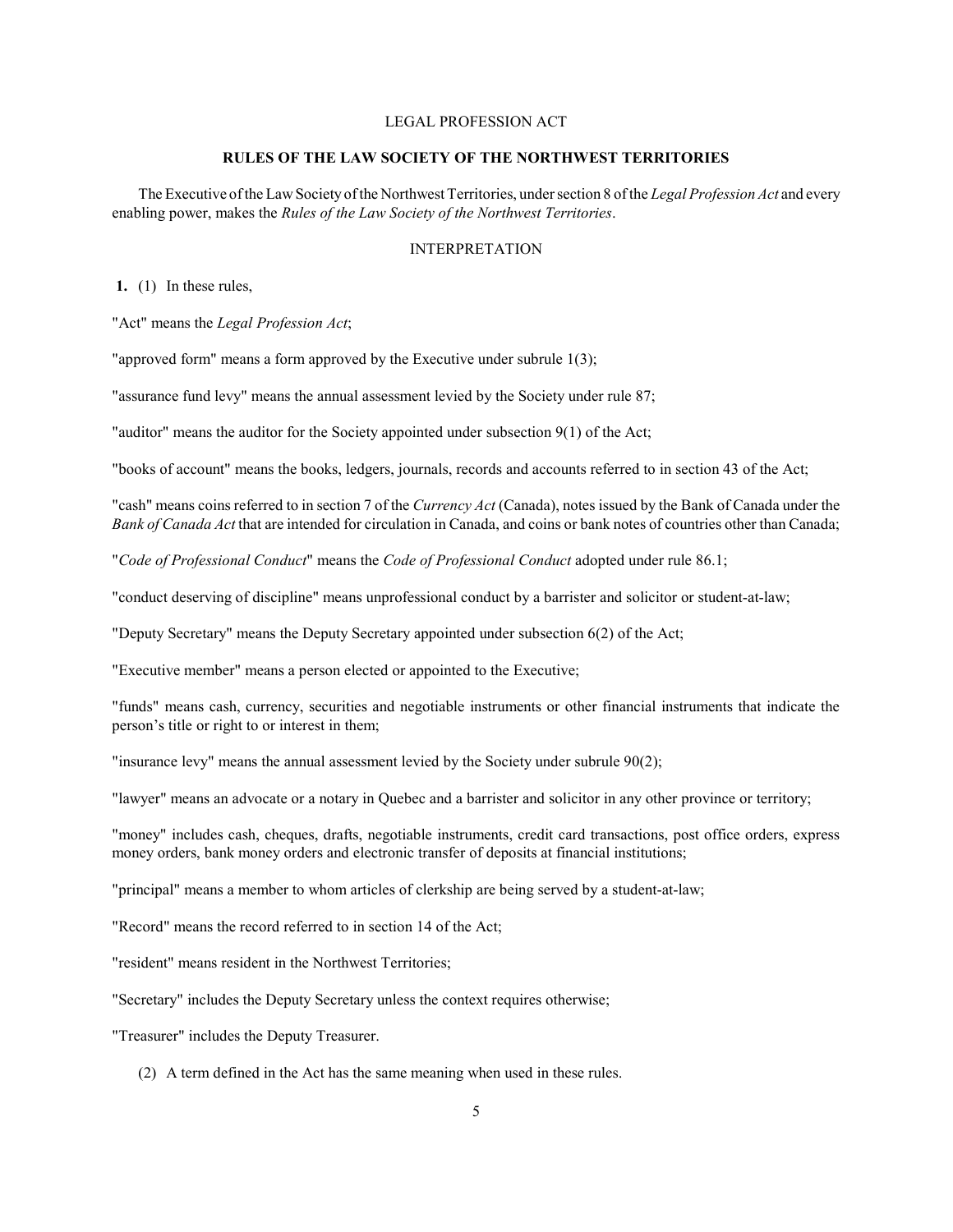(3) A reference in these rules to an approved form shall be construed as a reference to the appropriate form as approved by the Executive. R-136-2014,s.1; R-106-2019,s.1; R-127-2020,s.1; R-001-2021,s.1; R-063-2021,s.1.

# PART 1 THE SOCIETY

2. The registered office of the Society is in Yellowknife in the Northwest Territories.

 3. (1) Subject to these rules, each instrument to which the seal of the Society is affixed must be signed by the President or Vice-President and countersigned by the Secretary or Treasurer.

(2) The Secretary shall sign and affix the seal of the Society to annual certificates, certificates of admission and certificates of standing. R-136-2016,s.1.

### HONORARY EXECUTIVE MEMBERS

 4. (1) The Attorney General for the Northwest Territories, the Attorney General for Canada and past Presidents of the Society are honorary members of the Executive.

(2) The Executive may, by resolution, authorize at least two officers of the Society to act as signing authorities of the Society.

(3) The authorized signing authorities referred to in subrule (2) may cause funds to be paid out from the accounts of the Society as they consider necessary, in the manner and up to the limit, if any, specified by the Executive.

(4) The authorized signing authorities shall report all payments made under subrule (3) to the Executive. R-136- 2016,s.2.

# ELECTION OF THE EXECUTIVE

5. (1) Not more than five active members may be elected to the Executive under paragraph  $3(2)(b)$  of the Act, and each must be

- (a) resident in the Northwest Territories;
- (b) in good standing with the Society; and
- (c) elected in accordance with these rules.
- (2) No person is eligible for nomination or election to the Executive if he or she
	- (a) has been struck off the Roll, or

(b) has, within five years before the date of an election, been found guilty of conduct deserving of discipline, unless the Executive, on the application of the person seeking nomination or election, waives the restrictions imposed by this subrule. R-077-2012,s.1.

6. (1) The election of an Executive member must be conducted by secret ballot.

- (2) Electronic processes, including online voting systems and databases, may be used for
	- (a) circulating election notices, forms, ballots, documents and other materials;
	- (b) voting; and
	- (c) counting and recording votes.

(3) The Executive may approve procedures by which an election is to be conducted, including the giving of instructions to vote. R-078-2012,s.1.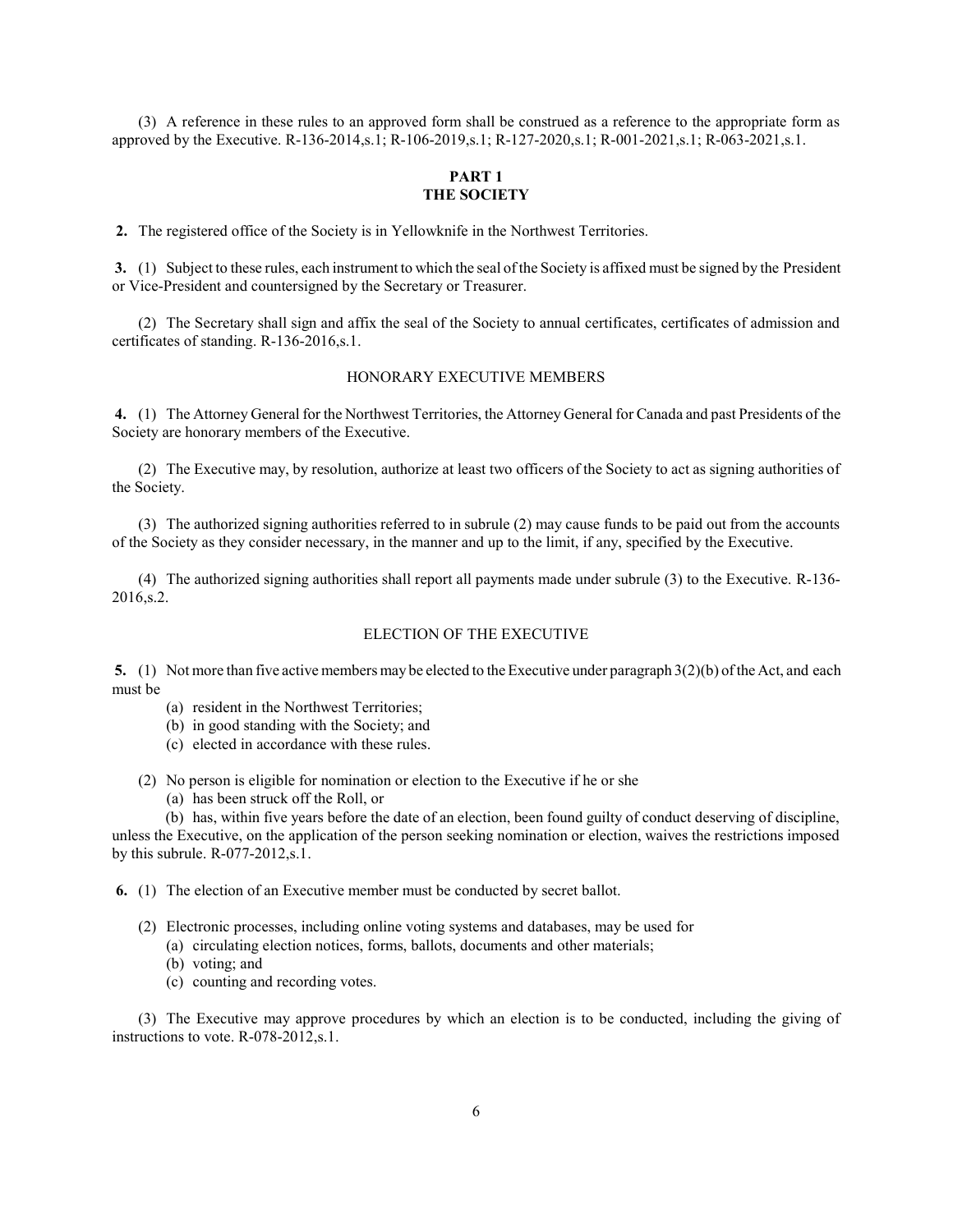7. (1) At an election of Executive members, if anything required to be done before a time fixed under these rules has not been done, the Executive may, in its discretion and before or after the time has expired, direct another time for doing it.

(2) Anything done within the time specified in a direction under subrule (1) is valid as if it had been done within the time fixed under these rules.

 8. (1) At least 45 days before the annual general meeting, the Secretary shall send a Notice of Election in an approved form to each member entitled to vote.

- (2) A nomination for election to the Executive must be
	- (a) in writing;
	- (b) signed by three active members;
	- (c) accompanied by the written consent of the member nominated; and
	- (d) sent or returned to the Society's registered office at least 30 days before the annual general meeting. R-090-2013,s.1; R-127-2020,s.2;R-063-2021,s.2.
- 9. (1) At least 20 days before the annual general meeting, the Secretary shall send each member entitled to vote
	- (a) a Copy of Instructions to Vote in an approved form;
	- (b) a Ballot in an approved form; and
	- (c) an envelope marked "Ballot".

(2) Notwithstanding subrule (1), if electronic processes are used under rule 6, the Secretary shall, at least 20 days before the annual general meeting,

- (a) send to each member entitled to vote a copy of the instructions to vote approved by the Executive under subrule  $6(3)$ ; and
- (b) provide an opportunity to vote for each member entitled to vote. R-078-2012,s.2; R-090-2013,s.2; R-127- 2020,s.3; R-063-2021,s.3.
- 10. (1) A member voting in an election shall
	- (a) mark and enclose the ballot in the envelope marked "Ballot";
	- (b) seal and enclose the envelope marked "Ballot" in a second envelope; and
	- (c) send or return the envelope to the registered office of the Society before 11 a.m. on the day preceding the annual general meeting.

(2) The Secretary shall, with at least one member open the envelopes marked "Ballot", scrutinize the ballots and count and record the votes cast for each candidate.

(3) Notwithstanding subrules (1) and (2), if electronic processes are used under rule 6, the Secretary shall ensure that the procedures approved under subrule 6(3) are followed. R-078-2012,s.3; R-106-2019,s.2.

11. (1) A ballot that is not marked according to the Instructions to Vote in an approved form must not be counted.

(2) A ballot marked for more votes than the number of candidates to be elected must not be counted. R-090-2013,s.3; R-127-2020,s.4; R-063-2021,s.4.

12. (1) A candidate or his or her agent may be present at the opening and scrutinizing of ballots and the counting of votes.

(2) If electronic processes are used, a candidate or his or her agent may request to inspect the data files used as part of the electronic processes.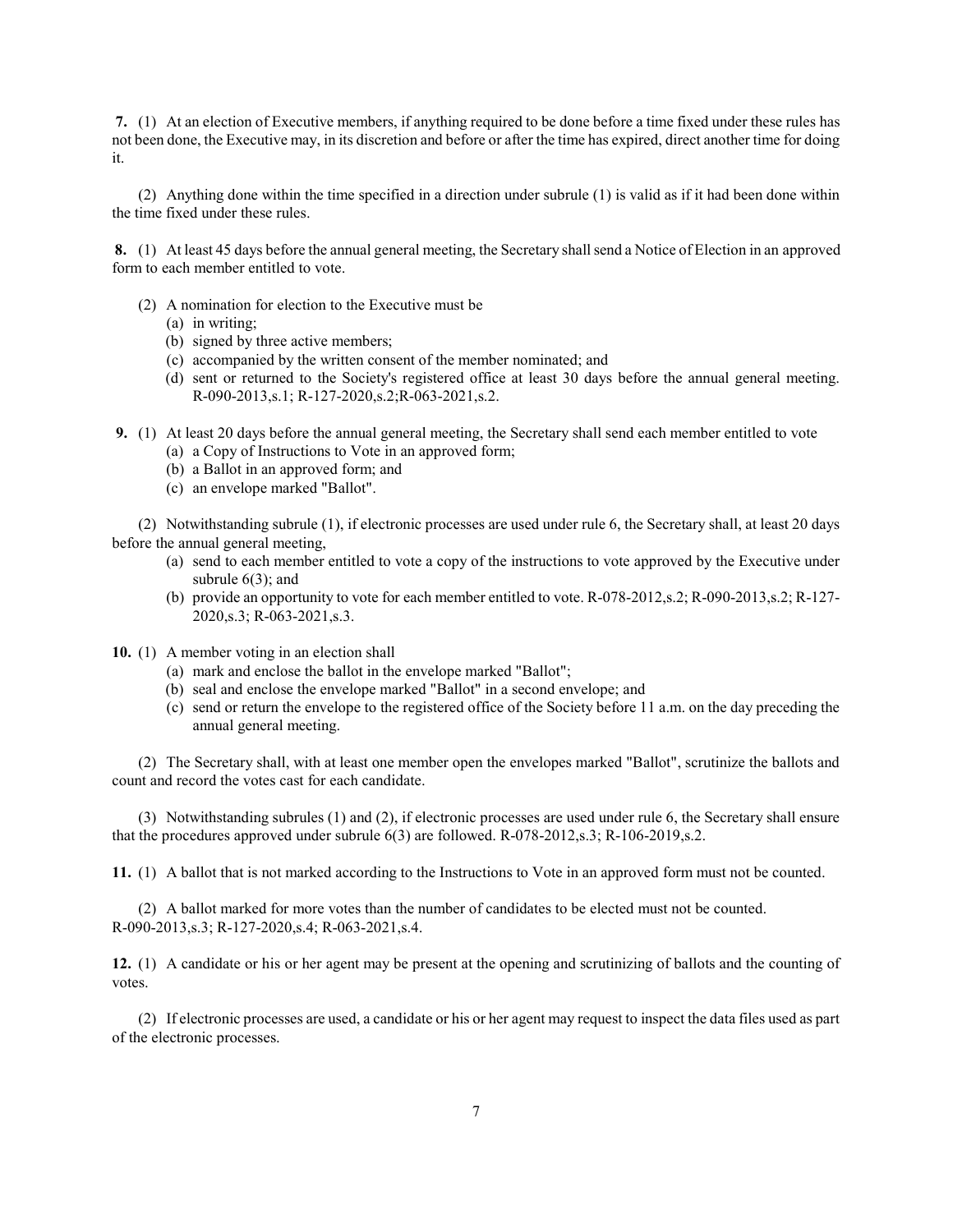- (3) A copy of a data file referred to in subrule (2)
	- (a) must be stripped of information that identifies individual voters in order to ensure that the voting remains secret;
	- (b) must only be provided to a candidate or his or her agent; and
	- (c) remains the property of the Society. R-078-2012,s.4.

13. After the votes for the candidates are counted, those candidates who have received the greatest number of votes for each available position are elected as Executive members for a term of three years. R-077-2012,s.2.

14. Where an equal number of votes is cast for two or more candidates, the Secretary shall, if it is necessary for the purposes of determining the outcome of the election,

- (a) put into a ballot box the names of the candidates for whom an equal number of votes has been cast,
- (b) mix the names together, and
- (c) draw the name or names,

and the candidate whose name is first drawn is deemed to have received a higher number of votes than the candidate whose name is drawn second, and so on.

15. The Secretary shall

- (a) notify all candidates of the election results;
- (b) on request, provide a copy of the election results to a candidate; and
- (c) submit a notice of members elected to the Executive for publication in the Northwest Territories Gazette.

16. The Executive takes office at the first Executive meeting following the election, which must be held within 30 days after the election, and the Executive in office before the election continues in office until that meeting.

17. (1) A member may dispute the validity of an election of an Executive member on application by way of originating notice to the Supreme Court filed within 30 days after the date of the election.

(2) A judge may hear the application in a summary way.

(3) A judge who determines that an election has been conducted substantially in accordance with the Act and these rules and that any noncompliance did not materially affect the result of the election, may declare the election valid.

- (4) A judge who declares that an election of an Executive member is invalid, shall
	- (a) direct the remaining Executive members to appoint another active resident member to fill the vacancy; or
	- (b) give directions for the holding of another election to fill the vacancy.

(5) Where the election of one Executive member is declared invalid and directions are given for the holding of another election under paragraph (4)(b), the following persons constitute the Executive until the Executive meeting referred to in rule 16:

- (a) the person appointed under paragraph  $3(2)(a)$  of the Act;
- (b) the persons whose elections have not been declared invalid; and
- (c) such other active members as may be appointed by the persons referred to in paragraphs (a) and (b).

(6) Where the election of more than one member to the Executive is found invalid and directions are given for the holding of another election under paragraph (4)(b), the Executive members who held office immediately before the election continue to hold office until the Executive meeting referred to in rule 16.

(7) A declaration made by a judge under this rule is final.

18. (1) Where an Executive member other than the member appointed under paragraph 3(2) of the Act dies, resigns, is suspended, is struck off the Roll or is found guilty of conduct deserving of discipline, his or her office as Executive member is deemed to be vacated.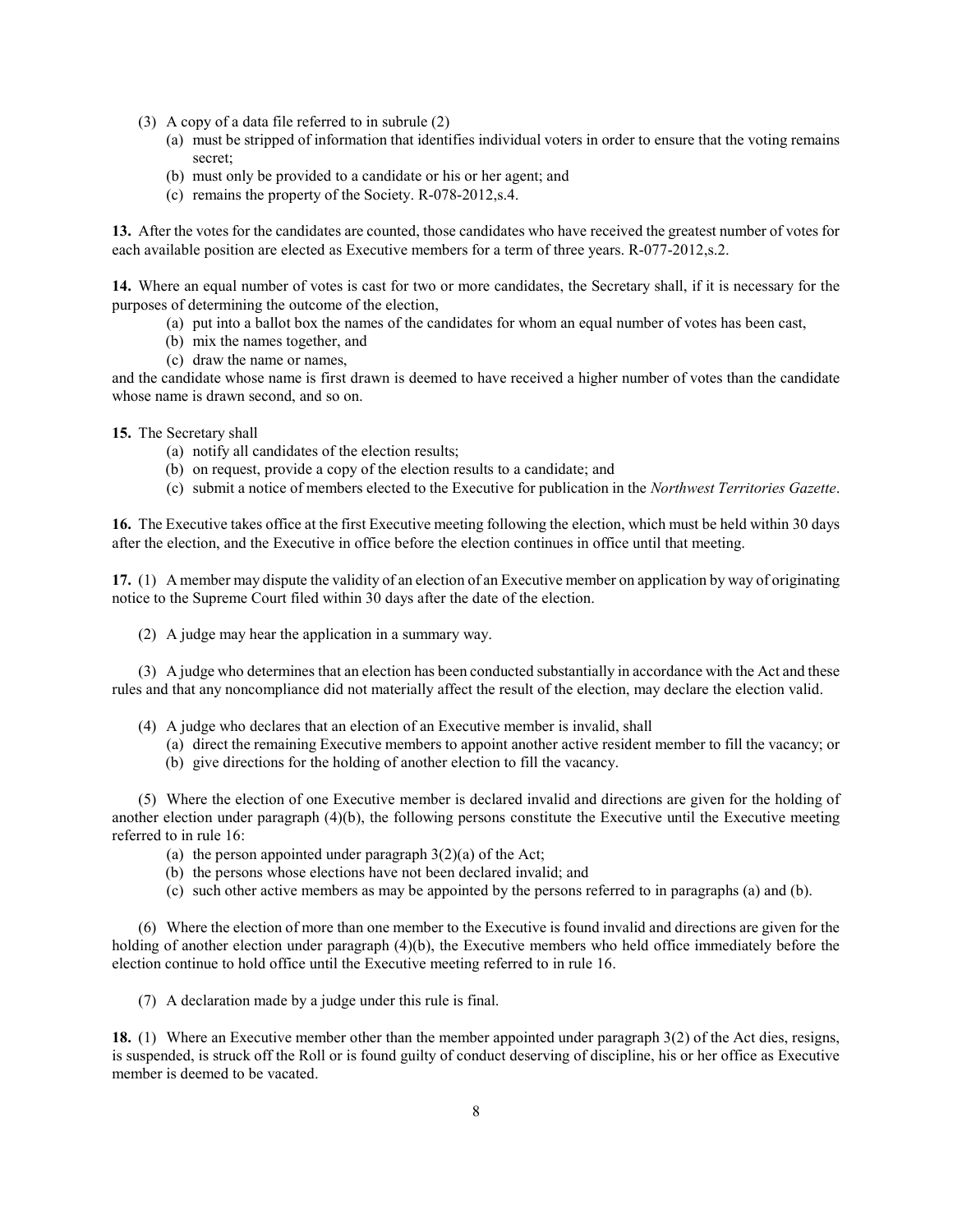(2) An Executive member may be removed for cause including, but not limited to, the refusal or inability of the member to perform his or her duties.

(3) Proceedings to remove an Executive member for cause must be conducted at a special meeting of the Society called for that purpose, and a motion for removal requires the approval of two-thirds of the members present and voting at the meeting.

(4) Subject to subrule (5), where a vacancy on the Executive occurs, the remaining Executive members shall appoint an active resident member to fill the vacancy.

(5) Where a quorum of the Executive has been lost as a result of vacancies,

- (a) the remaining Executive members shall direct the Secretary to hold an election for the purpose of filling the vacancies, and rules 6 to 15 apply to the conduct of the election with such modifications as the circumstances require; and
- (b) the remaining Executive members continue to hold office and constitute a quorum for the conduct of the business of the Executive until the vacancies are filled.

18.1. Any motion tabled at the Society's annual general meeting or a special meeting must be presented in a Notice of Motion in an approved form. R-162-2018,s.1; R-127-2020,s.5; R-053-2021,s.5.

### EXECUTIVE MEETINGS AND DUTIES OF OFFICERS

19. (1) An Executive meeting may be called at any time by any two Executive members, by the President, or in his or her absence, by the Vice-President.

(2) Subject to paragraph 18(5)(b), three members constitute a quorum at a meeting of the Executive.

(3) Subject to subrule (6), written notice stating the time, date and place of a meeting must be given at least 24 hours in advance to each Executive member.

(4) A resolution approved in writing by all Executive members is as valid and effective as if it had been approved at a properly constituted and duly called Executive meeting.

(5) Executive members may participate in an Executive meeting by telephone or by another means that permits all members to hear each other, and all members so participating are deemed to be in attendance for the purposes of the meeting.

(6) An Executive member's attendance at an Executive meeting is deemed to constitute a waiver of the notice required under subrule (3).

20. The Secretary and either the President or the Vice-President shall sign minutes approved by the Executive.

21. (1) Officers shall be appointed at the meeting referred to in rule 16.

(2) Any Executive member may act in the temporary absence or inability of an officer to perform the duties of his or her office.

22. (1) The Deputy Secretary shall be paid such remuneration as may be fixed by the Executive, and shall perform such duties as may be required by the Act or these rules or as may be directed by the Executive.

(2) Where the Executive appoints a Deputy Secretary under subsection 6(2) of the Act, the person so appointed may be required to give security to the Society for the performance of his or her duties in a form and for such amount as may be directed by the Executive, and the Society shall pay the cost of such security.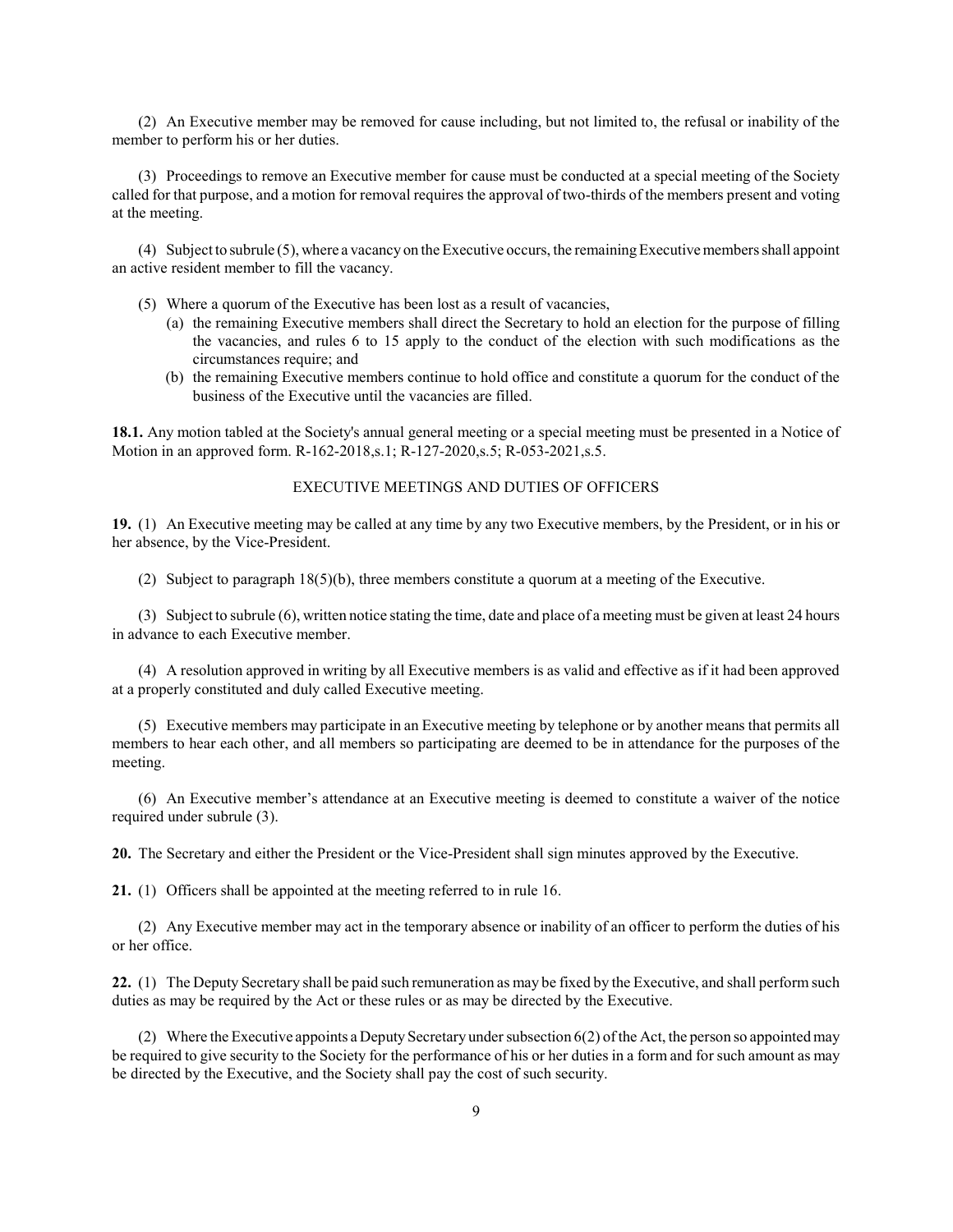#### 23. The Secretary shall

- (a) keep minutes of the proceedings of Executive meetings;
- (b) prepare or have prepared the certificates and other documents pertaining to the Society;
- (c) serve as custodian of the documents and correspondence belonging to or filed with the Society; and
- (d) perform any other duty or service incidental to the office of Secretary.

# 24. The Treasurer shall

- (a) receive money payable to the Society and deposit it to the credit of the applicable accounts of the Society;
- (b) pay the necessary expenses of the Society included in the estimate of expenditures and receipts referred to in rule 26 and any other expenses authorized by the Executive;
- (c) keep proper books of account; and
- (d) perform any other duty or service incidental to the office of Treasurer.

25. The Treasurer shall present, to an Executive meeting held before the annual general meeting, an audited statement of the accounts of the Society for the preceding fiscal year.

26. The Treasurer shall present to the Finance Committee, before the second meeting of the Executive after the annual general meeting, an estimate of expenditures and receipts for the coming year.

### EXPENSES

27. An Executive member who is engaged in a matter related to his or her office at a place other than his or her place of residence, shall be reimbursed for reasonable transportation and living expenses.

### BANKING AND FINANCIAL MATTERS

28. (1) The accounts of the Society must be maintained at a chartered bank chosen by the Executive.

(2) The Executive may, by resolution, authorize at least two officers of the Society to act as signing authorities of the Society.

(3) The authorized signing authorities referred to in subrule (2) may cause funds to be paid out from the accounts of the Society as they consider necessary, in the manner and up to the limit, if any, specified by the Executive.

(4) The authorized signing authorities shall report all payments made under subrule (3) to the Executive.

29. The auditor shall audit the accounts of the Society as soon as is reasonably practicable after January 1 in each year and at such other times as may be directed by the Executive, and the auditor's report must be submitted to the Treasurer.

30. The fiscal year of the Society begins on January 1 and ends on December 31 in the same year. R-136-2016,s.2.

### COMMITTEES

- 31. (1) The Executive shall appoint the following standing committees to perform the following duties:
	- (a) an Admissions Committee, to examine applications for admission as students-at-law and members, and to make recommendations to the Executive on any other matter relating to admissions coming within the jurisdiction of the Executive;
	- (b) a Finance Committee, to administer the investment of the funds of the Society in accordance with policies determined by the Executive, and to make recommendations to the Executive before the Society's fiscal year end concerning
		- (i) the funds of the Society,
		- (ii) the amount of the annual fees,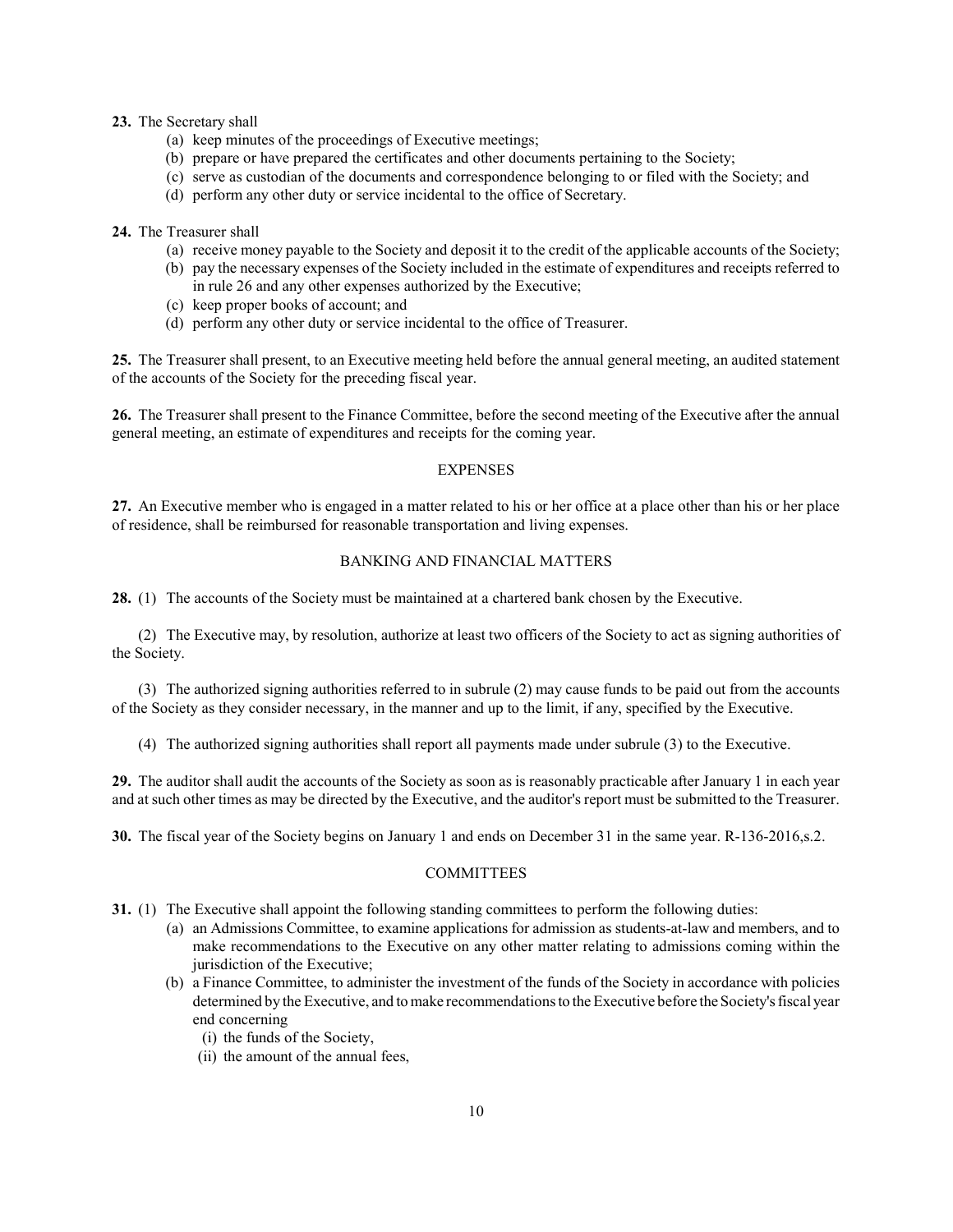- (iii) the amount of the assurance fund levy, and
- (iv) any other matter concerning the Society's revenues;
- (c) a Legal Ethics and Practice Committee,
	- (i) to report and make recommendations on any question concerning the ethics of the profession submitted to the Committee,
	- (ii) to report and make recommendations respecting any complaint of unauthorized practice submitted to the Committee;
- (d) an Insurance Committee, to supervise and investigate all aspects of insurance for the Society, and to report and make recommendations to the Executive on matters of insurance.

(2) The Finance Committee shall consider the estimate of expenditures and receipts of the general fund presented by the Treasurer under rule 26, and shall submit its recommendations on the estimate to the Executive.

(3) The Executive may, from time to time, appoint any other committees and may fill vacancies on or add members to any committee.

(4) A committee, in addition to the duties assigned to it by the Act and these rules, may be given additional duties by the Executive.

(5) Where a committee consists of at least three members, two members are necessary to constitute a quorum for the transaction of business.

- (6) The President is ex-officio a member of each committee.
- (7) Each committee shall appoint a chairperson and vice-chairperson from among its members.

### SPECIAL COUNSEL

32. The Executive or the chairperson of the Discipline Committee may retain the services of legal counsel and authorize the payment of their reasonable fees and expenses.

### PART<sub>2</sub> MEMBERSHIP AND ENROLMENT

33. In this Part,

"Canadian legal advisor" means a person admitted to the Society under rule 52;

"law student" means a person who is not a member or a student-at-law but is admitted to the Society as a law student under rule 53 to pursue temporary articles.

### THE ROLL

34. The Roll must contain the following information in respect of each member:

- (a) full name, date of admission to the Society, address and number of the Roll assigned to the member;
- (b) date and particulars of the member's removal from the Roll, if any;
- (c) date and particulars of the member's reinstatement to the Roll, if any. R-097-2017,s.1.

# THE RECORD

35. The Record pertaining to persons admitted to the Society as members must contain the following information in respect of each member:

(a) full name, address and number on the Roll assigned to the member;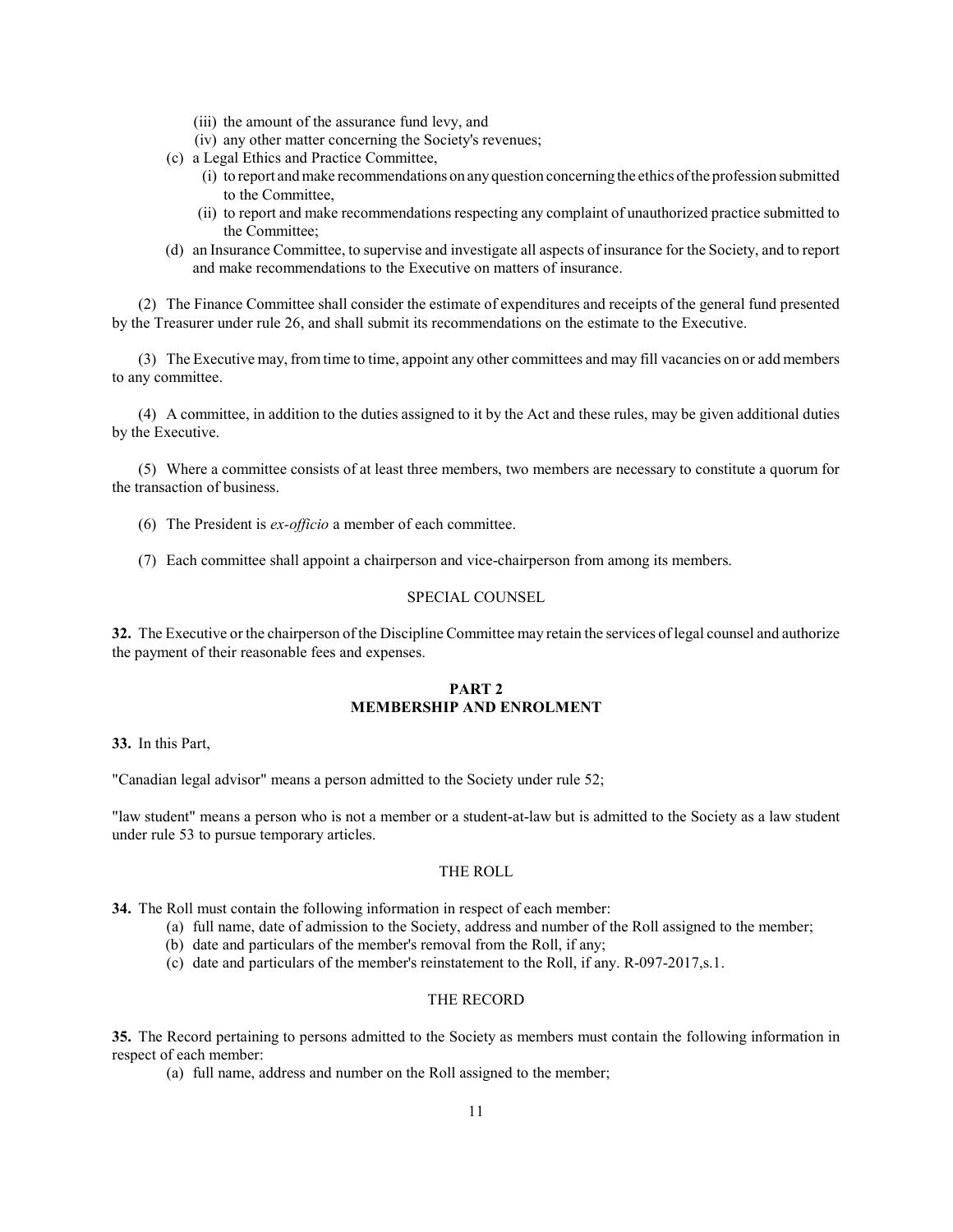- (b) date on which the member's application for membership was approved by the Executive;
- (c) details of membership in any other law society or comparable body;
- (d) election of the member to the Executive;
- (e) dates of any findings of guilt for conduct deserving of discipline and any sanctions imposed;
- (f) date and particulars of the member's removal from the Roll, if any;
- (g) date and particulars of the member's reinstatement to the Roll, if any;
- (h) such further particulars as the Executive may direct. R-097-2017,s.1.

36. The Record pertaining to persons admitted to the Society as students-at-law must contain the following information in respect of each student-at-law:

- (a) full name and address;
- (b) date on which articles of the student-at-law commence;
- (c) details of membership in any other law society or comparable body;
- (d) dates of any findings of guilt for conduct deserving of discipline and any sanctions imposed;
- (e) such further particulars as the Executive may direct. R-097-2017,s.1.

37. The Record pertaining to persons admitted to the Society as law students must contain the following information in respect of each law student:

- (a) full name and address;
- (b) date on which temporary articles of the law student commence and cease;
- (c) details of the law student's academic program or pending application as a student-at-law;
- (d) details of membership in any other law society or comparable body;
- (e) dates of any findings of guilt for conduct deserving of discipline and any sanctions imposed;
- (f) such further particulars as the Executive may direct. R-097-2017,s.1.

38. (1) The Secretary shall maintain a record of active members called the "practising list", which must contain the last known professional address of each active member.

(2) The Secretary shall maintain a record of inactive members called the "non-practising list", which must contain the last known address of each inactive member.

(3) The Secretary shall prepare such other records respecting members as the Executive may direct.

## BAR ADMISSION EXAMINATIONS

39. The Society may establish such written and oral bar admission examinations as it considers necessary.

# REGULAR MEMBERS

40. (1) An applicant for admission under paragraph 18(1)(b) of the Act may apply for membership as an active member or as an inactive member, and shall submit to the Secretary

- (a) an Application for Admission as Member in an approved form;
- (b) two letters of good character from members in good standing of a provincial or territorial law society or a comparable body of which the applicant is a member, or from judges of a provincial, territorial or superior court of the jurisdiction of the law society or body of which the applicant is a member;
- (c) a certificate from each provincial or territorial law society or comparable body of which the applicant is a member dated not earlier than 45 days before the receipt of the application by the Secretary, stating
	- (i) the standing of the applicant,
	- (ii) the period of time during which the applicant has been listed as an active member of the society or body,
	- (iii) whether disciplinary proceedings are pending against the applicant, and
	- (iv) the nature and disposition of any disciplinary action that has been taken against the applicant;
- (d) payment of the insurance levy, or if the applicant is exempt under sub rule 90(4), proof that he or she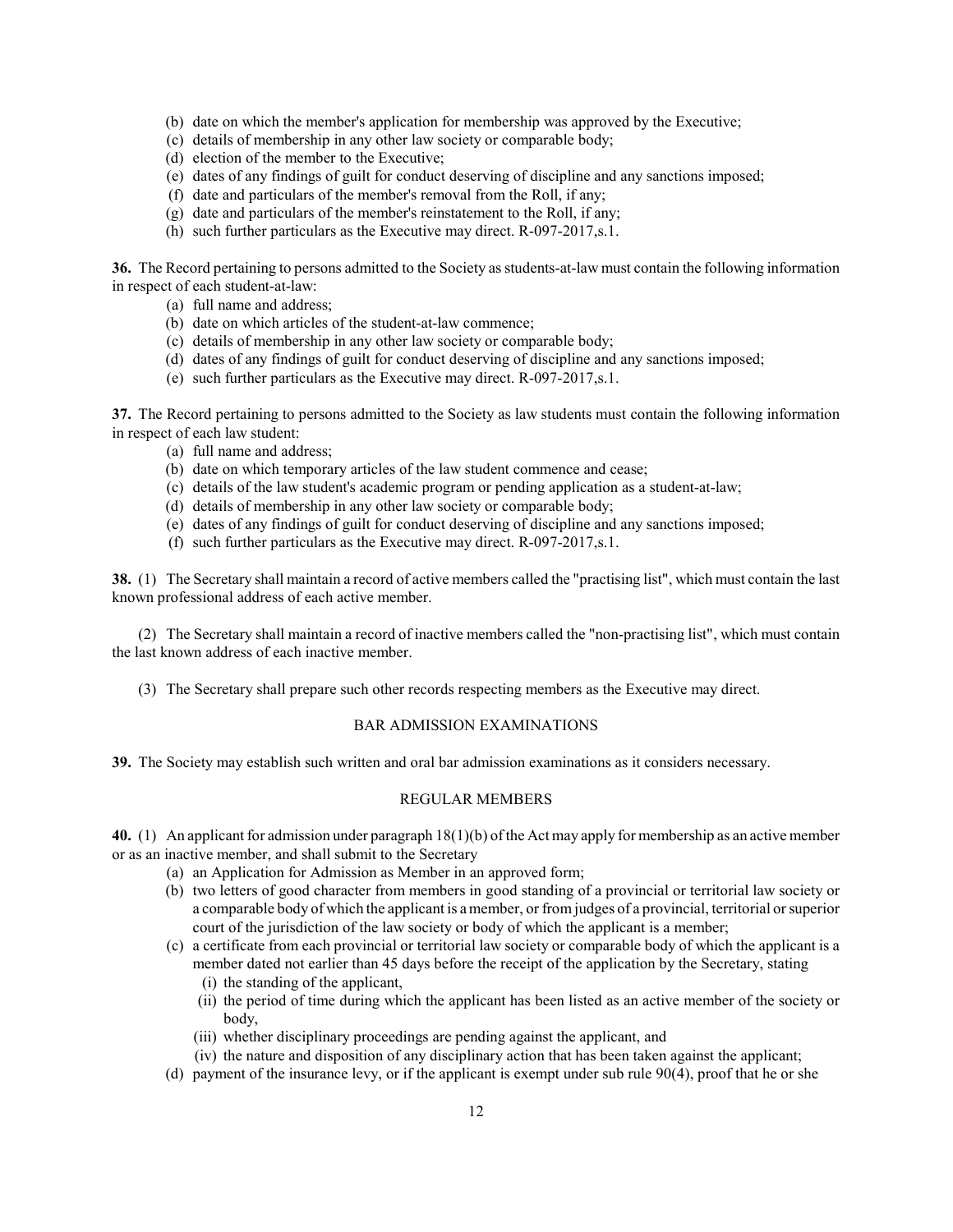- (i) is covered by errors and omissions insurance referred to in paragraph 90(4)(a), or
- (ii) is exempt under paragraph  $90(4)(b)$ ;
- (e) payment of any assurance fund levy;
- (f) payment of the application, admission and annual fees set out in Schedule A;
- (g) a notarized copy of a document acceptable to the Secretary indicating proof of identity; and
- (h) any other information requested by the Secretary.

(2) Subject to subrule (3), an applicant shall pass such bar admission examinations as may be established under rule 39.

(3) An applicant may petition the Executive to waive the requirement for the taking of any bar admission examination. R-079-2012,s.1; R-090-2013,s.4,5; R-139-2014,s.1; R-136-2016, s.3(1),(2); R-097-2017,s.2; R-127- 2020,s.6(2); R-063-2021,s.6.

### (4) Repealed.

## STUDENTS-AT-LAW

- 41. (1) An applicant for admission as a student-at-law under subsection 17(1) of the Act shall submit to the Secretary
	- (a) an Application for Admission as Student-at-Law in an approved form;
	- (b) a duly signed Articling Agreement in an approved form, with two additional copies;
	- (c) a Certificate of Qualification from the National Committee on Accreditation, or proof from the proper authority of graduation from a law school approved by the Executive;
	- (d) Articling Agreement in Form 2.6 duly signed, with two additional copies;
	- (e) an education plan in a form approved by the Executive;
	- (f) payment of the application and admission fees set out in Schedule A;
	- (g) a notarized copy of a document acceptable to the Secretary indicating proof of identity; and
	- (h) any other information requested by the Secretary.

(2) When the Admissions Committee has recommended and the Executive has approved an application for admission as a student-at-law, the applicant's term of service under the articles begins on the day the applicant complies with all requirements of the Act and these rules for admission or on a date fixed by the Executive, and the applicant is deemed to be admitted as a student-at-law as of that date.

(3) On the admission of an applicant as a student-at-law, the Secretary shall issue a certificate of admission as a student-at-law. R-081-2012,s.1; R-090-2013,s.4,6; R-136-2016,s.4; R-106-2019,s.3; R-127-2020,s.7; R-063-2021,s.7.

42. (1) The Executive may require a student-at-law to successfully complete a bar admission course and bar admission examinations of a province or territory.

(2) In addition to satisfying the requirements of subrule (1), a student-at-law is required to pass such bar admission examinations as may be established under rule 39.

43. An active member of the Society may not act as principal to more than two students-at-law at any time without the prior written approval of the Executive.

44. (1) On the recommendation of the Admissions Committee and with the approval of the Executive, articles may be

- (a) assigned by an Assignment of Articles in an approved form to a barrister and solicitor who is qualified under subsection 18(2) of the Act; or
- (b) assigned by a Temporary Assignment of Articles in an approved form to a barrister and solicitor who is qualified under subsection 18(2) of the Act.
- (2) The assignment must be delivered promptly to the Secretary and, if approved, takes effect from the date of its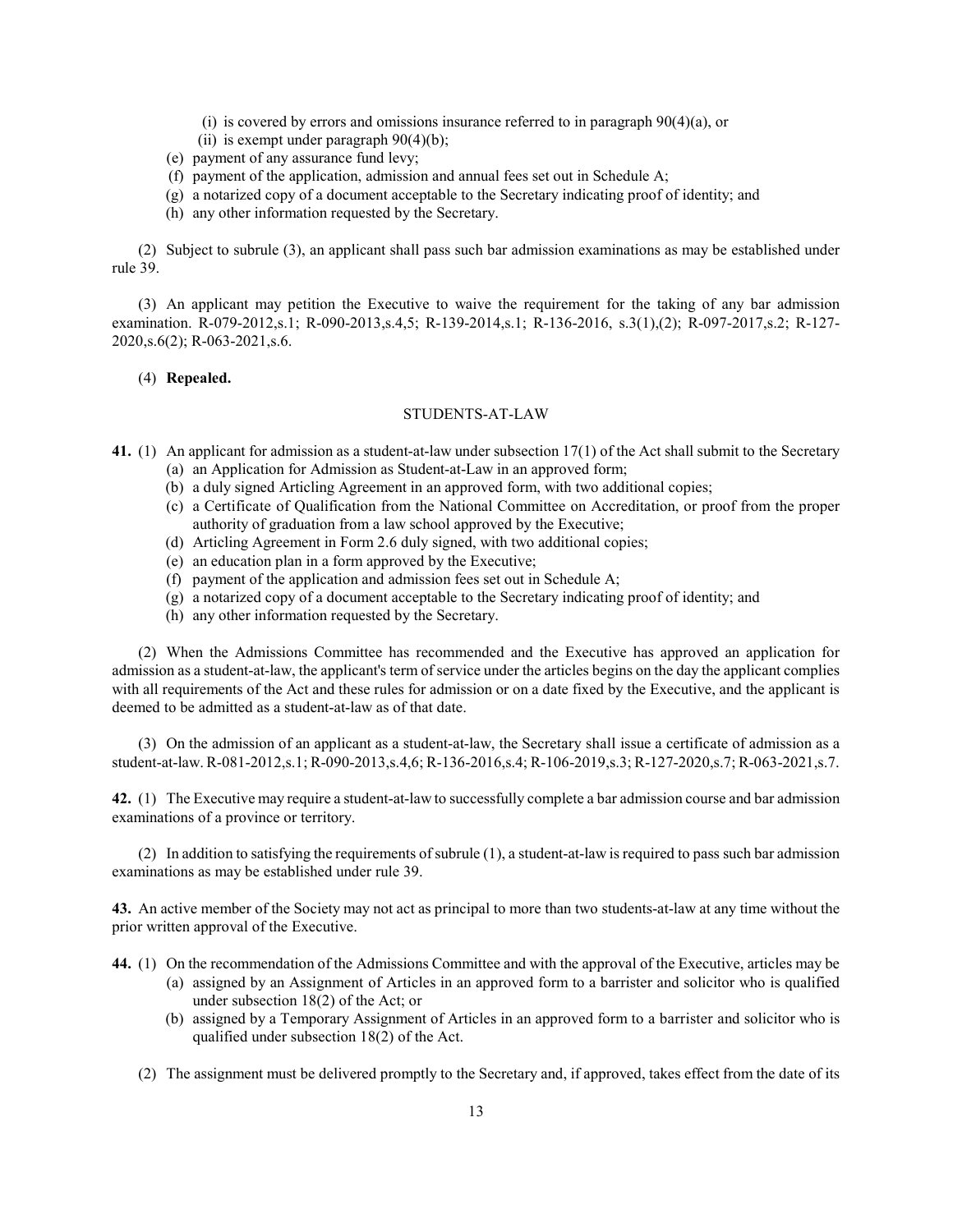delivery with payment of the fee set out in Schedule A. R-127-2020,s.8; R-063-2021,s.8.

45. (1) Articles of a student-at-law terminate where a principal to whom the student-at-law is articled dies, has his or her name struck off the Roll, is suspended from practising as a result of being found guilty of conduct deserving of discipline or ceases to be actively engaged in the practice of law in the Northwest Territories.

(2) Where a principal is found guilty of conduct deserving of discipline, the Executive may, on the advice of the chairperson of the Discipline Committee and in the interest of the student-at-law articled to the principal, terminate the articles of the student-at-law.

(3) A student-at-law or a principal may, on giving notice to his or her principal or student-at-law as the case may be, apply to the Admissions Committee to be relieved of the articles, and the Admissions Committee may recommend to the Executive that the articles be terminated or make any other recommendation that is appropriate in the circumstances.

(4) When articles of a student-at-law are terminated under this rule, the student-at-law may enter into new articles, and in that event shall be allowed credit for the whole or such part of his or her service under the original articles as may be approved by the Executive, on the recommendation of the Admissions Committee.

(5) When new articles are entered into under subrule (4), the student-at-law is not liable to pay any fee in respect of the new articles.

46. During the term of articles of a student-at-law, the student-at-law shall well and faithfully serve his or her principal as a student-at-law and shall not engage in any other employment without the written authorization of the Executive, which authorization must not be given if the Executive considers that such other employment could adversely interfere with the service of the student-at-law under articles.

47. (1) Where a student-at-law is not admitted as a member of the Society within two years after the completion of the term of his or her articles or after the requirement to serve articles is waived under subsection 16(2) of the Act, the Secretary may serve on the student-at-law a written notice to show cause before the Admissions Committee, at the time and place specified in the notice, why the Admissions Committee should not recommend that the student-at-law's name be struck from the Record.

(2) At a hearing held under subrule (1), the student-at-law may appear and make representations, and the Admissions Committee may recommend to the Executive that

- (a) the student-at-law serve a further term of articles;
- (b) the time for application for admission as a member be extended; or
- (c) the name of the student-at-law be struck from the Record.

48. On the recommendation of the Admissions Committee, the Executive may require a student-at-law who fails to successfully complete a bar admission course and bar admission examinations in accordance with subrule 42(1) or fails to pass such bar admission examinations as may be required under subrule 42(2), to do one or more of the following:

- (a) serve a further period of articles;
- (b) successfully complete a further bar admission course or bar admission examinations;
- (c) pass such further bar admission examinations as may be set by the Society.

49. A student-at-law may apply for membership as an active member or inactive member at the completion of his or her articles, and shall, in addition to any other requirements for membership, submit to the Secretary

- (a) an Application for Admission as Member by Student-at-Law in an approved form;
- (b) except where service under atiicles has been waived under subsection 16(2) of the Act,
	- (i) an Declaration of Principal in an approved form signed by the principal under whom the student-at-law has served his or her articles, and
	- (ii) an Declaration of Student-at-Law in an approved form signed by the student-at-law;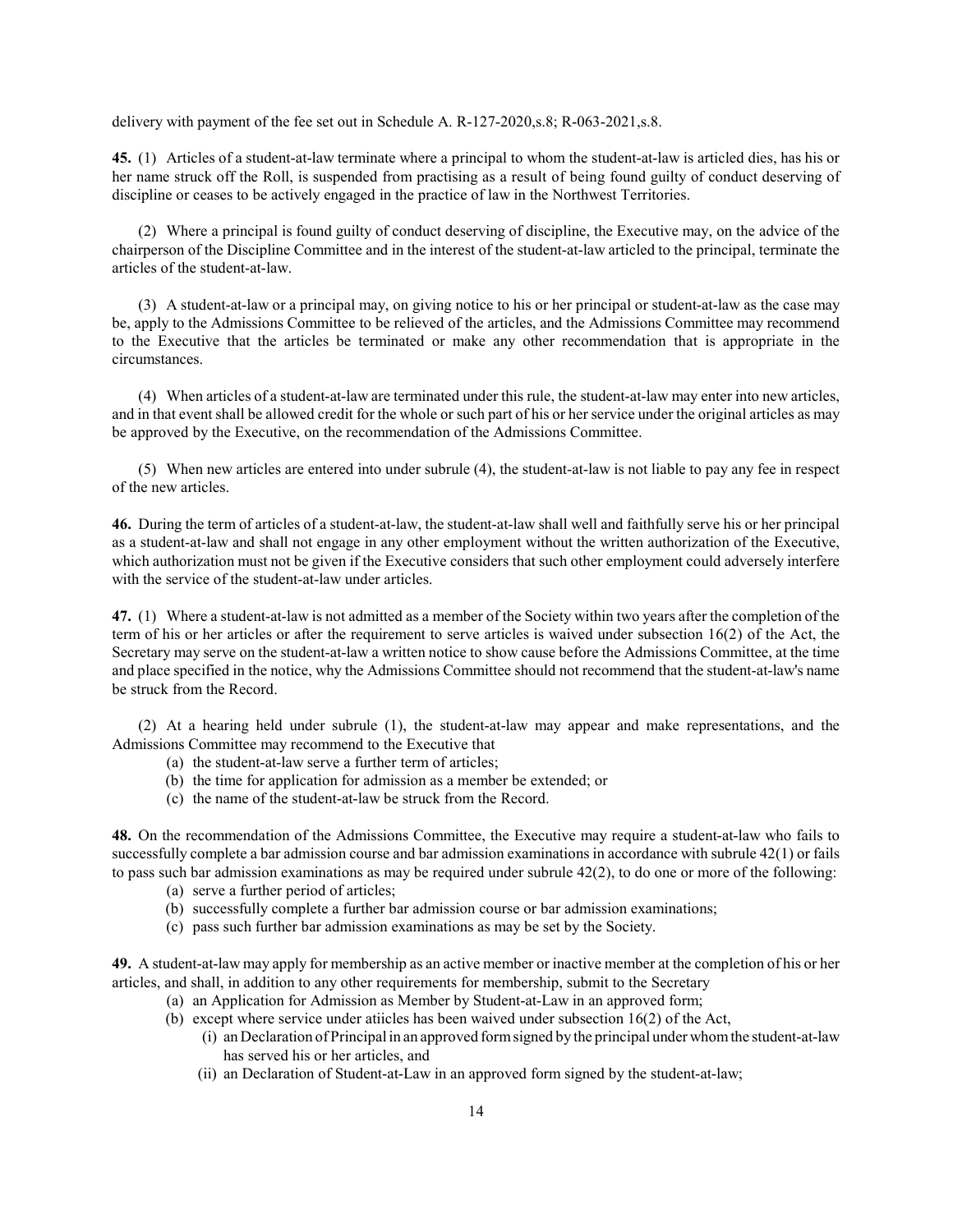- (c) payment of the insurance levy, or if the applicant is exempt under subrule 90(4), proof that he or she
	- (i) is covered by errors and omissions insurance referred to in paragraph  $90(4)(a)$ ,
	- (ii) is exempt under paragraph  $90(4)(b)$ , or
	- (iii) has submitted an undertaking under paragraph  $90(4)(c)$ ;
- (d) payment of the insurance levy, or if the applicant is exempt under subrule 90(4), proof that he or she
	- (i) is covered by errors and omissions insurance referred to in paragraph 90(4)(a), or
	- (ii) is exempt under paragraph 90(4)(b);
- (e) payment of any assurance fund levy; and
- (f) payment of the application, admission and annual fees set out in Schedule A. R-079-2012,s.1; R-090-2013,s.4,5,7; R-136-2016,s.5; R-097-2017,s.3; R-162-2018, s.2; R-127-2020,s.9; R-063-2021,s.9.

# LEGAL SERVICES A STUDENT-AT-LAW MAY PROVIDE

- 50. (1) A student-at-law may act as counsel in the Court of Appeal in
	- (a) a civil proceeding before a judge in chambers;
	- (b) a proceeding for speaking to the list in a civil or criminal matter;
	- (c) a taxation of costs before the Registrar;
	- (d) an application with respect to judicial interim release pending appeal; or
	- (e) an interlocutory application in a criminal matter.
	- (2) A student-at-law may act as counsel in the Supreme Court of the Northwest Territories in
		- (a) a civil proceeding before a judge in chambers, other than a pre-trial conference or a mini-trial;
		- (b) an examination for discovery;
		- (c) an examination of a debtor in aid of execution;
		- (d) any other examination provided for in the Rules of the Supreme Court of the Northwest Territories if it is conducted before an officer of the Court or a person authorized by the Court to conduct it;
		- (e) a proceeding for the taxation of costs before an officer of the Court;
		- (f) an appeal respecting a civil claim taken under the Territorial Court Act; or
		- (g) an application in a criminal proceeding, if the application relates to any of the following:
			- (i) entering an election respecting the mode of trial,
			- (ii) entering a plea of not guilty,
			- (iii) fixing the date for a trial or a hearing,
			- (iv) an application for an adjournment, where the matter has been brought forward to speak to the adjournment, or
			- (v) an application pertaining to judicial interim release.

(3) A student-at-law may act as counsel in the Territorial Court, whether the Court is sitting as a youth court or adult court, in

- (a) a proceeding pertaining to an offence punishable on summary conviction;
- (b) a proceeding pertaining to an offence prosecutable either as an indictable offence or a summary conviction offence, where the Crown elects or is deemed to have elected to proceed by summary conviction procedure;
- (c) a proceeding pertaining to an indictable offence in respect of which a Territorial Court judge has absolute jurisdiction; or
- (d) a proceeding pertaining to any other kind of indictable offence, if it relates to any of the following:
	- (i) entering an election respecting the mode of trial,
	- (ii) entering a plea of not guilty,
	- (iii) fixing the date for a trial, a preliminary inquiry or a hearing,
	- (iv) an application for an adjournment, where the matter has been brought forward to speak to the adjournment, or
	- (v) an application pertaining to judicial interim release.
- (4) A student-at-law may act as counsel in the Territorial Court in
	- (a) an application for a maintenance order or for the enforcement of a maintenance order;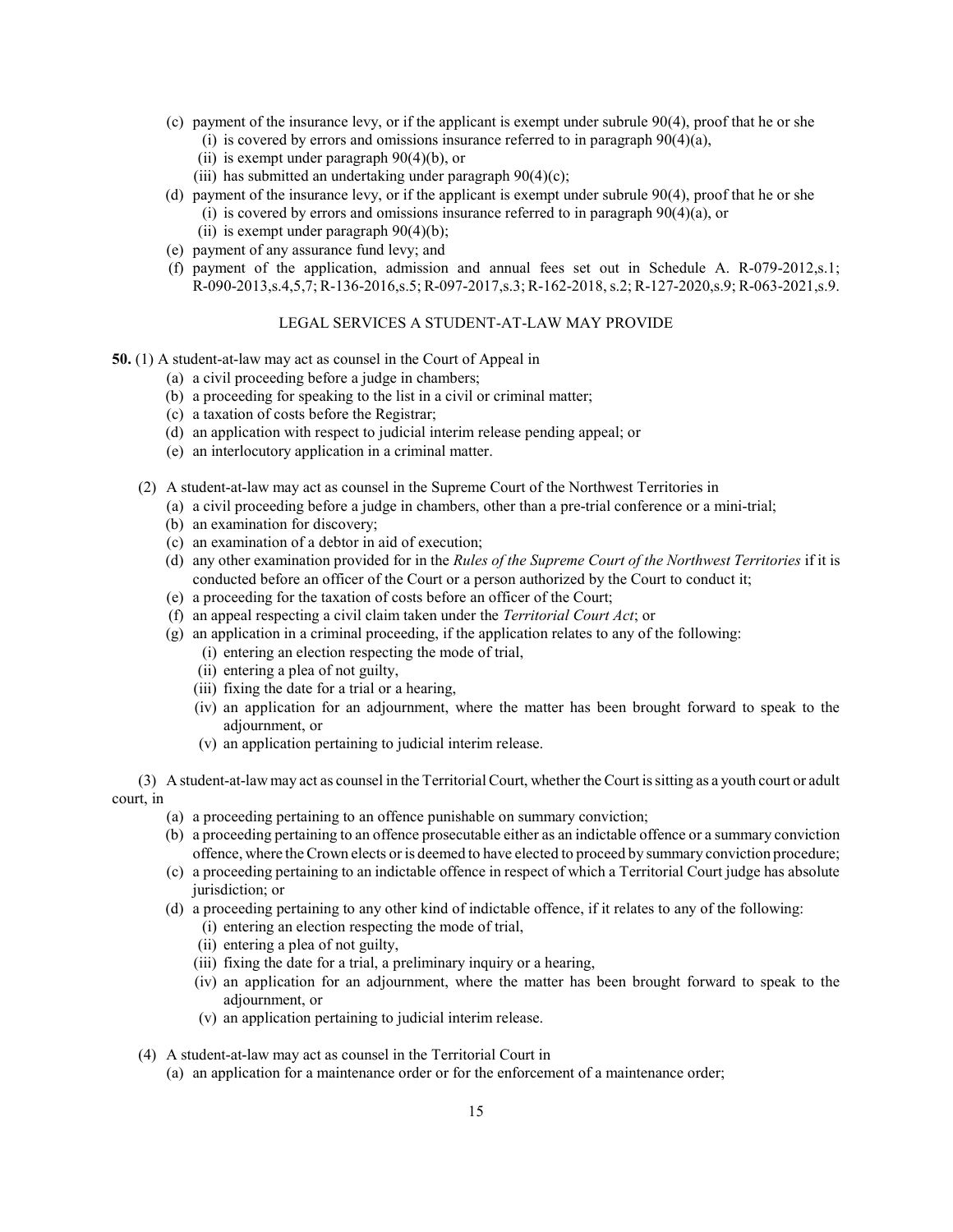- (b) an application for an order for custody of or access to a child or an application for a review of such an order;
- (c) a proceeding under the Children's Law Act or the Child and Family Services Act; or
- (d) a civil claim action under the Territorial Court Act.
- (5) A student-at-law may act as counsel in any matter properly before a justice of the peace.

(6) A student-at-law may, with leave of the court, act as counsel in any matter, whether contested or not, before the Court of Appeal, the Supreme Court of the Northwest Territories or the Territorial Court, if

- (a) the student-at-law is present for the purpose of assisting a member who is that student-at-law's principal or who is qualified to be a principal; and
- (b) the student-at-law acts in the presence of and under the supervision of the member.
- (7) This rule does not affect the obligation of the principal of a student-at-law to ensure
	- (a) that the student-at-law is instructed to act as counsel only on matters where the services of a member are unnecessary; and
	- (b) that the student-at-law is properly prepared before appearing before a court or an officer of a court.

(8) This rule does not operate to entitle a student-at-law to act as counsel before a court if he or she is prohibited from doing so by an enactment of Canada or of the Northwest Territories.

# RESTRICTED APPEARANCE CERTIFICATE

51. (1) A person who has been duly called to the bar of a province or territory or has been admitted to practice as an attorney, advocate, barrister or solicitor in the superior courts of a province or territory may apply to the Executive for a Restricted Appearance Certificate to appear or to act as an active member on a single matter or for a number of closelyrelated matters over a limited period of time.

- (2) An applicant under subrule (1) shall submit to the Secretary
	- (a) an Application for Restricted Appearance Certificate in an approved form;
	- (b) two letters of good character from members in good standing of a provincial or territorial law society or comparable body of which the applicant is a member or from judges of a provincial, territorial or superior court of the jurisdiction of the law society or body of which the applicant is a member;
	- (c) a certificate from each provincial or territorial law society or comparable body of which the applicant is a member dated not earlier than 45 days before the receipt of the application by the Secretary, stating (i) the standing of the applicant,
		- (ii) the period of time during which the applicant has been listed as an active member of the society or body,
		- (iii) whether disciplinary proceedings are pending against the applicant, and
		- (iv) the nature and disposition of any disciplinary action that has been taken against the applicant;
	- (d) payment of the insurance levy, or if the applicant is exempt under subrule 90(4), proof that he or she is (i) covered by errors and omissions insurance referred to in paragraph 90(4)(a), or
		-
		- (ii) exempt under paragraph 90(4)(b);
	- (e) payment of any assurance fund levy;
	- (f) payment of the application and admission fees set out in Schedule A;
	- (g) if required by the Executive, proof that the applicant has passed such bar admission examinations as may be established under rule 39;
	- (h) a notarized copy of a document acceptable to the Secretary indicating proof of identity; and
	- (i) any other information requested by the Secretary.

(3) On the recommendation of the Secretary, or on the recommendation of the Admissions Committee in respect of an application referred to the Admissions Committee, the Executive may, if it considers that the nature or circumstances of the matter or matters warrant, grant a Restricted Appearance Certificate in an approved form to the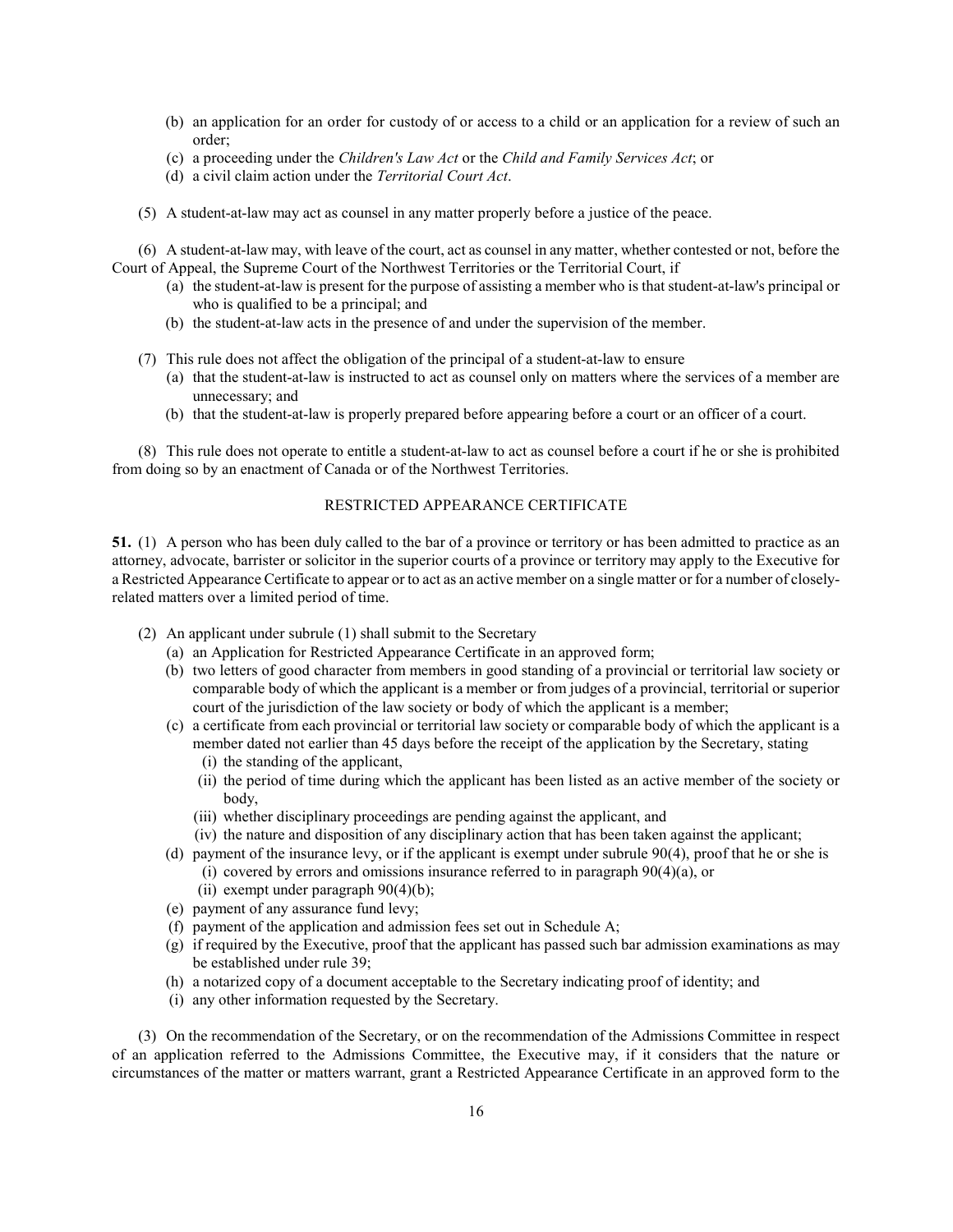applicant to act or appear as an active member in the matter or matters in respect of which the applicant has applied to act or appear.

- (4) A member holding a Restricted Appearance Certificate ceases to be entitled to appear or act as an active member if
	- (a) the matter or matters in respect of which he or she has applied to act or appear conclude; or
	- (b) the certificate granted under subrule (3) is not renewed by the anniversary of the day it was granted.

(5) A member holding a Restricted Appearance Certificate may renew the certificate before each anniversary of the day it was granted, by submitting to the Secretary

- (a) a current certificate in the form required by paragraph  $(2)(c)$ ;
- (b) payment of the renewal fee set out in Schedule A;
- (c) payment of the assurance fund levy; and
- (d) payment of the insurance levy, or if the member is exempt under subrule 90(4), proof that he or she is (i) covered by errors and omissions insurance as required by paragraph (2)(e), or
	- (ii) exempt under paragraph 90(4)(b). R-078-2012,s.5; R-079-2012,s.1; R-090-2013,s.4,5; R-005-2014,s.2(1),(2); R-139-2014,s.1; R-136-2016,s.6(1),(2); R-097-2017,s.4; R-127-2020,s.10(1),  $(2),(3);$  R-063-2021,s.11.

#### CANADIAN LEGAL ADVISOR

52. (1) A person who has been duly called to the *Chambre des notaires du Québec* may apply to the Executive for a Canadian legal advisor certificate or to act as a member who is a Canadian legal advisor.

- (2) An applicant for admission as a Canadian legal advisor shall submit to the Secretary
	- (a) an Application for Admission as Canadian Legal Advisor in Form 2.13;
	- (b) two letters of good character from reputable persons;
	- (c) a certificate from the Chambre des notaires du Quebec, dated not earlier than 45 days before the receipt of the application by the Secretary, stating
		- (i) the standing of the applicant,
		- (ii) the period of time during which the applicant has been listed as a member of the Chambre,
		- (iii) whether disciplinary proceedings are pending against the applicant, and
		- (iv) the nature and disposition of any disciplinary action that has been taken against the applicant;
	- (d) payment of the insurance levy, or if the applicant is exempt under subrule 90(4), proof that he or she
		- (i) is covered by errors and omissions insurance referred to in paragraph  $90(4)(a)$ , or
		- (ii) is exempt under paragraph  $90(4)(b)$ ;
	- (e) payment of any assurance fund levy; and
	- (f) payment of the application, admission and annual fees set out in Schedule A.

(3) On the recommendation of the Secretary, or on the recommendation of the Admissions Committee in respect of an application referred to the Admissions Committee, the Executive may grant a Canadian legal advisor certificate to the applicant to act or appear as an active member who is a Canadian legal advisor.

- (4) A Canadian legal advisor may
	- (a) give legal advice on
		- (i) the law of Québec and matters involving the law of Québec, or
		- (ii) matters under federal jurisdiction, or
		- (iii) matters involving public international law;
	- (b) draw, revise or settle a document for use in a proceeding concerning matters under federal jurisdiction, if expressly permitted by a federal enactment; or
	- (c) appear as counsel or advocate before any tribunal with respect to matters under federal jurisdiction, if expressly permitted by a federal enactment.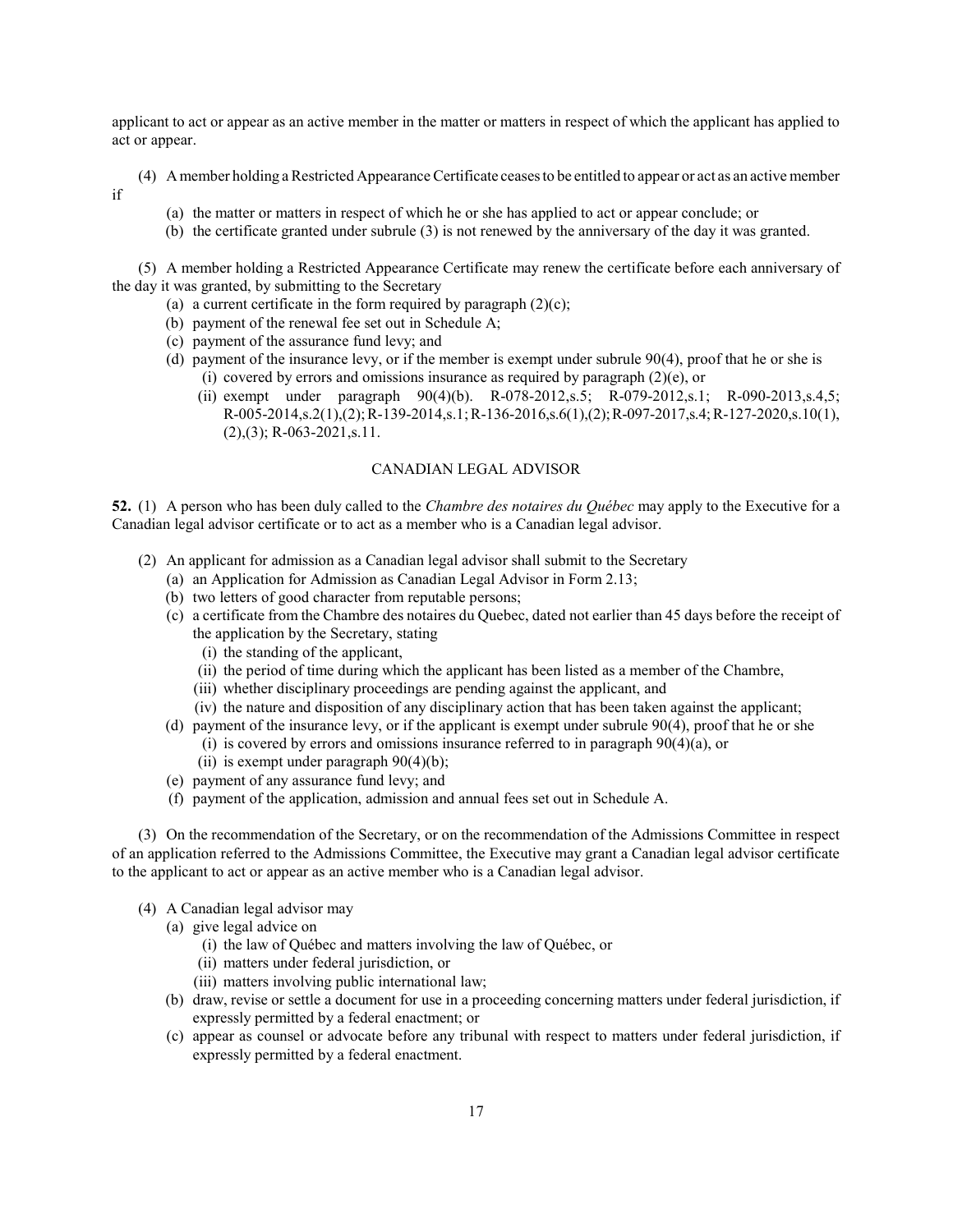- (5) A Canadian legal advisor shall not engage in the practice of law except as permitted under this rule.
- (6) A member granted a Canadian legal advisor certificate ceases to be entitled to appear or act as an active member
- if
- (a) he or she ceases to be authorized to practice law in Québec or ceases to be a member in good standing of the Chambre des notaires du Québec; or
- (b) the certificate granted under subrule (3) is not renewed by the anniversary of the day it was granted. R-079-2012,s.1; R-090-2013,s.4,5; R-139-2014,s.1; R-136-2016,s.7; R-097-2017,s.5; R-002-2019,s.1; R-127-2020,s.11.

### LAW STUDENTS AND TEMPORARY ARTICLES

- 53. (1) An applicant for admission as a law student shall submit to the Secretary
	- (a) an application in an approved form;
	- (b) a temporary articling agreement in an approved form;
	- (c) two letters of good character from reputable persons;
	- (d) proof of
		- (i) registration as a student at a common law faculty of law in a Canadian university, or
		- (ii) qualification to practice law in a member state of the Commonwealth of Nations that was issued at least two years before the date of the application; and
	- (e) payment of the application and enrolment fees set out in Schedule A;
	- (f) a notarized copy of a document acceptable to the Secretary indicating proof of identity; and
	- (g) any other information requested by the Secretary.
	- (2) The Secretary may, on the recommendation of the Admissions Committee,
		- (a) enrol as a law student an applicant who applies under subrule (1); and
		- (b) grant temporary articles to that law student.
	- (3) Temporary articles are void if
		- (a) the law student ceases to be registered as a student at a common law faculty of law in a Canadian university;
		- (b) the law student becomes a student-at-law or a member; or
		- (c) the law student is disqualified from the practice of law in a member state of the Commonwealth of Nations.
	- (4) A grant of temporary articles must
		- (a) specify a start date and termination date;
		- (b) be for a period not exceeding four months; and
		- (c) be granted no earlier than six weeks before the start date.

(5) Time spent in temporary articles must not be considered as time spent articling as a student-at-law.

(6) Except as otherwise specified in these rules, a law student has the rights, privileges and responsibilities of a student-at-law.

(7) A law student may appear in court only on a summary conviction matter and under the direct supervision of an active member who is not a Canadian Legal Advisor.

(8) The Secretary may revoke temporary articles at any time and for any reason without giving notice to the law student and without holding a hearing. R-005-2014,s.4; R-063-2021,s.12.

# GENERAL RULES APPLYING TO ALL APPLICATIONS FOR MEMBERSHIP

54. (1) Where an applicant under rule 40, 49 or 51 whose application for admission is approved is not admitted as a member of the Society within one year after the date of such approval, the application lapses and any fees paid by the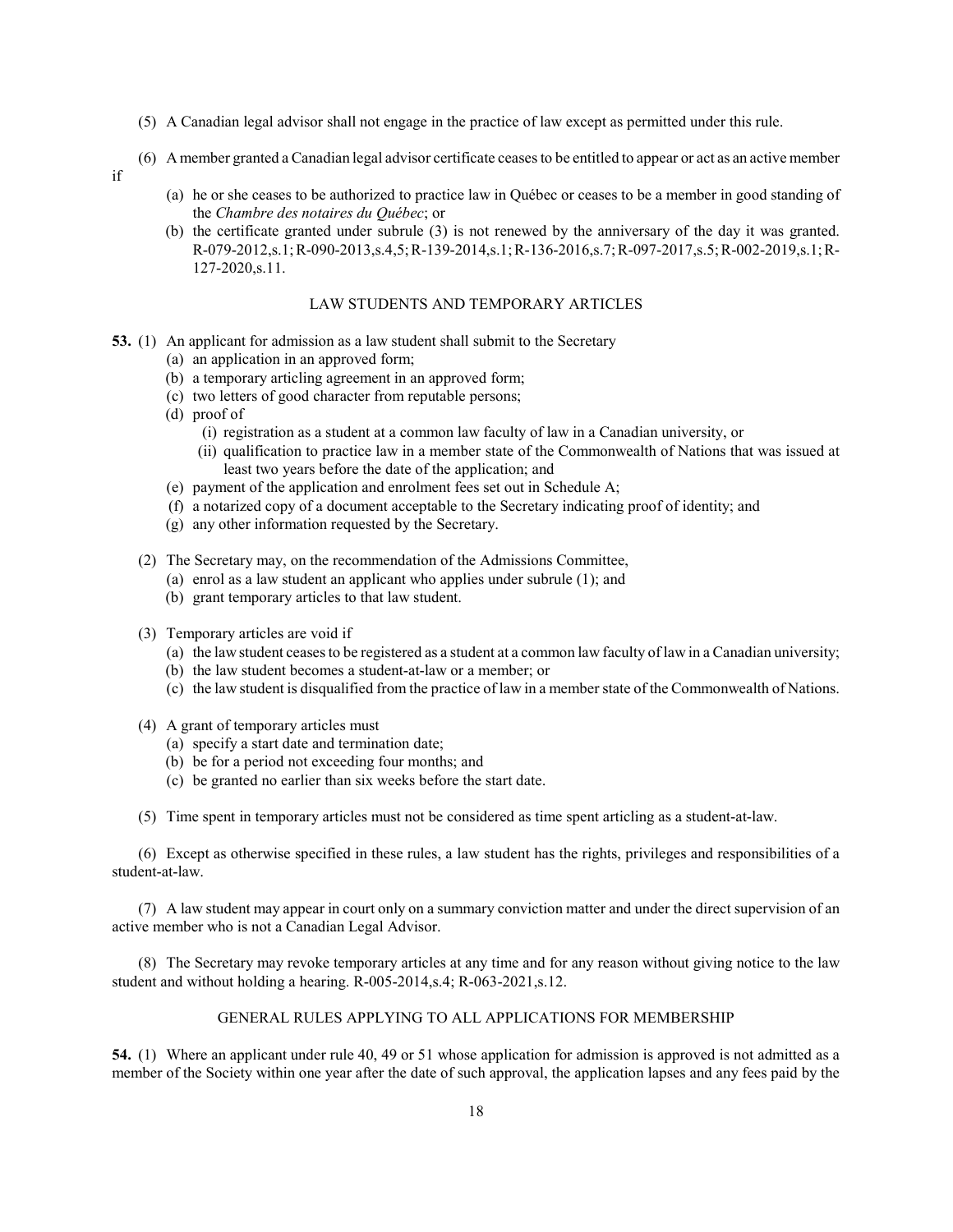applicant are forfeited to the Society.

(2) Where an applicant whose application for admission is approved as a student-at-law under rule 41 does not commence his or her articles within one year after the date of such approval, the application lapses and any fees paid by the applicant are forfeited to the Society.

(3) Where an application for admission under rule 40, 41, 49, 51, 52 or 53 is not approved or is withdrawn, the Secretary shall refund all fees and levies paid by the applicant other than the application fee, which is forfeited to the Society.

55. (1) In determining whether an applicant under rule 40, 41, 49, 51, 52 or 53 is of good character, the Executive is not bound by letters of character provided by the applicant but may make such inquiries and hold such hearings as it deems necessary or desirable under the circumstances.

(2) On receiving information adverse to the character of an applicant, the Executive shall inform the applicant of the information and give him or her a reasonable opportunity to respond.

56. (1) The Secretary shall review each application made under rule 40, 41, 49 or 53 and may refer the application or any other application to the Admissions Committee, which shall notify the Executive whether approval of the application is recommended, and if not recommended, the reasons why not.

(2) On receiving a recommendation of the Admissions Committee, the Executive shall consider the recommendation and inform the applicant of its decision.

(3) Where an application made under rule 40, 41, 49 or 51 is not approved, the applicant may apply to the Supreme Court under section 19 of the Act.

(4) An applicant for ad

mission under rule 40 or 49 must be presented to a judge of the Supreme Court by an active member of the Society.

(5) On enrolling a person as a member of the Society under subsection 21(3) or (4) of the Act, the Secretary shall provide

- (a) a Certificate of Enrolment in an approved form, a Restricted Appearance Certificate in an approved form or a Canadian Legal Advisor Certificate in an approved form, as is appropriate; and
- (b) an Annual Certificate in an approved form. R-063-2021,s.13; R-090-2013,s.9; R-136-2016,s.8; R-063- 2021,s.13.
- (6) Repealed.
- (7) Repealed.

# CHANGE OF MEMBERSHIP STATUS

- 57. (1) A member may apply to the Executive to change his or her status from that of
	- (a) an active member to an inactive member; or
	- (b) an inactive member to an active member.

(2) A member applying under subrule (1) shall, not less than 14 days before the member plans to change his or her status, submit to the Secretary

- (a) an Application for Change of Status from Active to Inactive Member in an approved form, or an Application for Change of Status from Inactive to Active Member in an approved form, whichever is applicable;
- (b) where the member is applying to change his or her status from that of an inactive member to an active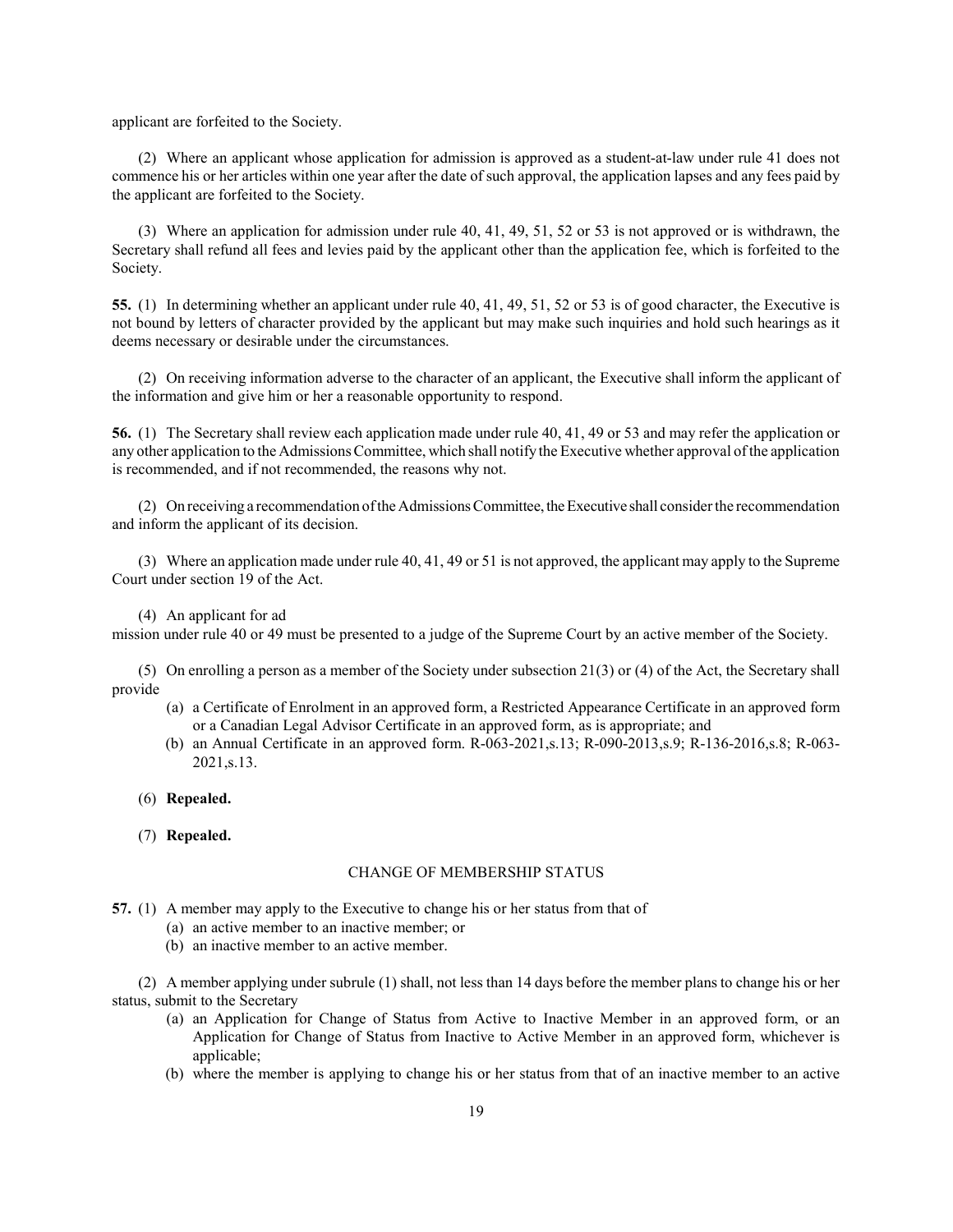member and the member is a member of another provincial or territorial law society or comparable body, a certificate from each provincial or territorial law society or comparable body of which the applicant is a member dated not earlier than 45 days before the presentation of the application, stating

- (i) the standing of the applicant, if the member is applying for a change of status from inactive member to active member,
- (ii) the period of time during which the applicant has been listed as a member in the society or body,
- (iii) whether disciplinary proceedings are pending against the applicant, and
- (iv) the nature and disposition of any disciplinary action that has been taken against the applicant;
- (c) where the member is applying to change his or her status from that of an inactive member to an active member,
	- (i) payment of the insurance levy, or if the member is exempt under subrule 90(4), proofthat he or she (A) is covered by errors and omissions insurance referred to in paragraph 90(4)(a), or
		- (B) is exempt under paragraph 90(4)(b),
	- (ii) payment of any assurance fund levy, and
	- (iii) payment of the fee for a change of status set out in paragraph (f) of item 1 in Schedule A; and
- (d) where the member is becoming an active member,
	- (i) a statement saying that he or she is joining a law firm that already has a responsible lawyer,
	- (ii) payment of the insurance levy, or if the member is exempt under subrule 90(4), proof that he or she is
		- (A) covered by errors and omissions insurance referred to in paragraph  $90(4)(a)$ , or
		- (B) exempt under paragraph 90(4)(b),
	- (iii) payment of any assurance fund levy, and
	- (iv) payment of the fee for a change of status set out in paragraph (f) of item 1 in Schedule A, if applicable.

(3) The Executive may require a member applying to change his or her status from that of an inactive member to an active member under subrule (1), to pass such bar admission examinations as may be established under rule 39, if

- (a) the applicant has not previously been admitted as an active member and had been granted a waiver of the requirement to take bar admission examinations before being admitted as an inactive member; or
- (b) the applicant is shown on the Record as having been an inactive member for more than three years before the day the application is received by the Secretary.

(4) Where the Executive so directs, the Secretary shall refer an application made under subrule (1) to the Admissions Committee, which shall recommend to the Executive that the applicant's status either be changed, or not be changed.

(5) The Executive shall consider each application and any recommendation made by the Admissions Committee, and shall

- (a) approve the change of status of the applicant or refuse to approve the change of status of the applicant; and
- (b) advise the applicant of its decision under paragraph (a).

(6) Where an application made under subrule (1) is approved under subrule (5), the change of status takes effect on the date the application is approved by the Executive or at a later date requested by the member and approved by the Executive.

(7) Where an application made under subrule (1) is not approved under subrule (5) or is withdrawn, the Secretary shall refund the fee for a change of status application and any other levies paid by the applicant in respect of the application.

(8) Where an application made under subrule (1) is not approved, the member may apply to the Supreme Court under section 19 of the Act. R-079-2012,s.1; R-090-2013,s.4,5; R-139-2014,s.1; R-136-2016,s.9; R-097-2017,s.6; R-127-2020,s.12; R-024-2021,s.1; R-063-2021,s.14.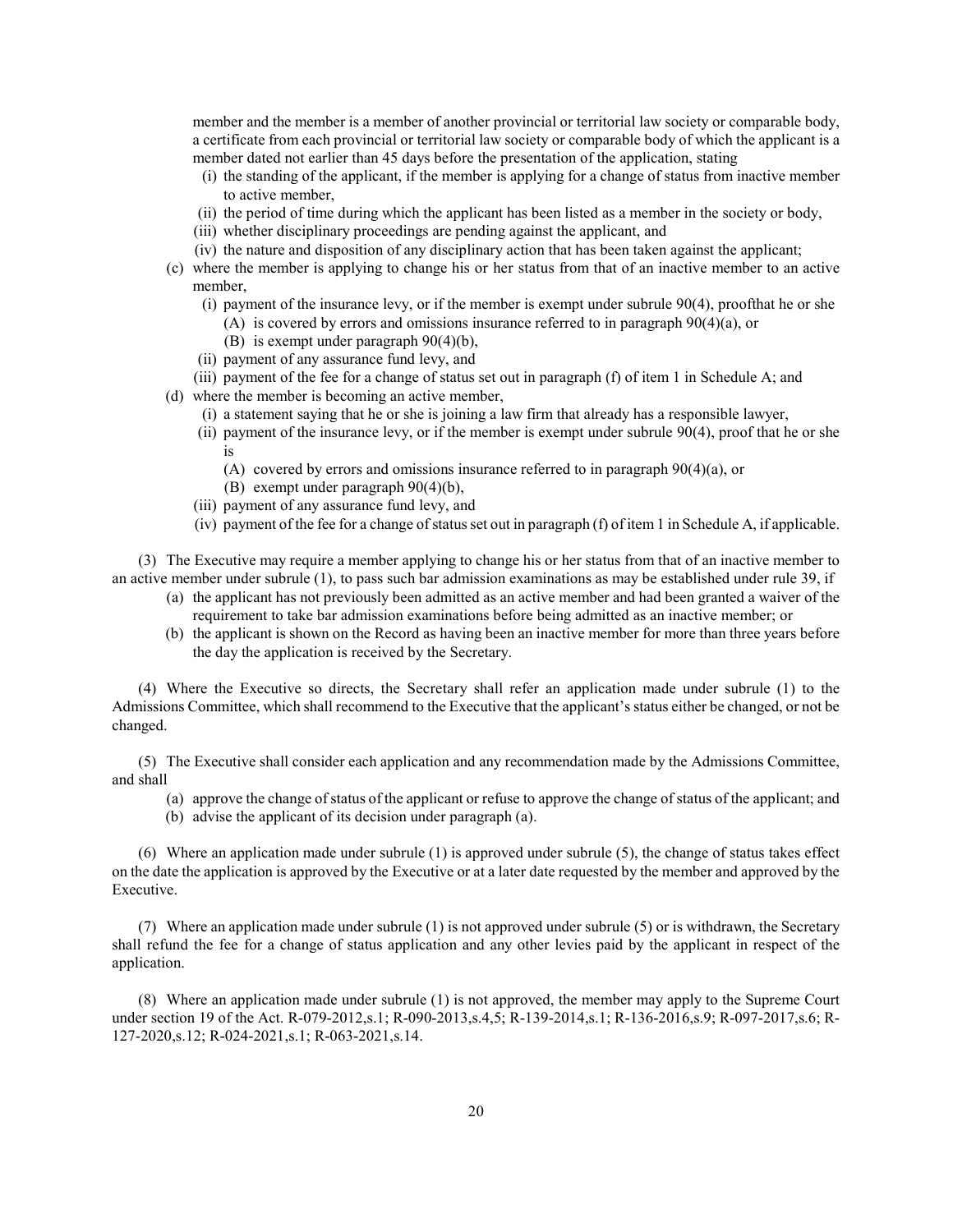# RENEWAL OF MEMBERSHIP

58. (1) The Secretary shall, before February 1 in each year, send each member on the Record,

- (a) a Notice to Pay Annual Fees and Assurance Levy in an approved form; and
	- (b) a blank Application for Renewal in an approved form.

(2) During the first week of March in each year, the Secretary shall send a reminder notice to each member on the Record whose membership has not been renewed before that time.

(3) The Secretary may send by electronic means a notice that is required to be sent by this rule. R-078-2012,s.6; R-090-2013,s.10; R-097-2017,s.7; R-063-2021,s.15.

59. (1) A member may renew his or her membership by submitting to the Secretary

- (a) an Application for Renewal in an appoved form;
- (b) a continuing professional development report in a form approved by the Executive;
- (c) payment of the insurance levy, or if the applicant is exempt under subrule 90(4), proof that he or she is (i) covered by errors and omissions insurance referred to in paragraph 90(4)(a), or
	- (ii) exempt under paragraph  $90(4)(b)$ ;
- (d) payment of any assurance fund levy; and
- (e) payment of the applicable annual fee set out in Schedule A.

(2) A member may submit the documents referred to in paragraphs (1)(a), (b) and (c) by electronic means in a manner directed by the Secretary. R-078-2012,s.6; R-090-2013,s.4; R-097-2017,s.8; R-127-2020,s.13; R-024-2021,s.2; R-063-2021,s.16.

60. If a member fails to renew his or her membership or make payment of the fees and levies payable by him or her in respect of the renewal on or before March 31 in a year the member is, without notice, automatically suspended from membership.

61. The Secretary shall issue an Annual Certificate in an approved form to each active member who has renewed his or her membership. R-090-2013,s.11; R-063-2021,s.17.

61.1. Repealed. R-127-2020,s.14.

# CESSATION OF PRACTICE R-127-2020,s.15(1)

62. (1) An active member shall submit to the Executive a cessation of practice plan if he or she intends to cease or ceases

- (a) the practice of law in the Northwest Territories; or
- (b) to be an active member.

(2) The cessation of practice plan referred to in subrule (1) must be submitted not less than 14 days before the anticipated cessation of practice, and must include

- (a) the date when the anticipated cessation is to occur; and
- (b) the intended disposition of all of the following that are within the control of the member and relate to his or her practice in the Northwest Territories:
	- (i) open and closed files,
	- (ii) wills, titles and other important or valuable documents,
	- (iii) non-documentary valuables,
	- (iv) trust money, trust accounts and books of account.
- (3) The Executive may, in respect of a cessation plan submitted under subrule (1),
	- (a) approve of the plan; or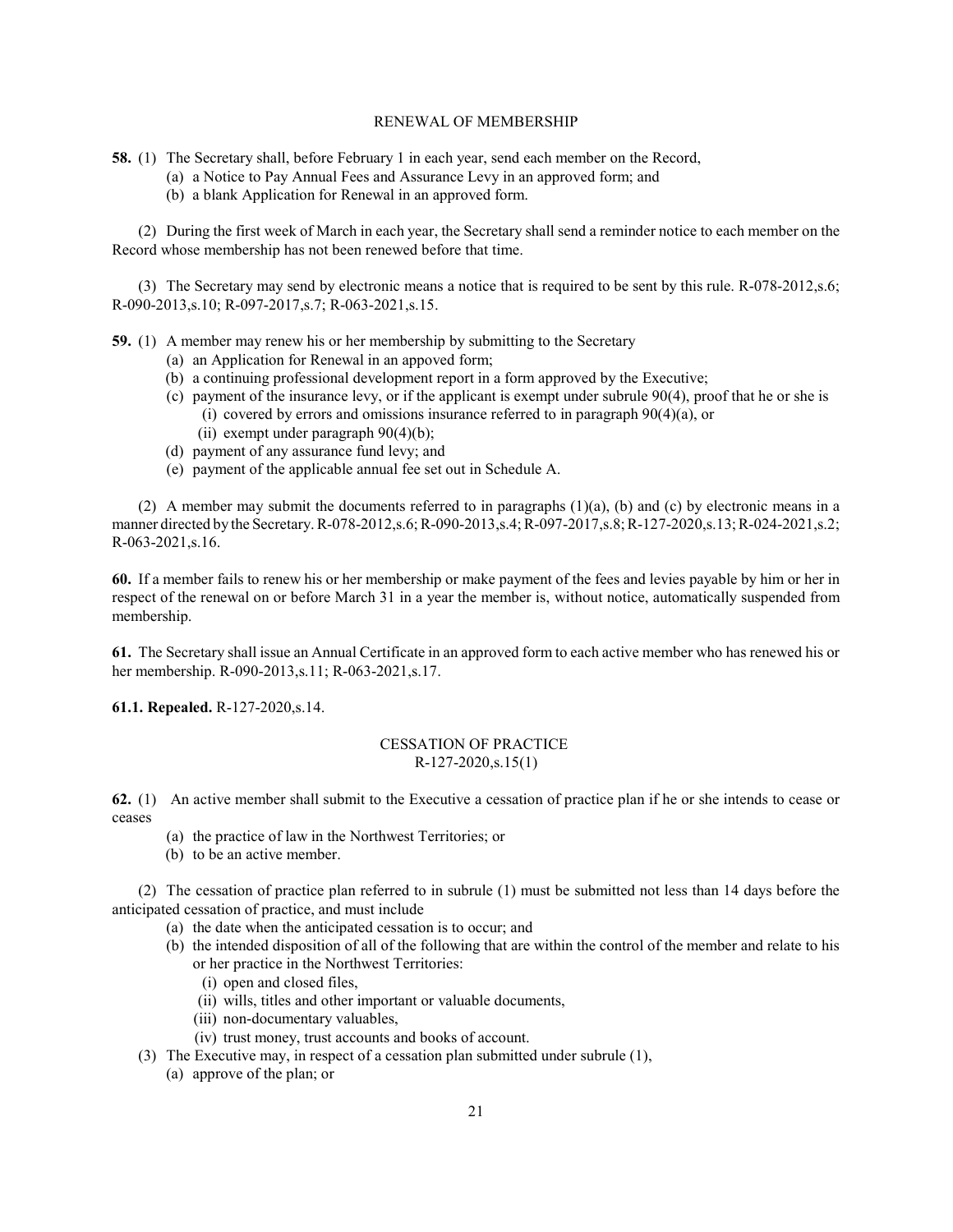(b) provide direction to the member as to what is required in the plan so that it complies with subrule (2) and addresses any concerns that the Executive has.

(4) A person who submits a cessation of practice plan under subrule (1) shall, not more than 90 days after the cessation occurs, submit to the Executive a written report that includes a confirmation

- (a) of the disposition of those items referred to in paragraph  $(2)(b)$ ; and
- (b) that all balances have been remitted to former clients or other persons on whose behalf they were held, or have, at the request of the former clients, been transferred to another active member with written instructions as to the conditions attaching to the balances.

(5) On the written application of a member, the Executive may extend the time required for submitting a plan under subrule (1) or a written report under subrule (4) or waive the requirement for either. R-079-2012,s.3; R-127-2020,s.15.

## RESIGNATION OF MEMBER

63. (1) A member may submit to the Executive his or her resignation as a member, and on acceptance by the Executive, his or her rights and privileges as a member cease.

(2) A member who has resigned may not be reinstated as a member, but may apply for membership in the same manner as a new member.

(3) The Secretary shall make a note of each resignation on the Roll adjacent to the name of a member who has resigned and shall provide notice of the resignation to the clerks or registrars of the Supreme Court of Canada, the Federal Court of Canada, the Supreme Court and the Territorial Court.

### APPOINTMENT TO THE BENCH AND REINSTATEMENT AS MEMBER

63.1. (1) A member who is appointed as a judge of the Supreme Court of Canada, the Federal Court of Canada, the Supreme Court, the Territorial Court or of a superior, district, county, provincial or territorial court of any other province or territory automatically ceases to be a member on such appointment.

(2) A former judge referred to in subrule (1) who becomes a member again may not appear in a court in the Northwest Territories without first obtaining the approval of the Executive. R-001-2021,s.3.

### GENERAL

64. (1) A member shall, at least 14 days before any change in contact information last provided to the Society under these rules, notify the Secretary of the new information.

(2) An active member who engages in the private practice of law in the Northwest Territories from a location outside of the Northwest Territories, shall ensure that the Secretary

- (a) has the most current professional address at that location; and
- (b) is notified of any change of address 14 days before it occurs. R-097-2017,s.9; R-127-2020,s.16; R-001- 2021,s.4.

65. The Secretary shall, on application, issue a certificate of standing in respect of a member, and such certificate must disclose any findings of guilt for conduct deserving of discipline and the sanctions imposed, and any disciplinary proceedings pending against the member.

66. (1) Where in these rules the time limited for the doing of a thing expires or falls on a Saturday or on a holiday, the thing may be done on the day next following that is not a Saturday or a holiday.

(2) Notwithstanding any other provision in these rules, where anything to be done before a time fixed under these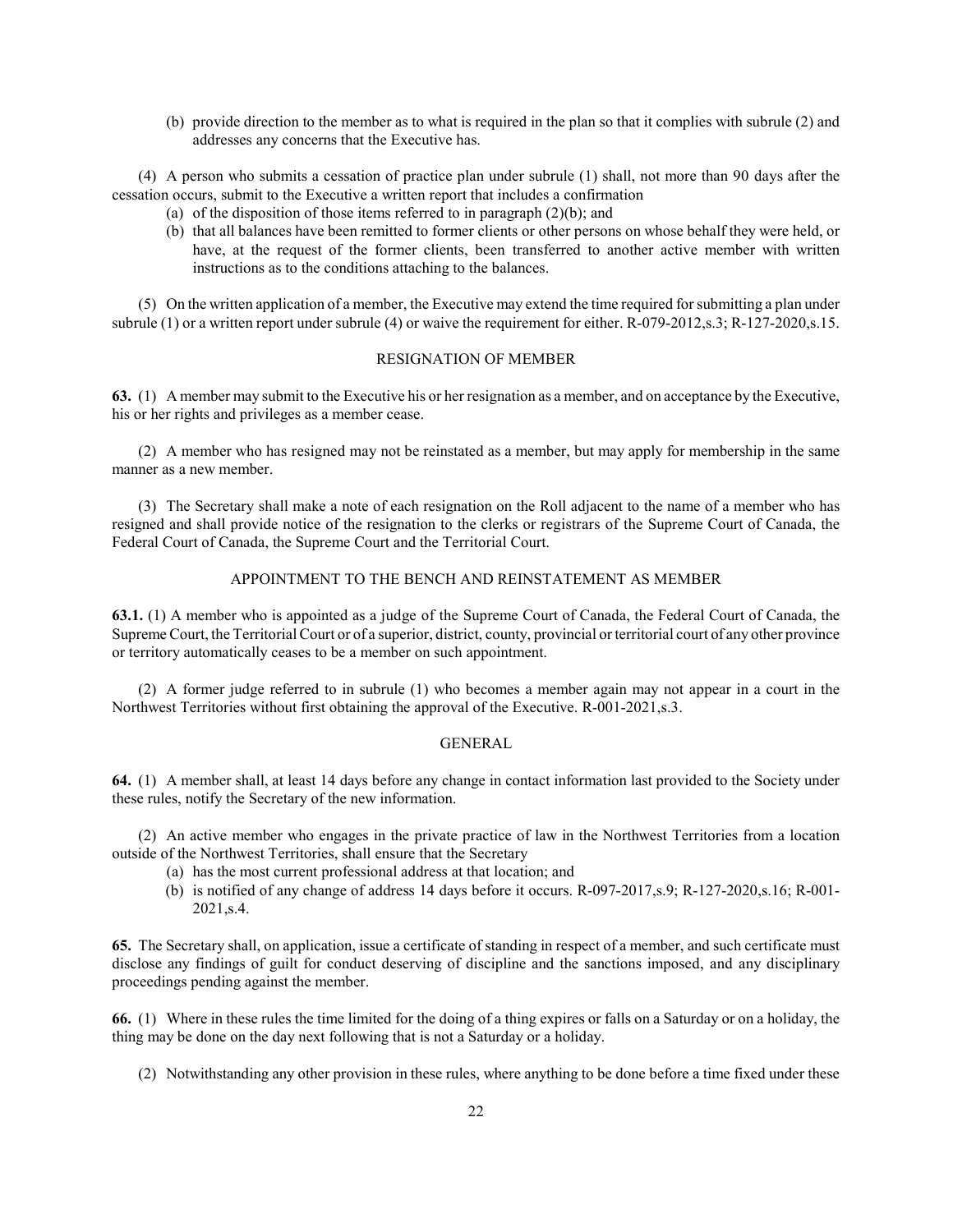rules is not done, the Executive may, in its discretion and before or after the time has expired, direct another time for doing it.

67. (1) A provision of these rules requiring the payment of a fee or levy includes the requirement to pay any federal or Territorial taxes payable in respect of the fee or levy.

(2) A provision of these rules requiring the suspension of a member for failure to pay a fee or levy includes the suspension of a member for failure to pay any federal or Territorial taxes payable in respect of the fee or levy.

(3) Unless these rules provide otherwise, payment of all fees, levies, fines, penalties, insurance premium assessments, insurance deductibles, custodianship costs and any other amount assessed, levied or imposed at any time under the Act or these rules, is a condition of the practice of law in the Northwest Territories and must be paid to the Society before the issuance by the Society of an annual certificate of membership, a certificate of admission as a student-at-law or a Restricted Appearance Certificate. R-005-2014,s.2(1).

68. (1) Subject to subrule (2), the fees set out in Schedule A are

- (a) payable in advance to the Society; and
- (b) exclusive of the assurance fund levy and any federal or Territorial taxes payable in respect of those fees.

(2) The following fees may be prorated, in accordance with subrule (3), if the fee applies to a period of not more than from January 1 to March 31 of any given year:

- (a) if an active or inactive member is required to pay an annual fee under paragraph  $40(1)(g)$ ;
- (b) if an active or inactive Canadian Legal Advisor is required to pay an annual fee under paragraph 52(2)(h).
- (3) If a fee is to be prorated under subrule (2), it must be determined by the following formula:

$$
RF \times \frac{NUM}{12}
$$

where

- (a) RF is the regular fee that applies under subsection (1) without any prorating applied; and
- (b) NUM is
	- (i) the number 3 if the month when the fee payment is required is January,
	- (ii) the number 2 if the month when the fee payment is required is February, and
- (iii) the number 1 if the month when the fee payment is required is March. R-090-2013,s.13; R-005-2014,s.5.

69. Repealed. R-063-2021,s.18.

#### CONTINUING PROFESSIONAL DEVELOPMENT

70. (1) The Executive may approve any activity for credit as continuing professional development unless the activity is

- (a) political in nature; or
- (b) oriented towards marketing or promotion of legal services.

(2) A member shall, in each reporting year commencing April 1, engage in 12 hours of continuing professional development, two hours of which must be oriented towards legal ethics or law practice management.

(3) A member shall submit, at the time of his or her renewal of membership under rule 59, the following to the Executive Director: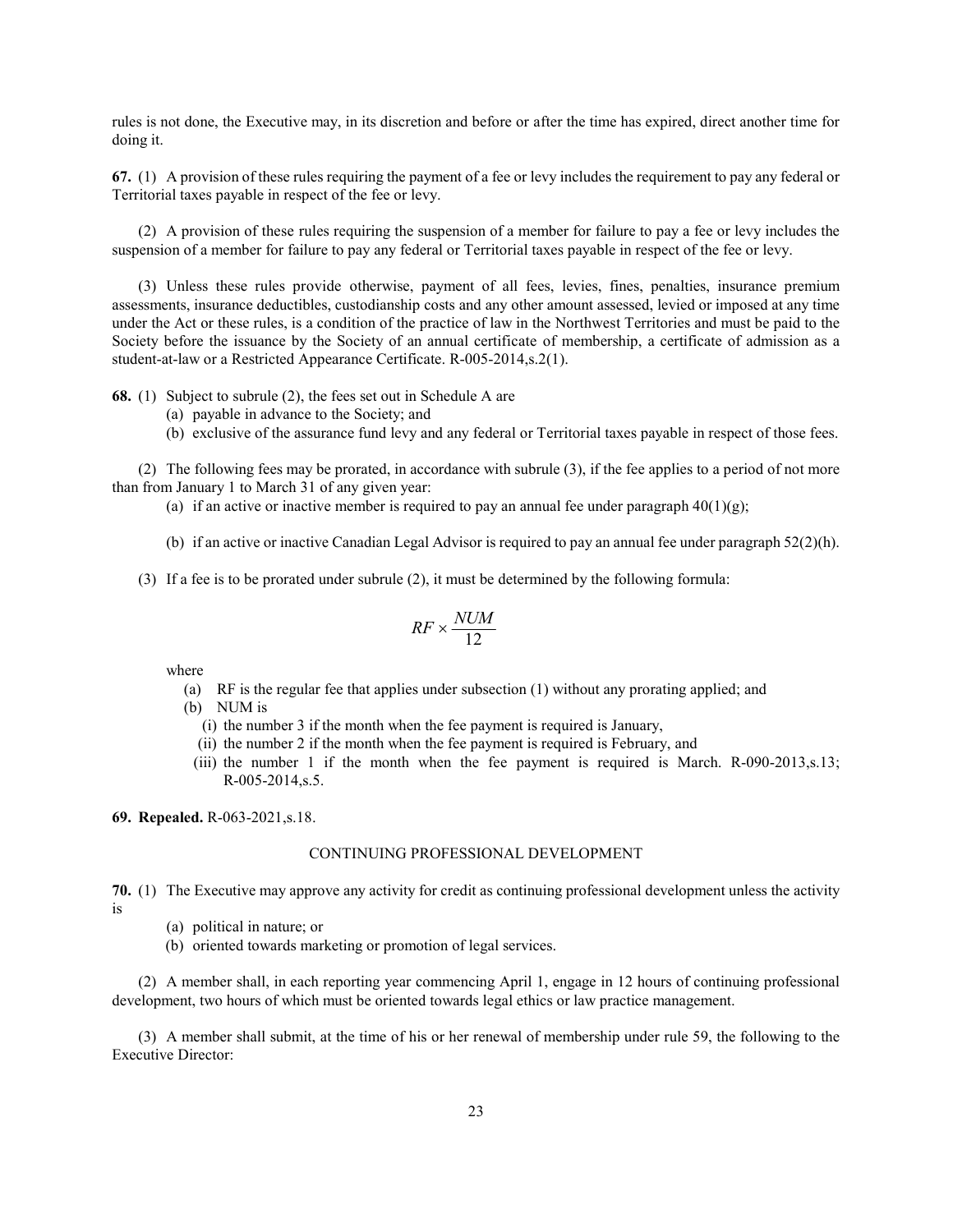- (a) a completed continuing professional development report and plan referred to in paragraph 59(b) certifying compliance with subrule (2); and
- (b) any other information that demonstrates the member complying with the requirement under subrule (2).

(4) Notwithstanding subrules (2) and (3), a member who in a reporting year successfully completes a bar admission program or its equivalent in another Canadian jurisdiction is deemed to have fulfilled the annual requirement for continuing professional development for that year.

(5) Notwithstanding subrules (2) and (3), the Executive may vary the required continuing professional development hours for a member.

(6) Subject to rule 71, credit for continuing professional development must be recognized only for the reporting year in which it is completed.

71. (1) Where a member is unable to comply with rule 70 by March 31 of that reporting year, the member may, before March 31 of that year, request an extension by submitting to the Executive

- (a) a form approved by the Executive Director;
- (b) an undertaking to comply with rule 70 within the extension period;
- (c) a completed continuing professional development report and plan referred to in paragraph 59(b) for the extension period; and
- (d) late fee set out in Schedule A.

(2) The Executive may, in respect of a member who submits a request for an extension in accordance with subrule (1), grant

- (a) an extension of 90 days; or
- (b) a further extension as the Executive considers appropriate; or
- (c) a waiver of the continuing professional development requirement for that reporting year.

(3) Where a member meets the requirements of rule 70 under an extension granted under subrule (2), the member is deemed to have complied with that rule for the reporting year in default.

- (4) A member is automatically suspended if the member fails to
	- (a) comply with rule 70 and does not seek an extension under subrule (2); or
	- (b) fails to meet his or her undertaking made under subrule (1).

(5) The Executive may, in addition to the suspension under subrule (4), refer the member to the Chair of the Discipline Committee in accordance with Part 3.

### PART 3 DISCIPLINE

- 72. (1) In order to be eligible to serve on the Discipline Committee a person must
	- (a) be a member in good standing or a layperson appointed under paragraph  $23(1)(a)$  of the Act;
	- (b) not have been found guilty of conduct deserving of discipline within five years before an appointment to the Discipline Committee; and
	- (c) be a member engaged in the practice of law in the Northwest Territories for a minimum of three years, where the member is a resident, or for a minimum of five years, where the member is a non-resident.

(2) A member of the Discipline Committee who is engaged in a matter related to the member's office at a place other than his or her place of residence, shall be reimbursed for reasonable transportation and living expenses.

(3) A member of the Discipline Committee may be paid such honorarium as the Executive may determine.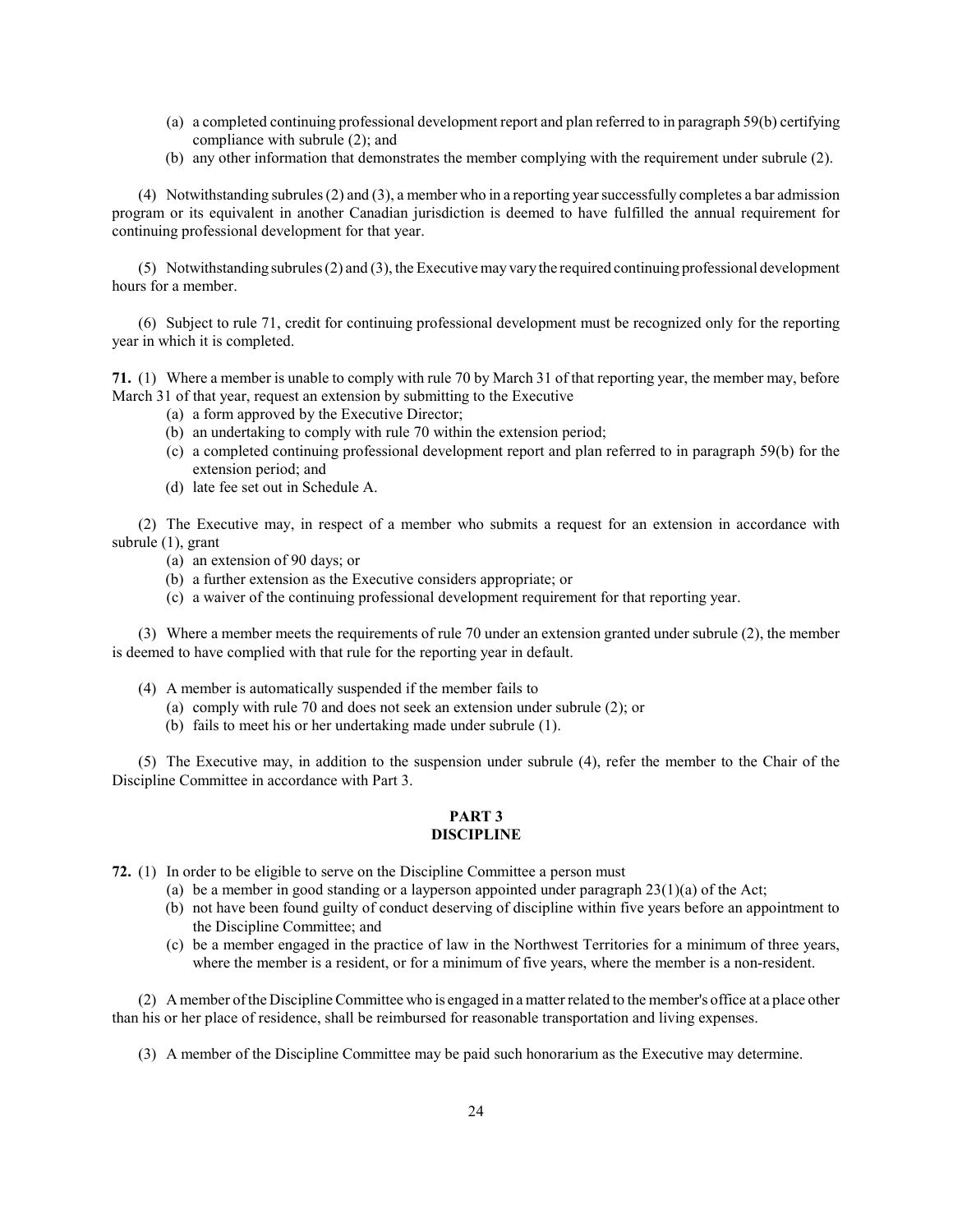73. (1) Subject to subrule (2), a person may make a complaint about a member or student-at-law by submitting to the chairperson of the Discipline Committee a written complaint in a form directed by the chairperson.

(2) If a person makes an oral complaint about a member or student-at-law, the chairperson of the Discipline Committee shall make a written record of the complaint and have the complainant sign the record.

(3) A complaint shall not be acted on unless it is signed or adopted by the complainant.

(4) On receipt of a signed or adopted complaint, the chairperson of the Discipline Committee shall provide to the complainant a copy of the relevant sections of the Act and these rules respecting the initial procedures followed by the Society in dealing with complaints.

(5) After receipt of a signed or adopted complaint, the chairperson of the Discipline Committee shall provide a copy of the complaint to the member or student-at-law in respect of whom the complaint is made, and shall request a written response from the member or student-at-law.

(6) Failure of a member or student-at-law to reply to a request from the chairperson of the Discipline Committee for a written response within a reasonable period of time may constitute conduct deserving of discipline. R-079-2012,s.4.

74. Failure of a member or student-at-law to comply with rulings and directives of the Society may constitute conduct deserving of discipline.

75. On disposing of a matter under section 24 of the Act, the chairperson of the Discipline Committee shall prepare a written report concerning the investigation of the complaint and the direction taken, and shall provide copies of the report to the Executive, the member or student-at-law complained of, the complainant and any other person having a legitimate interest in the report. R-097-2017,s.10.

76. (1) In appointing a Sole Inquirer or the members of a Committee of Inquiry, the chairperson of the Discipline Committee

- (a) shall not appoint persons who have been involved in the investigation of the conduct of the member or student-at-law whose conduct is being inquired into; and
- (b) shall, where practical, appoint resident members of the Discipline Committee.

(2) Subject to subsection 24.6(3) of the Act, a Committee of Inquiry shall consist of three members of the Discipline Committee. R-136-2016,s.10.

77. (1) Subject to this rule, a Sole Inquirer or Committee of Inquiry shall conduct an inquiry in public.

- (2) A Sole Inquirer or Committee of Inquiry shall conduct all or portions of an inquiry in camera where
	- (a) an application to have all or portions of the inquiry held in *camera* is made in accordance with subrules  $(3)$ and  $(4)$ ; and
	- (b) the Committee of Inquiry is of the opinion, after considering the nature of the complaint and any submissions made on the issue, that the interest in holding all or portions of the inquiry in camera outweighs all other interests, including the public interest, that would be better served by holding the inquiry in public.
- (3) An application to have all or portions of the inquiry held in camera
	- (a) may be made by the member or student-at-law whose conduct is being inquired into, the complainant or counsel for the Society;
	- (b) may be heard at any time during the inquiry, or before the inquiry on a date set by the Committee of Inquiry or Sole Inquirer; and
	- (c) must be in writing and made on notice to the Committee of Inquiry or Sole Inquirer, and (i) where the applicant is the member or student-at-law whose conduct is being inquired into, to the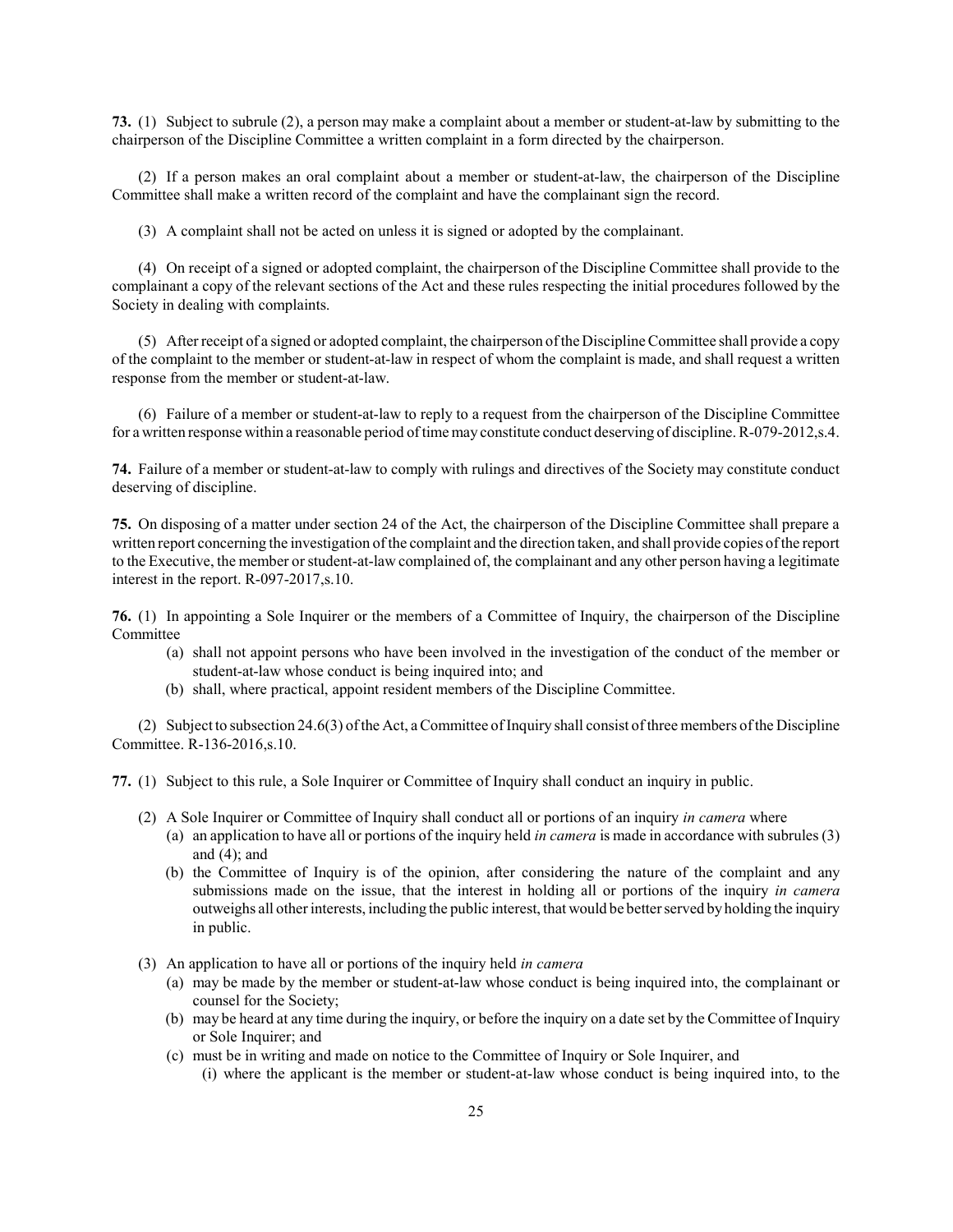complainant and counsel for the Society,

- (ii) where the applicant is the complainant, to the member or student-at-law whose conduct is being inquired into and counsel for the Society,
- (iii) where the applicant is counsel to the Society, to the member or student-at-Iaw whose conduct is being inquired into and the complainant.

(4) Notice of an application to have all or a portion of the inquiry held in camera must be given at least 14 days before the commencement of the inquiry, unless such period of notice is dispensed with by the Sole Inquirer or Committee of Inquiry. R-001-2021,s.5.

78. (1) Notwithstanding any provision to the contrary, the chairperson of the Discipline Committee may on his or her own motion consider any conduct on the part of a member or student-at-law coming to the chairperson's attention that might constitute conduct deserving of discipline.

(2) Where the chairperson of the Discipline Committee decides to consider any conduct under subrule (1), he or she shall notify the Secretary that the conduct of a member or student-at-law is under review and the Secretary shall notify the member or student-at-law in question of the review and provide particulars.

(3) On notifying the Secretary under subrule (2), the chairperson of the Discipline Committee shall proceed in accordance with subrules 73(4) and (5) and rules 74 to 77, with such modifications as the circumstances require.

79. (1) Where the Executive receives a report of a Sole Inquirer or Committee of Inquiry under section 32 of the Act indicating that a member or student-at-law has been found guilty of conduct deserving of discipline, the Secretary shall prepare and send a notice to all members and students-at-law setting out

- (a) the nature of the conduct deserving of discipline of which the member or student-at-law has been found guilty;
- (b) a brief summary of the facts with respect to the conduct deserving of discipline of which the member or student-at-law has been found guilty; and
- (c) the disciplinary action taken in respect of the member or student-at-law.

(2) Where a Committee of Inquiry orders that the name of a member be struck from the Roll or that he or she be suspended, or that the articles of a student-at-law be terminated or suspended, the Secretary shall

- (a) set out in the notice prepared under subrule (1) the name of the member or student-at-law; and
	- (b) in addition to sending the notice to all members and students-at-law under subrule (1) and giving notice in accordance with section 32.2 of the Act, publish the notice
		- (i) by posting the notice at a notice board at the courthouse in each of Yellowknife, Hay River and Inuvik, and
		- (ii) by sending copies of the notice to the Clerk of the Supreme Court and the Clerk of the Territorial Court.

(3) Where a Committee of Inquiry orders that the name of a member be struck from the Roll or that he or she be suspended, or that the articles of a student-at-law be terminated or suspended, and the Committee of Inquiry is of the opinion that it is necessary for the protection of the public, it may, in its report to the Executive under section 32 of the Act, recommend that the notice under subrule (1) be published in accordance with paragraph 32.2(c) of the Act in such publications, or in such manner, as the Committee of Inquiry considers necessary to inform the public of the disciplinary action taken.

80. (1) Where the Executive receives a report of a Sole Inquirer or Committee of Inquiry under 32 of the Act indicating that a member or student-at-law has been found not guilty of conduct deserving of discipline or where a finding of guilt is reversed on appeal under section 33 of the Act, the Secretary shall, on receipt of a written request from the member or student-at-law whose conduct was inquired into, send a notice to all members and students-at-law setting out

- (a) the name of the member or student-at-law whose conduct was inquired into;
- (b) the nature of the conduct that was inquired into; and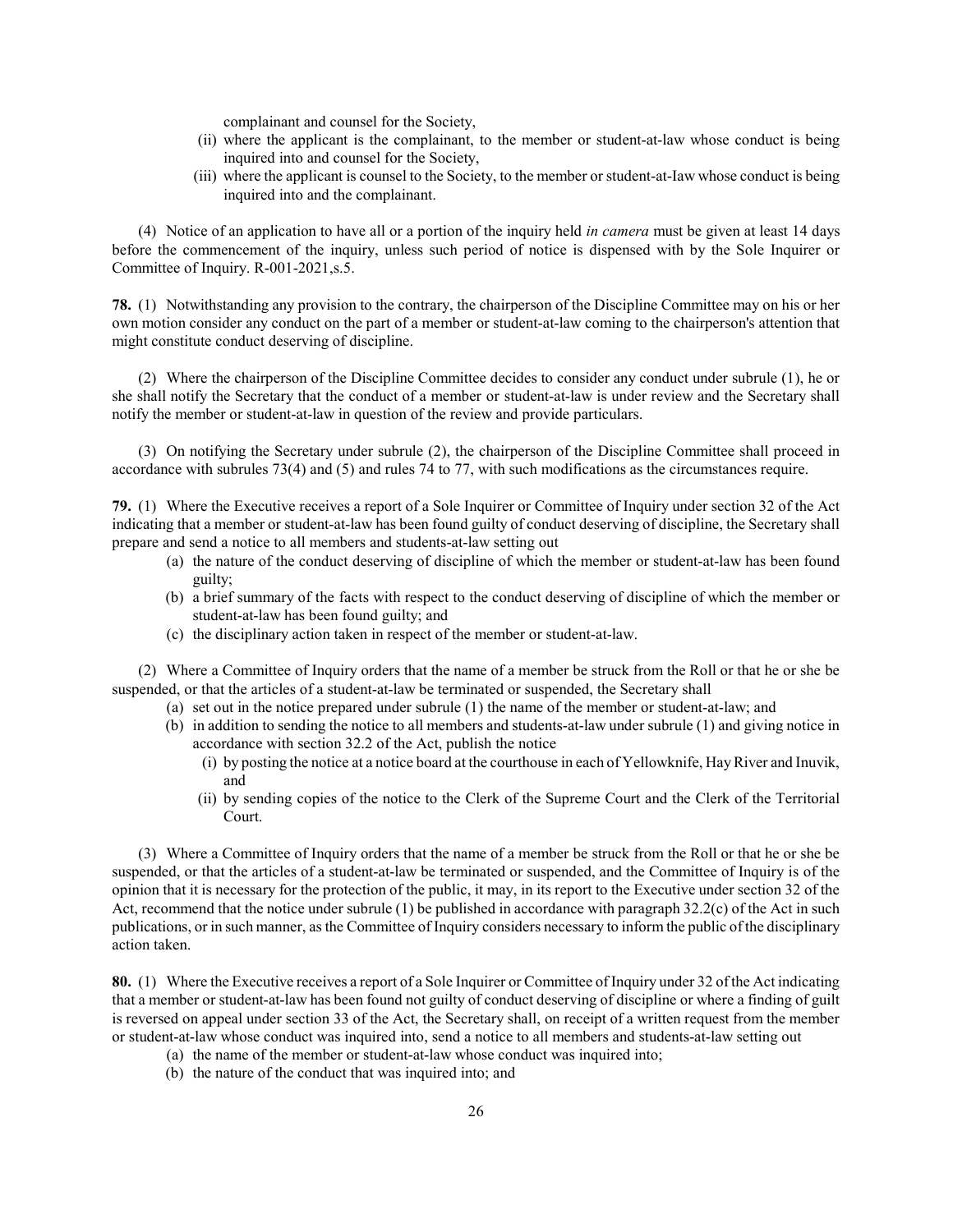(c) the findings of the Sole Inquirer or Committee of Inquiry or the decision of the Court of Appeal, as the case may be.

(2) Where a request received from a member or student-at-law under subrule (1) specifies that public notice be given of the findings of the Sole Inquirer or Committee of Inquiry or the decision of the Court of Appeal, as the case may be, the Secretary shall, in addition to the notice required under subrule (1), give public notice of the findings or decision, as the case may be, in the manner and form and at the time determined by the Executive.

81. Where a Committee of Inquiry or Sole Inquirer conducts an inquiry in public, and the member or student-at-law is found not guilty of conduct deserving of discipline or a finding of guilt is subsequently reversed on appeal under section 33 of the Act, the Secretary shall, on the request of any person, disclose to that person the fact that the member or student-at-law has been found not guilty of conduct deserving of discipline with respect to the complaint at issue.

# REINSTATEMENT OF AND STRIKING OFF SUSPENDED MEMBERS

82. (1) A member suspended under section 48.1 of the Act or under these rules for reasons other than discipline, shall be reinstated on payment of the reinstatement fee set out in Schedule A, and where the suspension was made

- (a) under section 48.1 of the Act or subrule 101(3) or (4) for failure to file a Law Firm Self-Report or an Accountant's Report, on the member filing the required form with the Secretary;
- (b) under section 48.1 of the Act or subrule 103(4) for failure to give evidence, answer inquiries or produce or make available records or other property;
- (c) under rule 60, on the member filing an Application for Renewal in an approved form and paying the fees and levies payable to the Society at the time of reinstatement;
- (f) under paragraph  $90(1 \text{ I})(a)$  or (c), on payment of the insurance levy payable to the Society at the time of reinstatement;
- (e) under paragraph 90(11)(b), on the member certifying in writing the facts entitling the member to the exemption;
- (f) under paragraph  $90(11)(d)$ , on the member providing
	- (i) the notifications required by subrule  $91(1)$ , and
	- (ii) proof of payment to the Society of the insurance levy; or
- (g) under subrule 103(7), on compliance with the order made under subrule 103(6);

(2) Where a member is suspended for more than two years under section 48.1 of the Act or under these rules for reasons other than discipline, the Executive may require the member to pass those bar admission examinations established under rule 39. R-079-2012,s.5; R-090-2013,s.14; R-097-2017,s.11; R-127-2020,s.17; R-063-2021,s.19.

83. (1) A member suspended for a specified period of time under section 30 of the Act shall be reinstated at the conclusion of the period, if the Secretary is satisfied that the member

- (a) has paid any fines or costs levied within the time fixed for payment;
- (b) has paid any fees and levies owed by the member; and
- (c) has submitted any other documents that may be required by these Rules.

(2) Where articles of a student-at-law are suspended for a specified period of time under section 31 of the Act, the articles shall be reinstated at the conclusion of the period on the Secretary being satisfied that the student-at-law has paid any fines or costs levied within the time fixed for payment.

(3) Where the articles of a student-at-law are reinstated under this rule, the Executive, on the recommendation of the Admissions Committee, shall determine what further period the student-at-law is required to serve under his or her articles. R-079-2012,s.1; R-090-2013,s.15.

84. (1) Where a member is suspended under these rules and the suspension continues for five years, the member ceases to be a member and his or her name shall be struck from the Roll.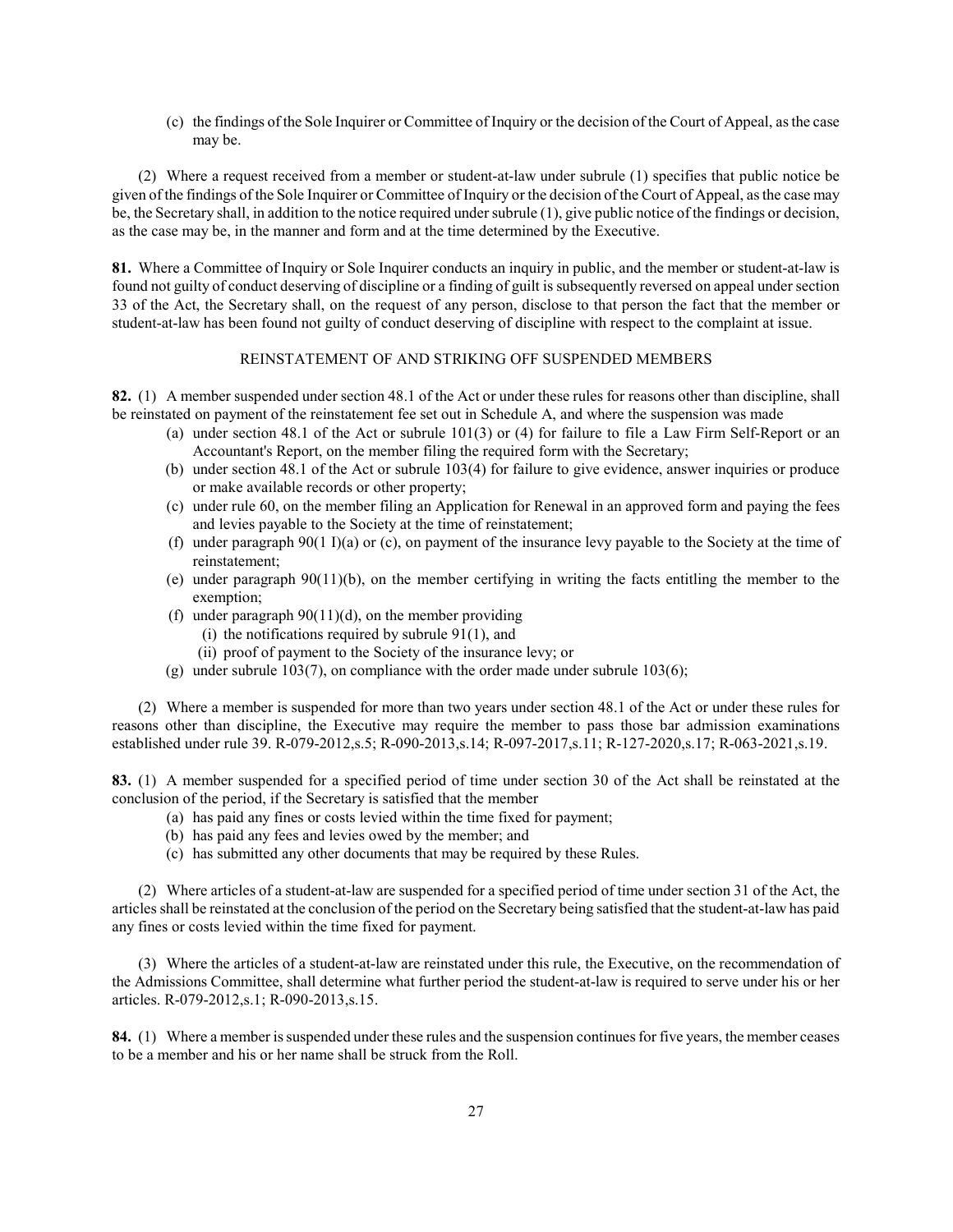- (2) The Secretary shall
	- (a) make a note on the Roll adjacent to the name of each member who is suspended under the Act or these rules or whose name has been struck under subrule (1); and
	- (b) provide notice of the suspension or striking off to the member, the law societies of each province and territory and the clerks or registrars of the Supreme Court, the Territorial Court, the Federal Court of Canada and the Supreme Court of Canada.

85. The Secretary shall, in the manner and form and at the time so directed by the Executive, give public notice of

- (a) the striking of a member or student-at-law from the Roll;
- (b) the suspension of a member or student-at-law from the Roll;
- (c) the suspension or termination of the articles of a student-at-law; or
- (d) the suspension or termination of the temporary articles of a law student.

# Repealed. R-001-2021,s.6.

86. Repealed. R-001-2021,s.6.

### CODE OF PROFESSIONAL CONDUCT

86.1. The Society's Code of Professional Conduct (2014) is adopted. R-136-2014,s.2.

# PART 4 ASSURANCE FUND

87. An annual assessment shall be levied on active members in such amount as may be fixed by the Executive from time to time for the purpose of maintaining and augmenting the Assurance Fund.

87.1. An active member may apply for permission to maintain status as an active member but to be exempted from the annual assessment, by submitting to the Executive Director

- (a) an application; and
- (b) an undertaking by the member not to engage in the practice of law. R-136-2016,s.11; R-096-2017,s.1.

88. (1) No payment may be made from the Assurance Fund in respect of a matter that arose before January 1, 1978.

(2) No payment in respect of a claim may be made from the Assurance Fund where a loss arises from the misappropriation or wrongful conversion by a member outside of the Northwest Territories, unless it is directly related to the member's practice in the Northwest Territories or as a result of the member practising in another province or territory on a temporary basis.

(3) Subject to subrule (4), no payment in respect of a claim may be made from the Assurance Fund unless notice of the claim is given to the Society within one year after the day notice of the misappropriation or wrongful conversion came to the attention of the claimant.

(4) The Executive may extend the period during which a claim may be made if it considers that special circumstances warrant the extension.

89. (1) A claimant shall apply in writing to the Executive for reimbursement from the Assurance Fund, stating the full particulars of the loss alleged to have been sustained by the claimant, including

- (a) the name and address of the member whose misappropriation or wrongful conversion is alleged to have led to the loss;
- (b) the amount of the alleged loss;
- (c) the business or transaction out of which it is alleged that the loss arose; and
- (d) the date on which the alleged loss first came to the knowledge of the claimant.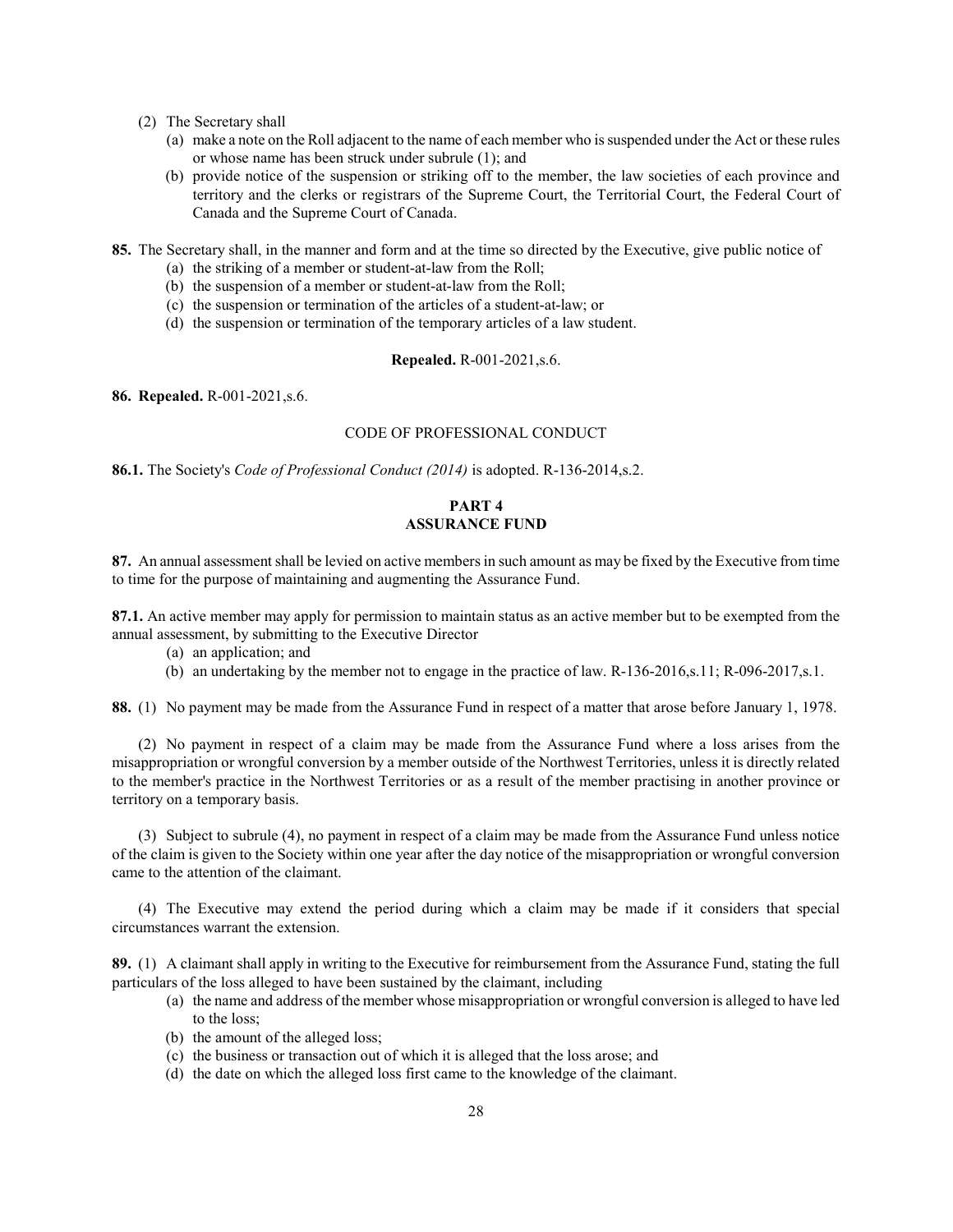(2) The Executive may require a claimant to give further or better written particulars of the facts on which the application is based.

(3) The Executive shall consider the application and may appoint a committee to inquire into the matter for the purpose of

- (a) determining the facts on which the claimant relies;
- (b) determining whether the application comes within subsection 34(1) of the Act;
- (c) determining whether the claimant is in need of assistance; and
- (d) recommending to the Executive whether a payment should or should not be made to the claimant.

(4) At the conclusion of an inquiry under subrule (3), the committee shall report its findings and recommendations in writing to the Executive.

(5) The Executive may, after reviewing the written report and recommendations of the committee, determine that no payment is to be made to the claimant or that a payment is to be made to the claimant in such amount as the Executive considers appropriate to relieve or mitigate the loss of the claimant in whole or in part.

- (6) A payment made under subrule (5) is subject to
	- (a) a condition, unless waived by the Executive, that the claimant shall assign to the Society whatever rights the claimant has against the member who caused the loss; and
	- (b) such other conditions as may be specified by the Executive.

### PART 5

## PROFESSIONAL LIABILITY LEVY

#### Professional Liability Claims

90. (1) The Professional Liability Claims Fund is continued, to receive money collected from members for the payment of premiums payable by the Society under a group contract entered into by the Society under subsection 61(1) of the Act.

(2) An annual insurance levy shall be levied on active members in such amount as may be fixed by the Executive from time to time for the purpose of maintaining and augmenting the Professional Liability Claims Fund, and such annual assessment may, in the discretion of the Executive, be paid in one or more instalments on such dates as may be specified by the Executive.

(3) In determining the amount or amounts of the assessment fund referred to in subrule (2), the Executive may include in the levy on particular members an additional amount based on the paid claims record of those members.

(4) The following categories of active members are exempt from payment of the assessment and are not entitled to indemnification under the group contract entered into under subsection  $61(1)$  of the Act:

- (a) an active member who does not ordinarily reside in nor carry on his or her principal practice of law in the Northwest Territories and proves to the satisfaction of the Executive that he or she has errors and omissions insurance that covers him or her in the practice of law in the Northwest Territories and that entitles him or her to indemnification to the same extent and for the same limits as the group contract entered into under subsection 61(1) of the Act;
- (b) an active member who is employed by and whose professional services are provided exclusively to
	- (i) a government or government agency, or
	- (ii) an employer who does not practice law; or
- (c) an active member who has submitted to the Executive Director an undertaking that he or she will not engage in the practice of law during a period of leave or sabbatical.
- (5) The exemption under paragraph (4)(b) does not apply to an active member, however employed, who renders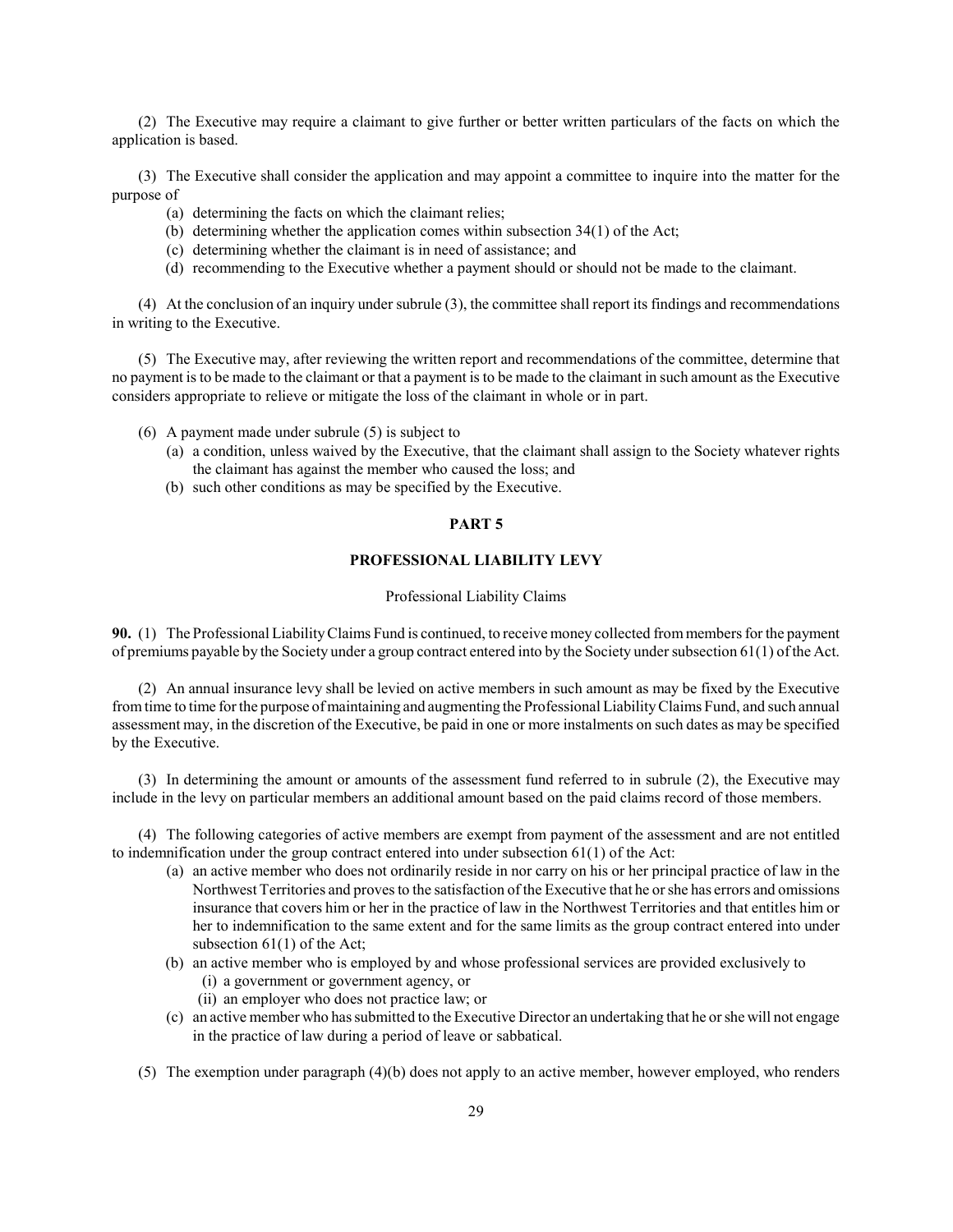legal services to the public in the Northwest Territories.

(6) Each applicant for membership and each member who claims to be exempt from payment of the insurance levy by virtue of subrule (4), shall provide proof to the satisfaction of the Executive of his or her entitlement to the exemption with his or her application and annually on or before March 31 in each year.

(7) In addition to the requirements of subrule (6), each member who claims to be exempt from payment of an assessment under subrule (4) shall, at the request of the Secretary and within the time specified in the request, certify in writing to the Executive the circumstances entitling the member to the exemption.

(8) An active member who does not carry on the principal practice of law in the Northwest Territories and who does not qualify for an exemption under subrule (4), shall participate in the indemnity program and pay the assessment referred to in subrule (2).

(9) The coverage provided under subrule (8) is restricted to the member's practice of law in the Northwest Territories.

(10) Where the Executive considers that a member no longer qualifies for exemption under subrule (4), it shall request the member to pay to the Society the full amount of the assessment payable by that member.

(11) A member is automatically suspended from membership, without notice, if he or she fails

- (a) to pay the assessment;
	- (b) to comply with subrule (6);
	- (c) to comply with a request made under subrule (7); or
	- (d) to comply with subrule 91(2).

(12) Notwithstanding subrule (4), an active member who is exempt under subrule (4), a suspended member or an inactive, deceased or former member, is entitled to indemnification provided under the group contract entered into under subsection 61(1) of the Act, but only with respect to professional services performed while the member was not exempt and was an active member in good standing.

91. (1) Where a member exempted under subrule 90(4) intends to practice law in the Northwest Territories in circumstances where the exemptions are no longer applicable,

- (a) the member shall so notify the Secretary; and
- (b) the Secretary shall, on receiving notification, give the member written notice of the amount of the insurance levy payable by him or her and the date payment is due to the Society.

(2) No member exempted under subrule 90(4) shall begin to practice law in the Northwest Territories in circumstances where the exemptions are no longer applicable, until he or she has paid to the Society the full amount of the insurance levy payable.

92. Where a member is enrolled under subsection 21(3) of the Act or where a member who is exempted under subrule 90(4) begins to practice law in the Northwest Territories in circumstances where the exemptions are no longer applicable, the insurance levy must be pro-rated so that the member is levied one-twelfth of the insurance levy for each month or unexpired portion of a month remaining in the period for which the levy is payable.

93. A member shall promptly notify the Secretary and the insurer under the group contract of any situation that may result in a claim being made against the Professional Liability Claims Fund or the group contract entered into by the Society under subsection 61(1) of the Act.

94. A member is deemed to have instructed the insurer under the group contract to release to the Society sufficient information respecting a professional liability claim, excluding the name of the member, to enable the Society to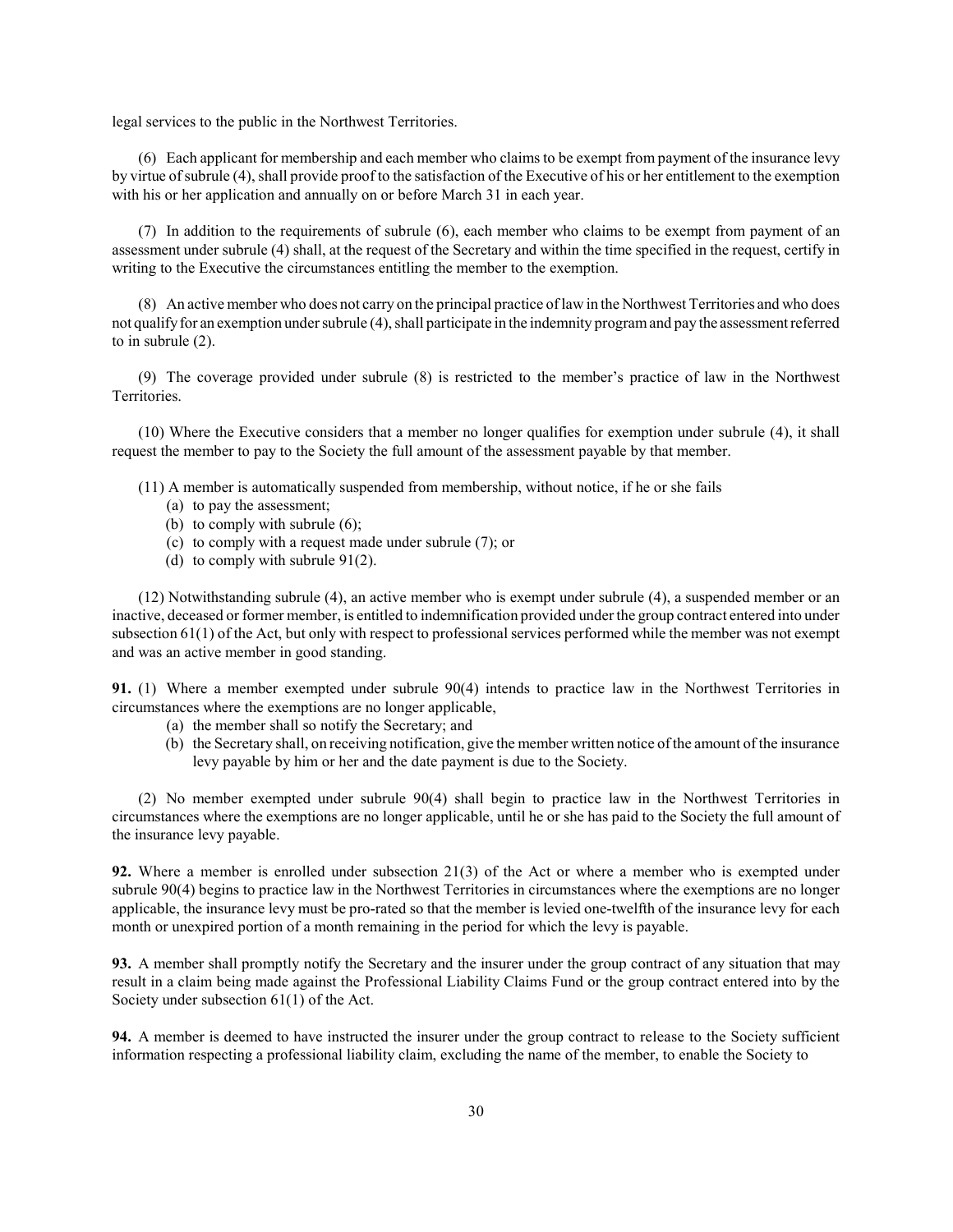- (a) publish bulletins for the education of its members to assist them in avoiding similar claims and to improve the profession's service to the public;
- (b) compile claims experience under the group contract.

### PART 6

# FINANCIAL MATTERS

Interpretation

95. (1) In this Part,

"accountant" means a public accounting firm as defined in subsection 1(1) of the Chartered Professional Accountants Act;

"disbursement" means an amount paid or required to be paid to a third party by the lawyer or the lawyer's firm on a client's behalf in connection with the provision of legal services to the client by the lawyer or the lawyer's firm which will be reimbursed by the client;

"expenses" means costs incurred by a lawyer or law firm in connection with the provision of legal services to a client which will be reimbursed by the client including such items as photocopying, travel, courier/postage, and paralegal costs;

"financial institution" means

- (a) a bank that is regulated by the Bank Act (Canada),
- (b) an authorized foreign bank within the meaning of section 2 of the Bank Act in respect of its business in Canada,
- (c) a cooperative credit society, savings and credit union or caisse populaire that is regulated by a provincial or territorial Act,
- (d) an association that is regulated by the Cooperative Credit Associations Act (Canada),
- (e) a financial services cooperative that is regulated by An Act respecting financial services cooperatives, C.Q.L.R., c. C-67.3, or An Act respecting the Mouvement Desjardins, S.Q. 2000, c.77, other than a caisse populaire;
- (f) a central cooperative credit society, as defined in section 2 of the Cooperative Credit Associations Act (Canada), or a credit union central or a federation of credit unions or caisses populaires that is regulated by a provincial or territorial Act other than one enacted by the legislature of Quebec,
- (g) a company that is regulated by the Trust and Loan Companies Act (Canada),
- (h) a trust company or loan company that is regulated by a provincial or territorial Act,
- (i) a department or an entity that is an agent of Her Majesty in right of Canada or of a province or territory when it accepts deposit liabilities in the course of providing financial services to the public, or
- (j) a subsidiary of the financial institution whose financial statements are consolidated with those of the financial institution;

"organization" means a body corporate, partnership, fund, trust, cooperative or an unincorporated association;

"professional fees" means amounts billed or to be billed to a client for legal services provided or to be provided to the client by the lawyer or the lawyer's firm;

"public body" means

- (a) a department or agent of Her Majesty in right of Canada or of a province or territory,
- (b) an incorporated city, town, village, hamlet, charter community, Tåîchô community government, metropolitan authority, township, district, county, rural municipality, or other incorporated municipal body in Canada, or an agent in Canada of any of them,
- (c) a local board or similar body of a municipality incorporated by or under an Act of a province or territory,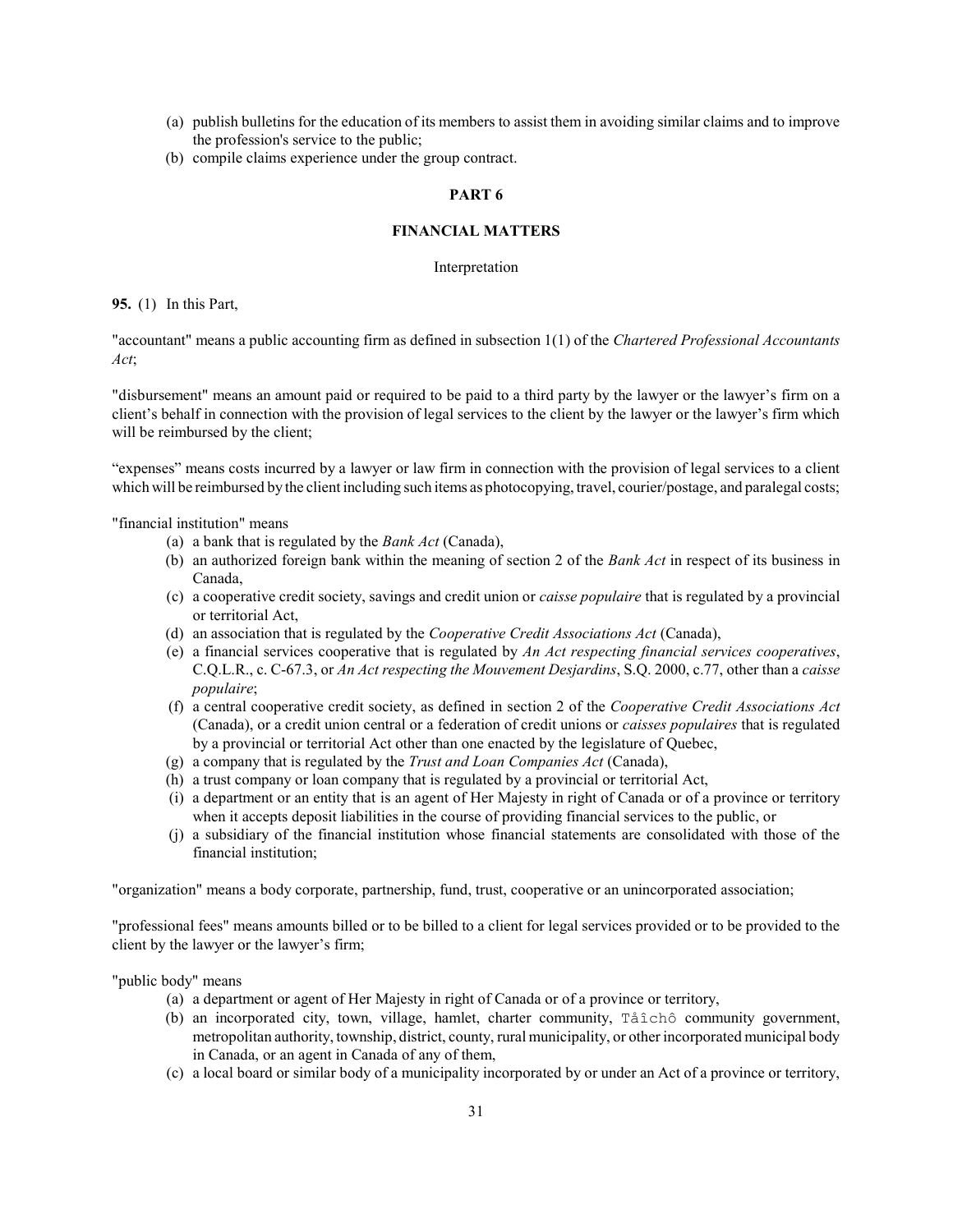- (d) an organization that operates a public hospital authority and that is designated by the Minister of National Revenue as a hospital under the *Excise Tax Act* (Canada), or an agent of the organization,
- (e) a body incorporated by or under an Act of a province or territory of Canada for a public purpose, or
- (f) a subsidiary of a public body whose financial statements are consolidated with those of the public body.

(2) For the purposes of this Part, "law firm" or "firm" means any of the following that owns and carries on a law practice in the Northwest Territories and has a physical presence in the Northwest Territories, including an LLP as defined in rule 142:

- (a) a sole practitioner;
- (b) a professional corporation that is not part of a partnership; or
- (c) a partnership consisting wholly or partly of active members or professional corporations.

(3) For the purposes of this Part, a member is an owner of a law firm if

- (a) the firm consists of a sole practitioner and the member is the sole practitioner;
- (b) the law firm is a professional corporation that is not part of a partnership, and the member is the sole voting shareholder of the corporation or one of the voting shareholders of the corporation; or
- (c) the law firm is a partnership, and the member is one of the partners or is a voting shareholder of a professional corporation that is one of the partners.

(4) For the purposes of this Part, a member "practises with" a law firm if the member is the owner or one of the owners of the law firm or is an associate of the firm.

- (5) Where a provision of this Part imposes a duty on a law firm,
	- (a) the owner of the law firm is responsible for performing the duty, if the firm has only one owner; and
	- (b) the owners of the law firm are jointly and severally responsible for performing the duty, if the firm has two or more owners. R-106-2019,s.4; R-001-2021,s.7.

96. Each member shall comply with sections 43, 44, 45 and 48 of the Act. R-106-2019,s.4.

### DIVISION 1 - ACCOUNTS

#### Interpretation

97. In this Division,

"Accountant's Report" means the annual report prepared by the law firm's accountant in accordance with subrule 101(4);

"general account" means an account, other than a trust account, maintained by a law firm in connection with the firm's law practice;

"Law Firm Self-Report" means the annual report prepared by the law firm in accordance with subrule 101(3);

"pooled trust account" means an interest-bearing trust account required to be maintained for one or more clients at an financial institution and designated as a trust account in the name of the law firm;

"responsible lawyer" means a lawyer designated as a responsible lawyer under rule 118;

"separate interest-bearing account" means

- (a) trust money deposited with a financial institution in an interest-bearing form either for a fixed period or in a separate account, or
- (b) a treasury bill purchased with trust money through a financial institution, where the trust money or treasury bill is deposited or purchased on behalf of a specified client;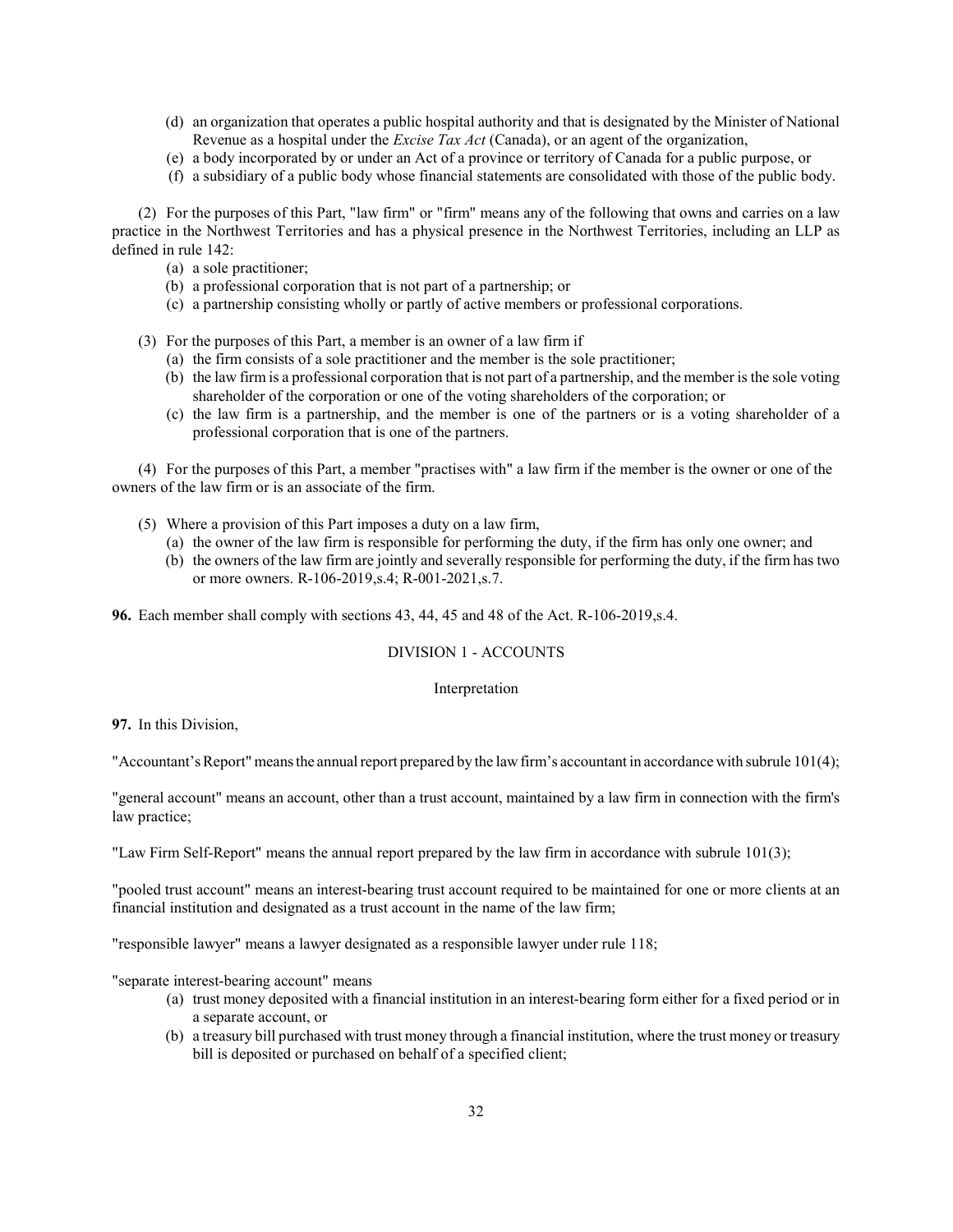"trust account" means a pooled trust account or a separate interest-bearing account;

"trust money" means

- (a) money entrusted to or received by a lawyer in his or her capacity as a barrister and solicitor in connection with his or her practice in the Northwest Territories and the provision by the lawyer of legal services, and that belongs in whole or in part to a client of the law firm or is received on a client's behalf or to the direction or order of a client; or
- (b) money received by a lawyer as a general retainer, subject to paragraph (d), or on account of fees for services not yet rendered or on account of disbursements not yet made,
- but does not include
	- (c) money received on account of the law firm's fees or disbursements respecting services already performed and for which a written billing has been rendered and delivered or for which a written billing is rendered and forwarded forthwith after receipt of the money; or
	- (d) money received as a general retainer where the client has signed a written acknowledgment, to be retained by the law firm in accordance with paragraph 108(1)(f) that
		- (i) the money is non-refundable and belongs to the law firm immediately upon receipt,
		- (ii) the law firm is not obliged either to account for the money or to render services with respect to the money, and
		- (iii) services may never be rendered in respect of the money;

"trust property" means any property of value that belongs to a client or is received on a client's behalf, other than trust money that can be negotiated or transferred by a lawyer or law firm. R-106-2019,s.4.

# Cash Transactions

98. (1) A lawyer shall not receive or accept cash in an aggregate amount greater than \$7,500 Canadian in respect of any one client matter.

(2) For the purposes of this rule, when a lawyer receives or accepts cash in a foreign currency that cash is deemed to have been received or accepted as cash converted into Canadian dollars at

- (a) the official conversion rate of the Bank of Canada for the foreign currency as published in the Bank of Canada's Daily Noon Rates that is in effect at the time the lawyer receives or accepts the cash; or
- (b) the official conversion rate of the Bank of Canada in effect on the most recent business day preceding the day on which the lawyer receives or accepts the cash, if the day on which the lawyer receives or accepts cash is a holiday.

(3) Subrule (2) applies when a lawyer engages on behalf of a client or gives instructions on behalf of a client in respect of the following activities:

- (a) receiving or paying funds;
- (b) purchasing or selling securities, real properties or business assets or entities;
- (c) transferring funds by any means.

(4) Notwithstanding subrule (3), subrule (1) does not apply when the lawyer receives cash in connection with the provision of legal services by the lawyer or the lawyer's firm

- (a) from a financial institution or public body;
- (b) from a peace officer, law enforcement agency or other agent of the Crown acting in his or her official capacity;
- (c) to pay a fine, penalty or bail; or
- (d) for professional fees, disbursements, or expenses, provided that any refund out of such receipts is also made in cash. R-106-2019,s.4.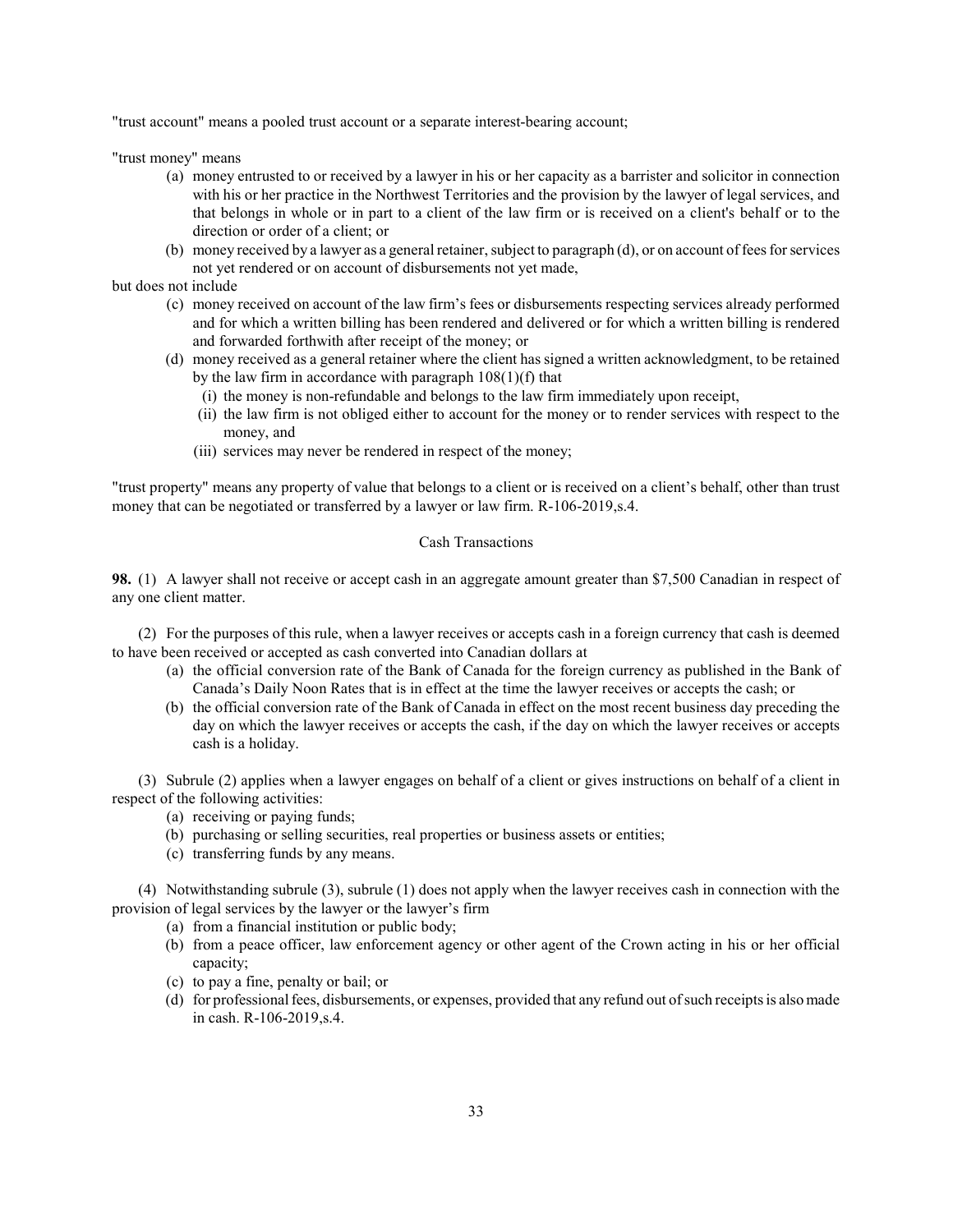### Record Keeping Requirements for Cash Transactions

99. (1) A lawyer, in addition to existing financial record keeping requirements to record all money and other property received and disbursed in connection with the lawyer's practice, shall maintain a book of original entry

- (a) identifying the method by which money is received in trust for a client; and
- (b) showing the method by which money, other than money received in trust for a client, is received.

(2) A lawyer who receives cash for a client shall, in addition to existing financial record keeping requirements, maintain a book of duplicate receipts, with each receipt

- (a) identifying
	- (i) the date on which cash is received,
	- (ii) the person from whom cash is received,
	- (iii) the amount of cash received,
	- (iv) the client for whom cash is received,
	- (v) any file number in respect of which cash is received; and
- (b) featuring the signature
	- (i) of the lawyer who receives cash, and
	- (ii) of the person from whom cash is received.

(3) The financial records described in subrules (1) and (2) may be entered and posted by hand or by mechanical or electronic means, but if the records are entered and posted by hand, they must be entered and posted in ink.

(4) The financial records described in subrules (1) and (2) must be entered and posted so as to be current at all times.

(5) A lawyer shall keep the financial records described in subrules (1) and (2) for at least the six-year period immediately preceding the lawyer's most recent fiscal year end. R-106-2019,s.4.

#### Reporting Requirements for Law Firms

100. (1) A lawyer shall only pay into and withdraw from, or permit the payment into or withdrawal from, a trust account such money as is directly related to legal services that the lawyer or the lawyer's law firm is providing.

(2) A lawyer shall pay out money held in a trust account as soon as practicable upon completion of the legal services to which that the money relates. R-106-2019,s.4.

101. (1) A law firm shall, within four months after receiving approval to operate a trust account,

- (a) retain an accountant to complete a Start Up Report, in a form approved by the Executive Director; and
- (b) submit a copy to the Executive Director.

(2) The Start Up Report must be submitted in a manner approved by the Executive Director and include a designated filing date for the law firm.

- (3) A law firm shall
	- (a) on or before September 1 in each year, file with the Executive Director a completed Law Firm Self-Report, in a form and manner approved by the Executive Director, and provide a copy of it to the law firm's accountant; and
	- (b) retain, as part of the law firm's financial records, a copy of each Law Firm Self-Report provided under paragraph (a).
- (4) A law firm, if approved to operate a trust account, shall, on or before September 1 in each year,
	- (a) have the law firm's financial records reviewed by an accountant; and
	- (b) cause an Accountant's Report, in a form and manner method approved by the Executive Director, to be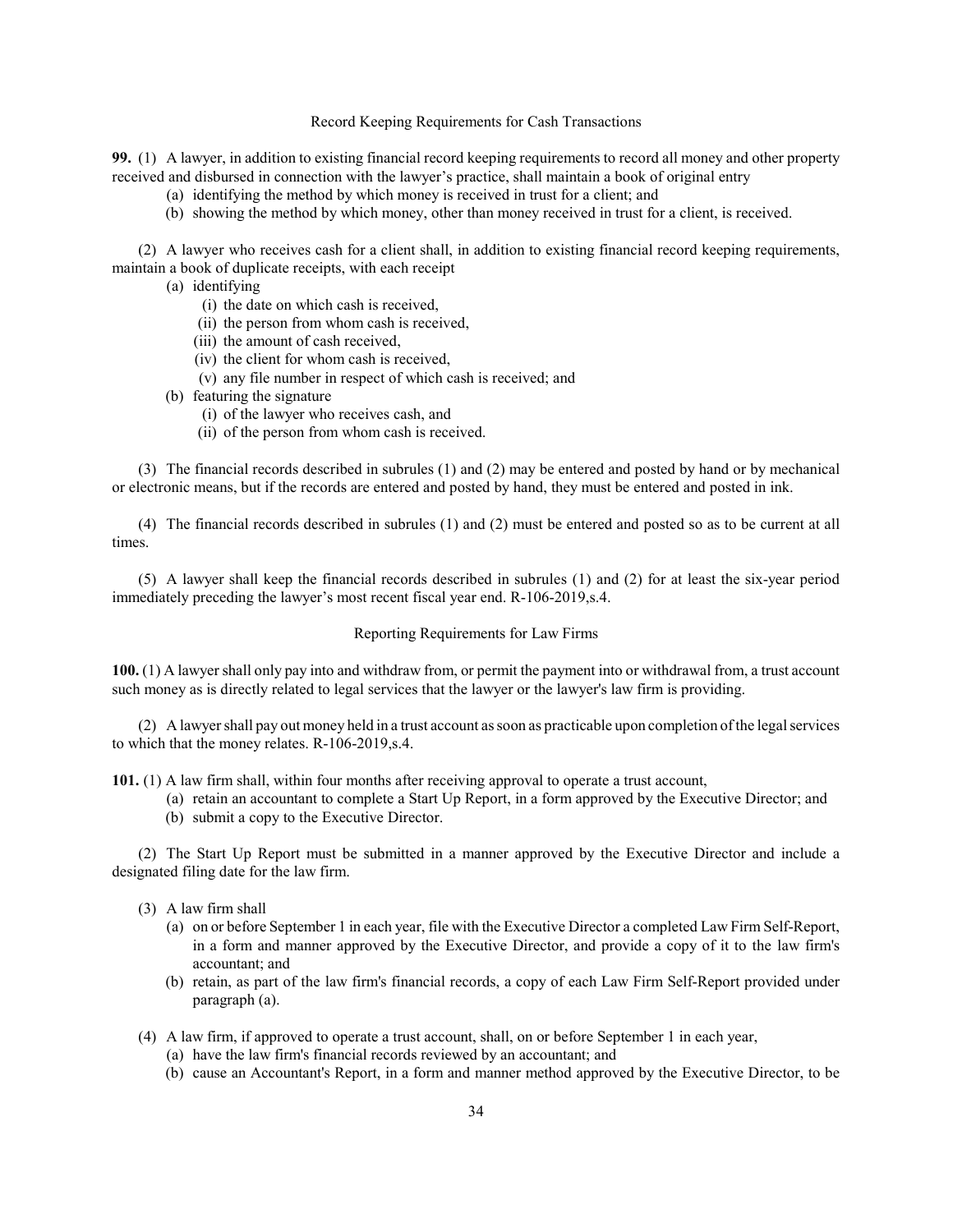completed by an accountant and filed with the Executive Director by the accountant responsible for the review.

- (5) The duty of a law firm to comply with subrules (3) and (4), as applicable, ceases only when
	- (a) the law firm's trust accounts and financial records are closed; and
	- (b) the final Law Firm Self-Report and the final Accountant's Report are provided in accordance with subrule (8).
- (6) A law firm that terminates its practice shall file with the Executive Director written notice of
	- (a) termination of the law firm practice before or as soon as is practicable after the date on which the firm's financial records are closed; and
	- (b) the effective date of the law firm's termination of practice, which becomes the law firm's new designated filing date.

(7) A law firm that provides notice to the Executive Director in accordance with subrule (6) shall comply with subrules (3) and (4), as applicable.

(8) Any Law Firm Self-Report or final Accountant's Report filed under this section must be made up to the end of a 12-month fiscal period ending no earlier than June 1 of the previous year, unless the Executive designates alternative periods after receiving an application from the member under subsection 48(2) of the Act.

(9) A law firm shall comply with subrules (1) through (8), unless specifically exempted from the requirement to do so by the Executive Director.

(10) For greater certainty, each Accountant's Report filed under this rule is a certificate referred to in section 48 of the Act. R-106-2019,s.4; R-127-2020,s.18.

### Notices to the Executive Director

102. A law firm shall file with the Executive Director written notice of

- (a) any change in the law firm name or the designated filing date, before or immediately after the change is made, and
- (b) a lawyer becoming or ceasing to be an owner or associate of a law firm, before or immediately after the event occurs. R-106-2019,s.4.

# Examination, Review, Audit or Investigation of Financial Records

103. (1) The chairperson of the Discipline Committee may designate a person to examine, review, audit, investigate or complete the financial records and other records of any lawyer or law firm that in any way relate to a lawyer's or the firm's practice of law for the purpose of ascertaining and advising as to whether the provisions of the Act and the rules have been and are being complied with by a lawyer or law firm.

- (2) Where a person conducts an examination, review, audit or investigation under this rule
	- (a) a lawyer shall produce all records and supporting documentation, including client files that the person may require for the examination, review, audit or investigation,
	- (b) the examination, review, audit or investigation must, where practicable, be held in the office of the lawyer or law firm whose financial records and other records are the subject of the examination, review, audit or investigation, or must be held in the Society's offices, and
	- (c) a law firm shall, upon request, grant authorization to the Society to obtain law firm bank account information directly from the law firm's banking institution.

(3) The person conducting an examination, review, audit or investigation under this rule shall provide a report to the chairperson of the Discipline Committee with a copy to any of the lawyer, the responsible lawyer and the law firm,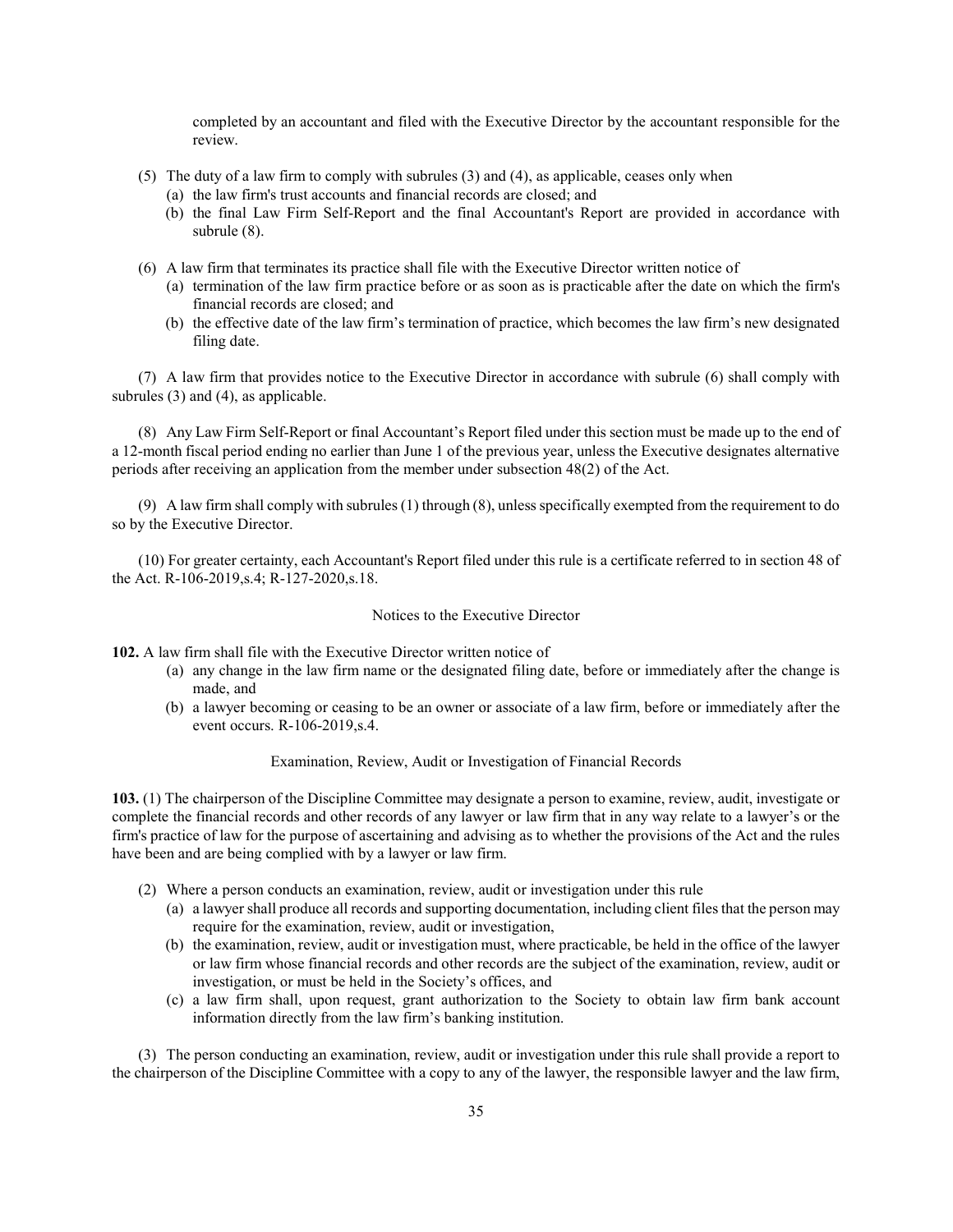as may be applicable, advising whether the provisions of the Act and these rules have been and are being complied with, giving full particulars of any breach of those provisions and of any attempt to remedy any breach.

(4) A lawyer or law firm may not refuse to give evidence, answer inquiries or produce or make available any records or other property in compliance with the firm's obligations under this Part on the grounds of solicitor and client privilege.

(5) The disclosure of privileged information to the Society is not a waiver of privilege for any other purpose.

(6) If an examination, review, audit or investigation has been made under this rule, the Executive may order, with reasons stated, that the cost of the examination, review, audit or investigation be either paid

- (a) from the Assurance Fund; or
- (b) by the subject member. R-106-2019,s.4.

Notice of Bankruptcy Proceedings or Writ of Execution

104. (1) A lawyer, student-at-law, or applicant for admission or re-admission, shall immediately notify the law firm's responsible lawyer and the Executive Director, in writing, of

- (a) service on the lawyer or a member of the law firm of a petition under the Bankruptcy and Insolvency Act for a receiving order in respect of the property of the lawyer or law firm;
- (b) the making by the lawyer or the law firm of an assignment under the Bankruptcy and Insolvency Act;
- (c) the filing by the lawyer or the law firm under section 50.4 of the Bankruptcy and Insolvency Act of a notice of intention to make a proposal under that Act;
- (d) the lodging of a proposal in respect of the lawyer or law firm under the Bankruptcy and Insolvency Act; or
- (e) the issuance of a writ of enforcement against the lawyer or law firm.

(2) A notice under subrule (1) shall include a full explanation of the circumstances of the matter and must be accompanied by copies of all materials relating to proceedings taken in that matter.

(3) On receiving a notice referred to in subrule (1) or on learning of any of the matters referred to in subrule (1), the Executive Director may do any of the following:

- (a) give notice of the referral to the responsible lawyer of the law firm concerned; or
- (b) reconsider the trust account approval of the law firm.

(4) A decision under this rule made by the Executive Director under this rule may be appealed to the Executive. R-106-2019,s.4.

#### Location of Financial Records

105. A law firm shall maintain all its financial records at its offices in the Northwest Territories unless exempted by the Executive Director. R-106-2019,s.4.

### Financial Records

106. (1) A law firm shall record in its financial records, in a legible form, in ink or other permanent form, all financial transactions related to its practice of law.

- (2) A law firm shall keep current the recorded financial transactions in subrule (1).
- (3) Every law firm shall maintain financial records that
	- (a) record, on a double entry basis, all money received and paid out in connection with the law firm's practice of law within the Northwest Territories; and
	- (b) show and distinguish (i) all receipts and payments of money by the law firm,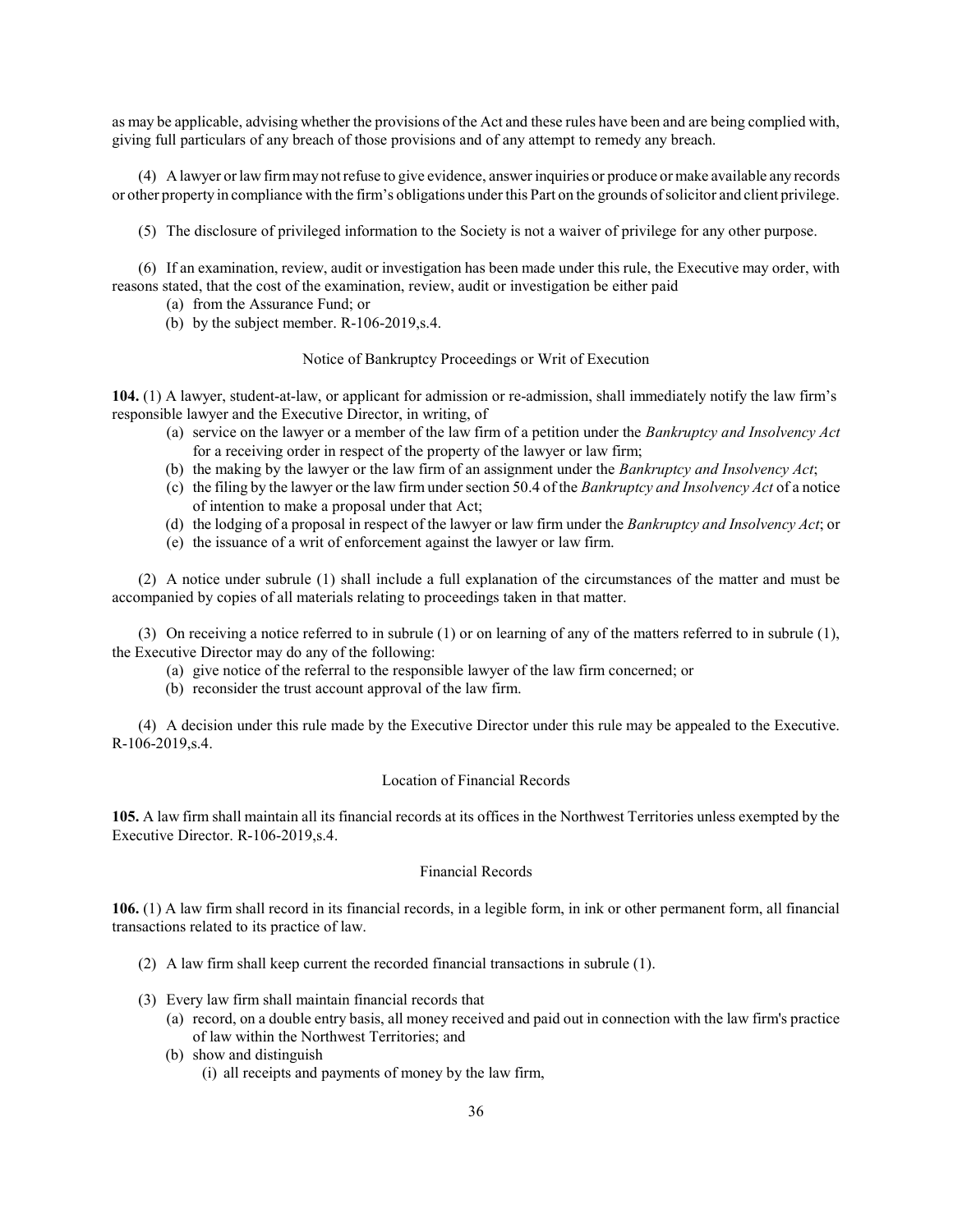- (ii) the balances of money held by the law firm, and
- (iii) on the face of the bank statement, whether the account is a general account or a trust account.
- (4) The financial records for trust money shall consist of at least the following:
	- (a) a chronological trust journal of all trust receipts and trust withdrawals, and all transfers between individual client ledgers showing the following details:
		- (i) the date of receipt or date of withdrawal,
		- (ii) the source of the trust money received or the name of the payee to whom the trust payment or withdrawal is made,
		- (iii) the form in which the money is received,
		- (iv) the client name and/or file number,
		- (v) in the case of transfers between individual client ledgers, the client name and file number for both the source and destination of the trust money between client files,
		- (vi) the receipt or cheque number,
		- (vii) the amount of the receipt, withdrawal or transfer, and
		- (viii) a running balance of the total amount in trust;
	- (b) a trust ledger consisting of separate trust ledger accounts for each client matter in respect of every client from whom the law firm has received trust money or on whose behalf or at whose direction or order the law firm has received trust money, with each trust ledger account showing
		- (i) the name, matter description and file number of the client,
		- (ii) all receipts and withdrawals, in chronological order with the dates of receipt and withdrawal and indicating the source of the money or the payee, the receipt or cheque number, if applicable, and a description of the nature of the receipt or withdrawal, and
		- (iii) the running balance of the amount remaining in the account;
	- (c) a journal showing all transfers of money between trust ledger accounts or a chronological file of copies of all documents by which transfers of money between trust ledger accounts were effected;
	- (d) a comparison prepared within one month after the last day of each month, between the total of the trust accounts of the law firm and the total of all unexpended trust balances as per the trust ledger accounts, together with the reasons for and steps taken to correct any differences, supported by
		- (i) a detailed bank reconciliation including the disclosure of the balance of each bank account, deposits in transit, outstanding cheques itemized by date, cheque number, payee and amount and any other items necessary for the reconciliation which would be fully detailed and explained, and
		- (ii) a detailed listing made monthly by trust account showing the unexpended balance of money in each trust ledger account;
	- (e) a general journal showing;
		- (i) the date of receipt or date of withdrawal,
		- (ii) the source of the general money received or the name of the payee to whom the general payment or withdrawal is made,
		- (iii) the form in which the money is received,
		- (iv) the client name and file number, if applicable,
		- (v) the receipt or cheque number,
		- (vi) the amount of the receipt, withdrawal or transfer, and
		- (vii) a running balance of the total amount in the general account;
	- (f) a separate billing journal showing all fees and charges to clients, the dates of the statements of account for those fees and charges and the names of the clients;
	- (g) a chronological fees and disbursements receivable ledger to record the law firm-client position for each client, showing statements of account rendered, payments on account and a continual running balance owing;
	- (h) bank statements or passbooks, negotiated cheques, printed digital images of negotiated cheques, transfers between accounts and detailed duplicate deposit slips for all trust accounts and general accounts, bank advices, credit card slips, interac slips invoices and such parts of client files as are necessary to support the financial transactions;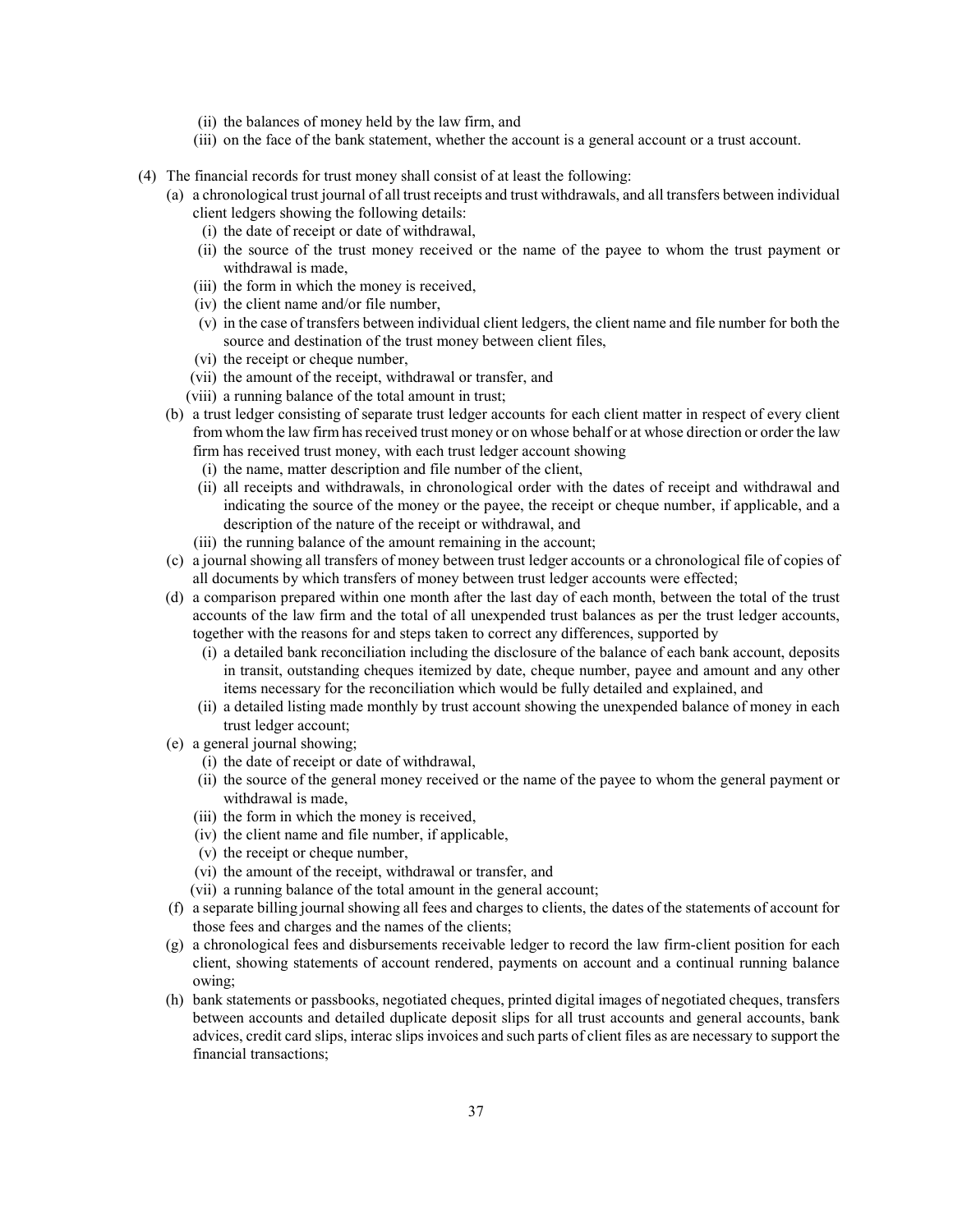(i) a central record of all non-monetary client trust property received from and returned to the client by the law firm. R-106-2019,s.4.

### Monthly Trust Reconciliations

107. (1) Except where monthly trust reconciliations are not required, a member shall prepare a monthly trust reconciliation of the total of all unexpended balances of trust money held for clients as they appear in the trust ledger, with the total of balances held in the trust account or accounts, together with the reasons for any differences between the totals and supported by the following:

- (a) a detailed monthly listing showing the unexpended balance of trust money held for each client, and identifying each client for whom trust money is held;
- (b) a detailed monthly bank reconciliation for each trust account held for more than one client;
- (c) a listing of balances of each separate trust account, identifying the client for whom each account is held;
- (d) a listing of balances of trust money received under rule 128.

(2) The member shall retain the detailed listings described in paragraphs  $(1)(a)$  to  $(d)$  as records supporting the monthly trust reconciliations.

(3) The member shall prepare the monthly trust reconciliation required by subrule (1) not more than 30 days after the effective date of the reconciliation.

(4) Notwithstanding subrule (1) and subject to subrule (5), monthly trust reconciliations are not required in months where there has been no activity in the member's trust account.

(5) Where a trust reconciliation is reconciled to the most recent member's trust account reconciliation, the monthly trust reconciliation must be prepared the later of

- (a) 30 days after the last activity in the trust account; and
- (b) 10 days after the date the member first became aware of the activity in the trust account.
- (6) Notwithstanding subrule (3), all trust accounts must
	- (a) be reconciled at least once in each 12-month period and at the end of the member's fiscal year; and
	- (b) relate back to the date of the last trust account reconciliation. R-106-2019,s.4; R-127-2020,s.19.

## Client Files

108. (1) Except as otherwise authorized by the Executive Director, a law firm shall:

- (a) maintain its financial records in a safe and secure location;
- (b) maintain its most recent two years of financial records at its principal place of practice in the Northwest Territories;
- (c) upon completion and closing of a client file, place a copy of the client trust ledger card on the client file;
- (d) retain its trust ledger accounts referred to in paragraphs 106(4)(b) and (c) for at least the 10-year period following the fiscal year of the law firm in which the trust ledger account was closed;
- (e) retain all other financial records referred to in rule 106, for at least the 10-year period following the fiscal year of the law firm in which the records came into existence;
- (f) retain such parts of the files of the law firm, relating to the affairs of clients or former clients of the law firm, as are necessary to support the financial records for at least the 10-year period following the fiscal year of the law firm in which the file was closed.

(2) A law firm must not give up possession of any financial records and client files of the law firm relating to the affairs of its clients or former clients to a person other than a lawyer, unless the law firm retains or makes a copy of such parts of the file as are necessary to support the financial records, which copy is deemed to be an original for the purposes of the Act and the Rules. R-106-2019,s.4.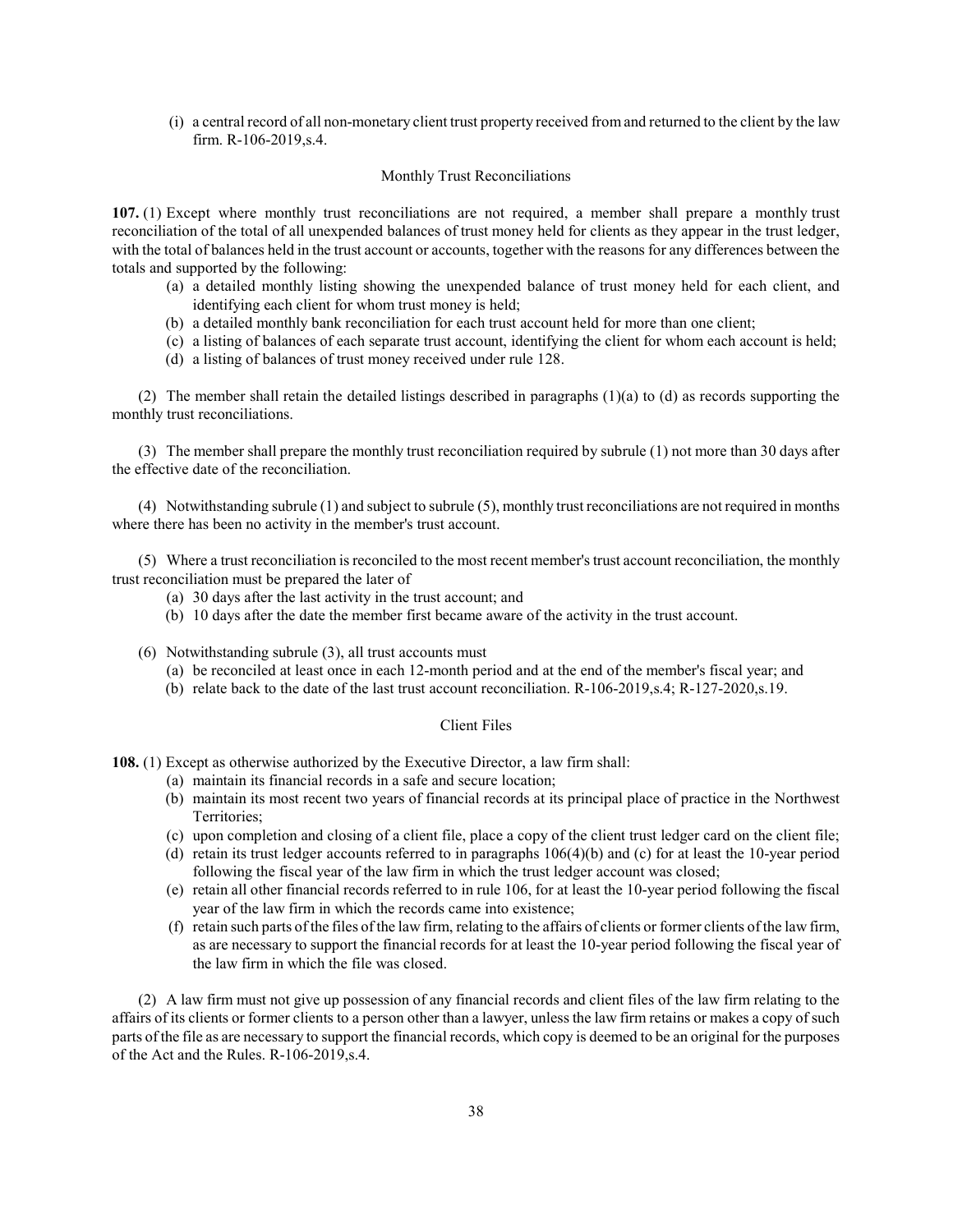#### Electronic Banking Withdrawals

- 109. A law firm may withdraw money from trust electronically subject to the following conditions:
	- (a) the system used must be able to produce a hard copy confirmation from the financial institution within two banking days after the withdrawal showing the details (date, amount, source account number, and destination account number and name) of the withdrawal or the withdrawal instructions to the financial institution;
	- (b) if the money is withdrawn online,
		- (i) the system used must be one where each law firm user has an individual password or access code, and only a lawyer of the law firm can authorize the financial institution to carry out the withdrawal unless otherwise approved by the Executive Director, and
		- (ii) only a lawyer of the law firm, using his or her password, shall execute the instruction to the financial institution authorizing the withdrawal of money unless otherwise approved by the Executive Director;
	- (c) the law firm shall obtain written instructions from the payee detailing the destination account (account name, account number, financial institution and financial institution address), unless the money is being transferred to another account of the law firm;
	- (d) the law firm shall complete a non-cheque withdrawal form in a form approved by the Executive Director;
	- (e) the law firm shall obtain a confirmation from the financial institution and within two banking days after the withdrawal shall write the name of the client and file number on the confirmation if not already present;
	- (f) the written instructions from the payee and the financial institution confirmation must be maintained with the law firm banking records as part of the financial records. R-106-2019,s.4.

### Electronic Banking Deposits

- 110. (1) A law firm may receive money into a law firm trust account electronically subject to the following conditions:
	- (a) the law firm shall obtain a confirmation from the financial institution or remitter of the funds within two banking days after the deposit;
	- (b) where practicable, the law firm shall request that the confirmation include the name of the client or file number;
	- (c) the law firm must retain any confirmation received with the law firm banking records. R-106-2019,s.4.

#### Credit and Debit Card Receipts

- 111. (1) A law firm may receive trust and general receipts by credit or debit cards subject to the following conditions:
	- (a) trust receipts must be deposited, within two banking days, directly into a trust account;
	- (b) general receipts must be deposited directly into a general account, or subject to the following conditions, may be deposited to a trust account:
		- (i) the general portion of the receipt must be transferred expeditiously to the general account,
		- (ii) the law firm shall maintain a trust ledger card recording the receipt and payout of the general receipts, and
		- (iii) the ledger card must distinguish the general receipts by client;
	- (c) the payor, client name, and file number must be recorded on the merchant slip;
	- (d) the word "Trust" must be recorded on the merchant slip for all trust receipts;
	- (e) the receipt must be recorded in the applicable trust or general journal and the merchant slip must be attached to the deposit slip;
	- (f) all service charges and discounts, including those related to trust receipts, must be withdrawn from the law firm general account. R-106-2019,s.4.

### ATM Deposits

112. (1) Law firms may, subject to the following conditions, deposit trust and general receipts into automated teller machines (ATMs):

(a) ATM cards for trust accounts must be restricted to deposit only;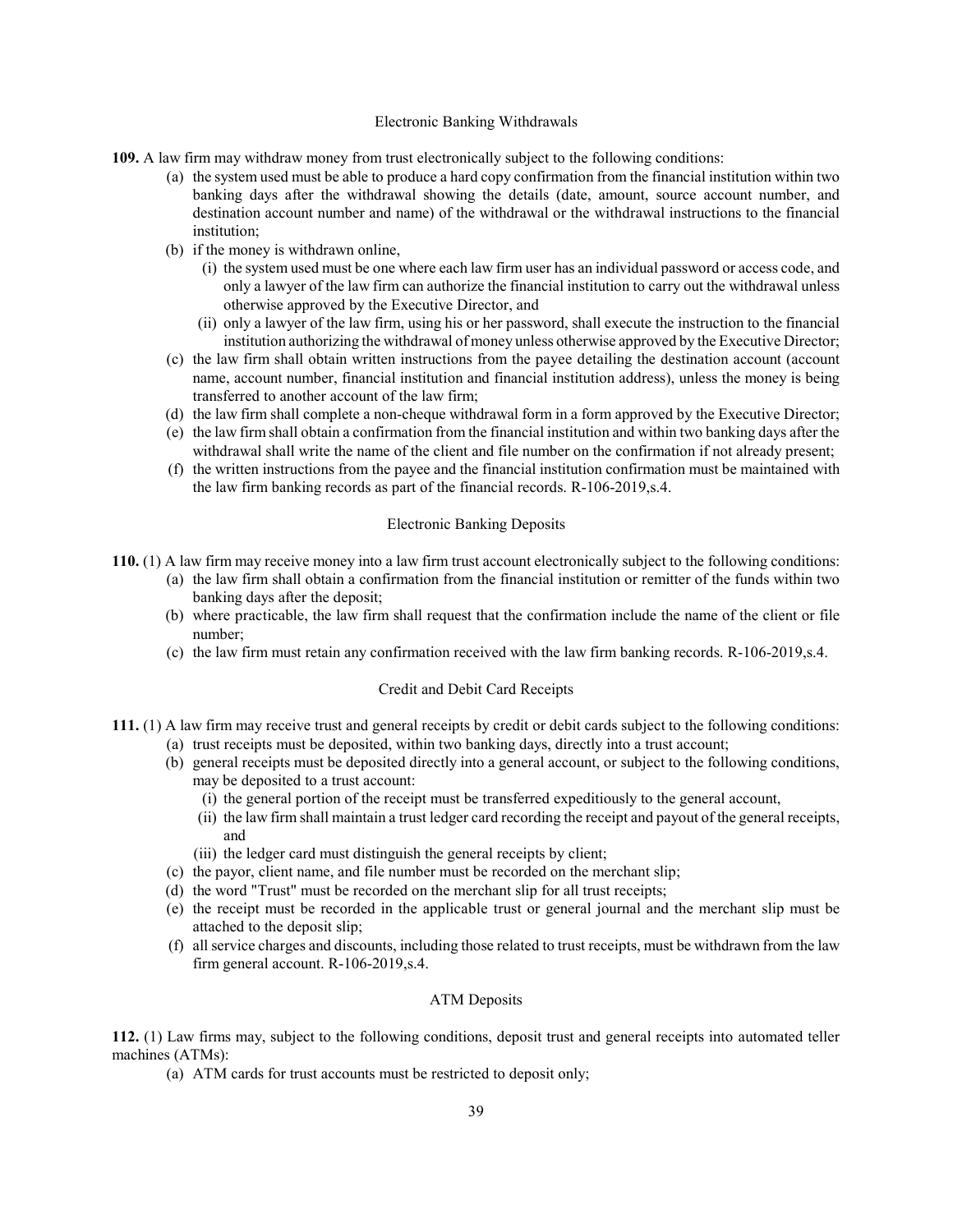- (b) trust receipts must be deposited directly into a pooled trust account of the law firm on or before the next banking day;
- (c) the payor, client name and file number, if applicable, must be recorded on all ATM slips.

(2) The receipt must be recorded in the applicable trust or general journal and the ATM slip must be attached to the deposit slip. R-106-2019,s.4.

## Bank Drafts and Money Orders

113. (1) Trust withdrawals may be made by a bank draft or money order in the form designated by the Executive Director.

- (2) If a withdrawal is made by a bank draft or money order, the lawyer shall:
	- (a) obtain the recipient's written authorization to receive the funds in the form of a bank draft or money order;
	- (b) document the transaction on the client's file using the designated form;
	- (c) purchase the money order only at a financial institution where the law firm has a pooled trust account;
	- (d) maintain a copy of the bank draft or money order on the client's file; and
	- (e) obtain the recipient's written acknowledgment of receipt of the funds. R-106-2019,s.4.

### Required Approvals for Lawyers and Law Firms

114. Unless specifically exempted from these requirements by the Executive Director, a law firm shall, before commencing the carrying on of its law practice in the Northwest Territories, obtain and at all times thereafter maintain, the following approvals:

- (a) designation of a responsible lawyer; and
- (b) authorization to maintain a trust account. R-106-2019,s.4.

115. A lawyer employed by or who contracts with a person other than a law firm, and who practises law solely within the scope of that employment or contract, may operate a trust account, provided that

- (a) all trust money deposited into that trust account is disbursed for the benefit of the person who employs or contracts with that lawyer; and
- (b) the lawyer otherwise complies with the rules set out in this Part as if he or she were the sole owner of a law firm. R-106-2019,s.4.

116. Subject to rule 115, only a lawyer practising with a law firm approved to operate a trust account is permitted to receive trust money, unless a specific alternate arrangement is approved by the Executive Director, where

- (a) a lawyer approved as a responsible lawyer is permitted to receive trust money that will be held in the trust account of a law firm approved to operate a trust account where he or she is not practising; or
- (b) a law firm approved to operate a trust account is permitted to hold trust money received by a lawyer approved as a responsible lawyer, who is not practising with that law firm. R-106-2019,s.4.

### Accountability as Responsible Lawyer

117. (1) The responsible lawyer is accountable for

- (a) the controls in relation to and the operation of all law firm trust accounts and general accounts,
- (b) the accuracy of all reporting requirements of the law firm under this Part,
- (c) the accuracy of all filing requirements of the law firm under this Part, and
- (d) any of paragraphs (a), (b), or (c) that have been delegated to another person.

(2) A lawyer shall not serve as responsible lawyer with more than one law firm unless authorized to do so by the Executive Director.

(3) A lawyer may apply to the Executive Director to be designated as an alternate responsible lawyer.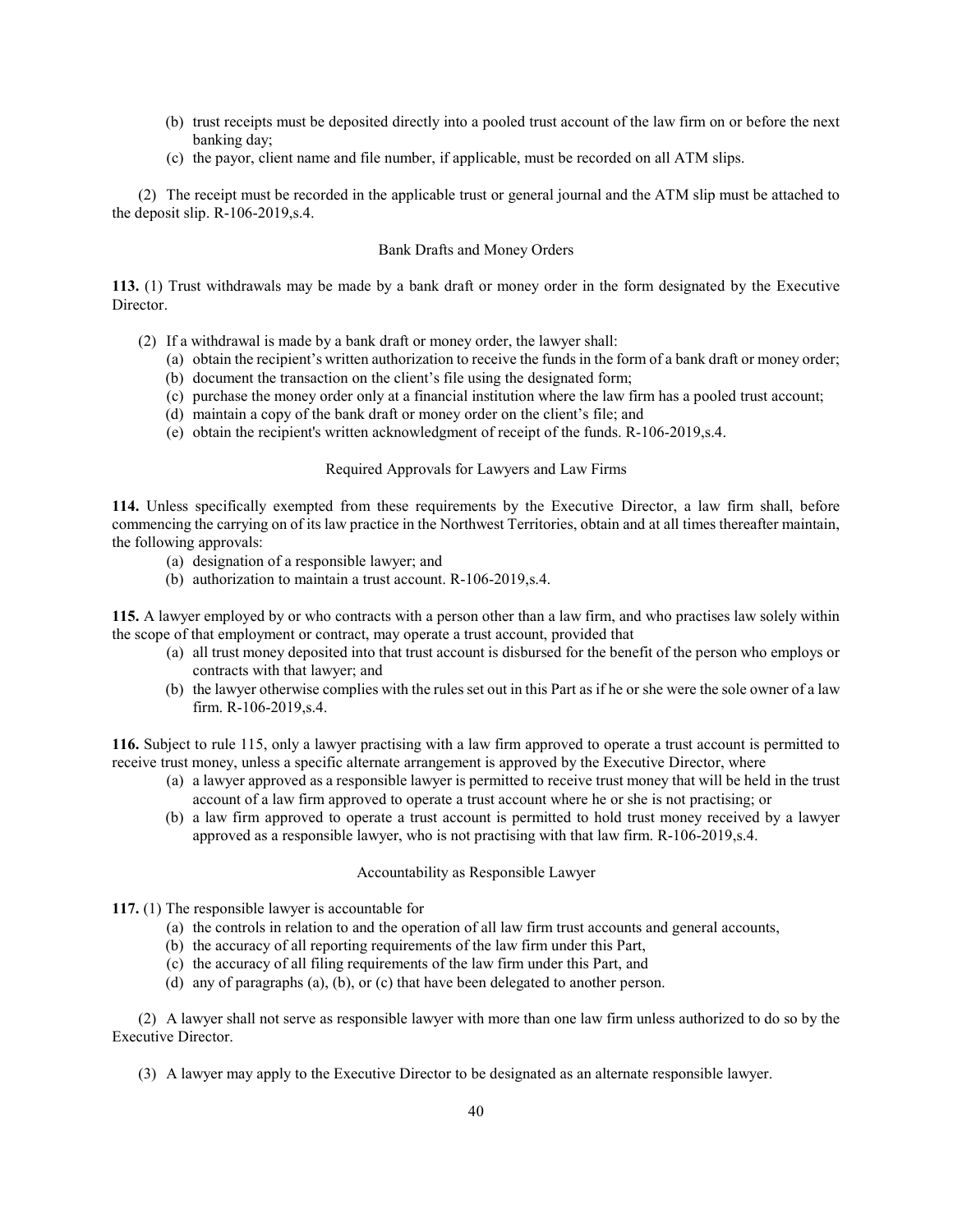(4) There must be only one person acting as responsible lawyer for a law firm at any one time unless the law firm is specifically exempted from this requirement by the Executive Director. R-106-2019,s.4.

### Responsible Lawyer

118. A responsible lawyer shall meet and continue to meet the following criteria:

- (a) be an active member of the Society;
- (b) if employed by or contracting with a law firm, be covered by the professional liability insurance program, and the trust safety insurance program administered by the Canadian Lawyers Insurance or equivalent insurance in another province or territory;
- (c) Repealed.
- (d) reside in Canada;
- (e) make an application for approval as responsible lawyer to the Executive Director; and
- (f) fulfill any conditions in relation to the approval of responsible lawyer. R-106-2019,s.4; R-127-2020,s.20; R-001-2021,s.8.

### Review of Application for Responsible Lawyer

119. (1) An application to be designated as a responsible lawyer or as alternate responsible lawyer must be submitted to the Executive Director in a form and manner approved by the Executive Director.

- (2) In the course of a review under this rule the Executive Director may
	- (a) approve the application with or without conditions;
	- (b) deny the application; or
	- (c) require the applicant to answer any inquiries or to provide any records that the Executive Director considers relevant for the purpose of the review.
- (3) An approval or denial under subrule (2) must be in the form of a written decision.
- (4) The Executive Director shall provide the applicant with a copy of the written decision. R-106-2019,s.4.

#### Revocation and Resignation of Responsible Lawyer

120. (1) A responsible lawyer who is unable or unwilling to discharge the duties of a responsible lawyer shall, at least 14 days before the date he or she intends to cease to be responsible lawyer,

- (a) advise the Society of
	- (i) the intention to cease to be the responsible lawyer, and
	- (ii) the effective date of the responsible lawyer's departure (the "responsible lawyer departure date");
- (b) ensure the preparation of a final Law Firm Self-Report;
- (c) comply with any outstanding audit requirements;
- (d) ensure a replacement responsible lawyer by confirming
	- (i) the necessary application has been filed with the Society, and
	- (ii) the necessary steps have been taken to enable the transfer of the responsible lawyer designation to another qualified member of the law firm.

(2) The law firm must file a Law Firm Self-Report, in a form approved by the Executive Director within 14 days of the responsible lawyer departure date.

(3) A replacement responsible lawyer assumes the responsibilities of and is accountable as the responsible lawyer effective the date the Executive Director provides approval of the designation of the replacement responsible lawyer under rule 104.

(4) If the responsible lawyer fails to comply with subrule (1), the Executive Director shall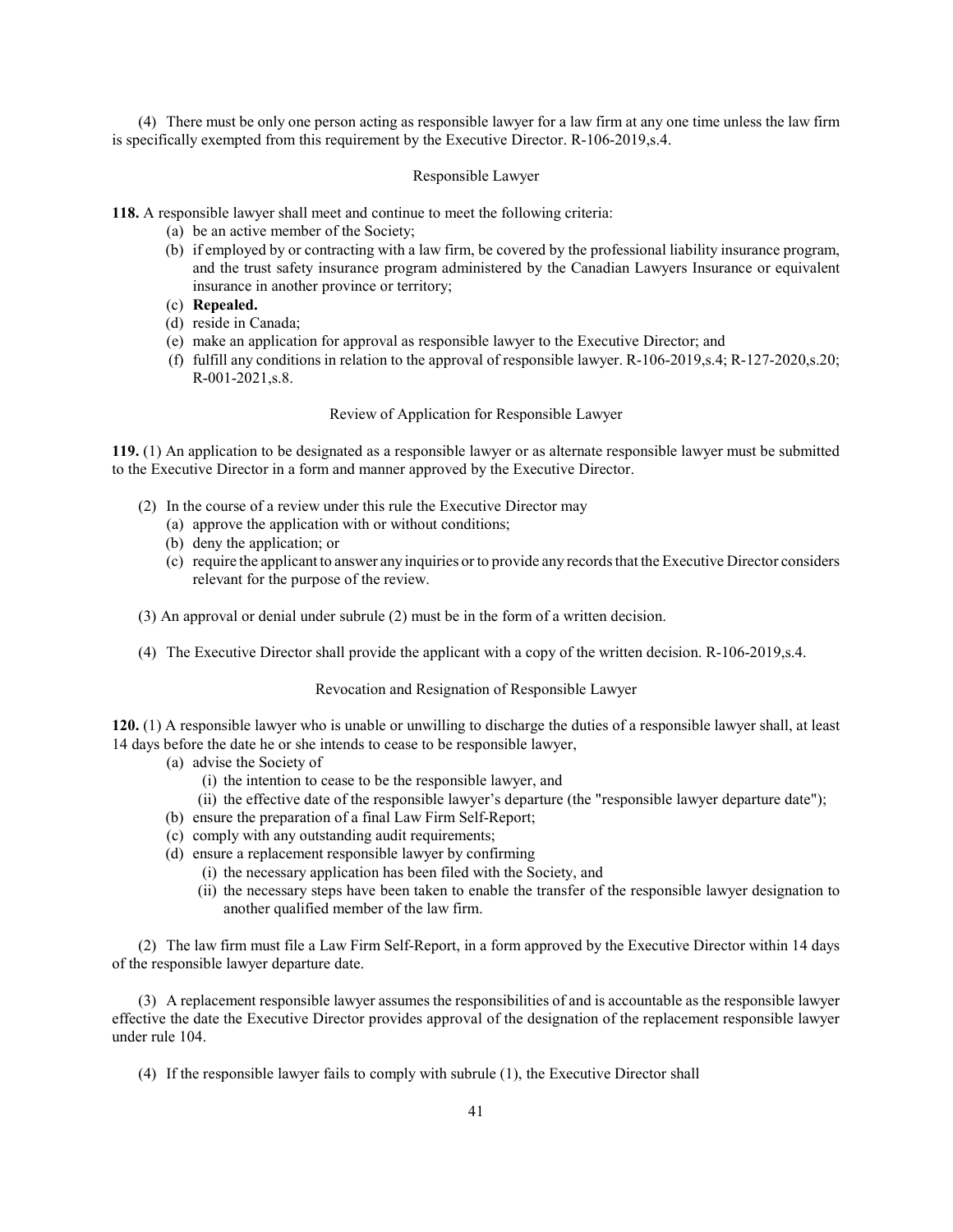send notice to all members of the responsible lawyer's law firm advising that the law firm is required to have a responsible lawyer and must comply with subrule (1) by a given date, and notice that failure to comply may result in the revocation of approval to operate a trust account.

(5) If at any time the Executive Director considers that a responsible lawyer does not continue to be suitable to fulfill their duties, the Executive Director shall

- (a) attach conditions to the responsible lawyer approval; or
- (b) revoke the responsible lawyer's designation as a responsible lawyer. R-106-2019,s.4.

#### Qualifying for Trust Account

121. (1) Each law firm shall obtain approval from the Society before opening a trust account, and thereafter keep current the approval to maintain and operate a trust account.

- (2) To satisfy the requirements in subrule (1) a law firm must
	- (a) have at least one lawyer who is an active member of the Society and is resident in Canada;
	- (b) carry on business in Canada;
	- (c) include a lawyer who has been designated a responsible lawyer under rule 118; and
	- (d) use an accounting program approved by the Society, unless specifically exempted from this requirement by the Executive Director. R-106-2019,s.4.

### Review of Application for Trust Account

122. (1) An application for approval to open, operate and maintain a trust account must be submitted to the Executive Director by the responsible lawyer of a law firm, and must be in a form approved by the Executive Director.

- (2) After review, the Executive Director may
	- (a) request that the applicant provide further information or documentation;
	- (b) approve the application, with or without conditions;
	- (c) deny the application; and
	- (d) require the applicant to pay all or part of the costs incurred in any
		- (i) examination, review, audit or completion of the law firm's financial records, or
		- (ii) investigation in relation to the applicant's law firm.
- (3) An approval or denial under subrule (2) must be in the form of a written decision.
- (4) The Executive Director shall provide the applicant with a copy of the written decision. R-106-2019,s.4.

#### Term of Trust Account Approval

123. (1) Approval to open, operate and maintain a trust account may be revoked if a law firm does not have an approved responsible lawyer unless timely and adequate steps have been taken to comply with the requirements of rule 120.

- (2) If, at any time the Executive Director
	- (a) has received a notice under rule 104; or
	- (b) considers that a law firm or responsible lawyer is failing to
		- (i) comply with these rules, or
		- (ii) actively assess or respond to risks to trust accounts, then the Executive Director shall
			- (A) attach conditions to the approval to open, operate and maintain a trust account; or
			- (B) revoke the approval to open, operate and maintain a trust account. R-106-2019,s.4; R-127- 2020,s.21.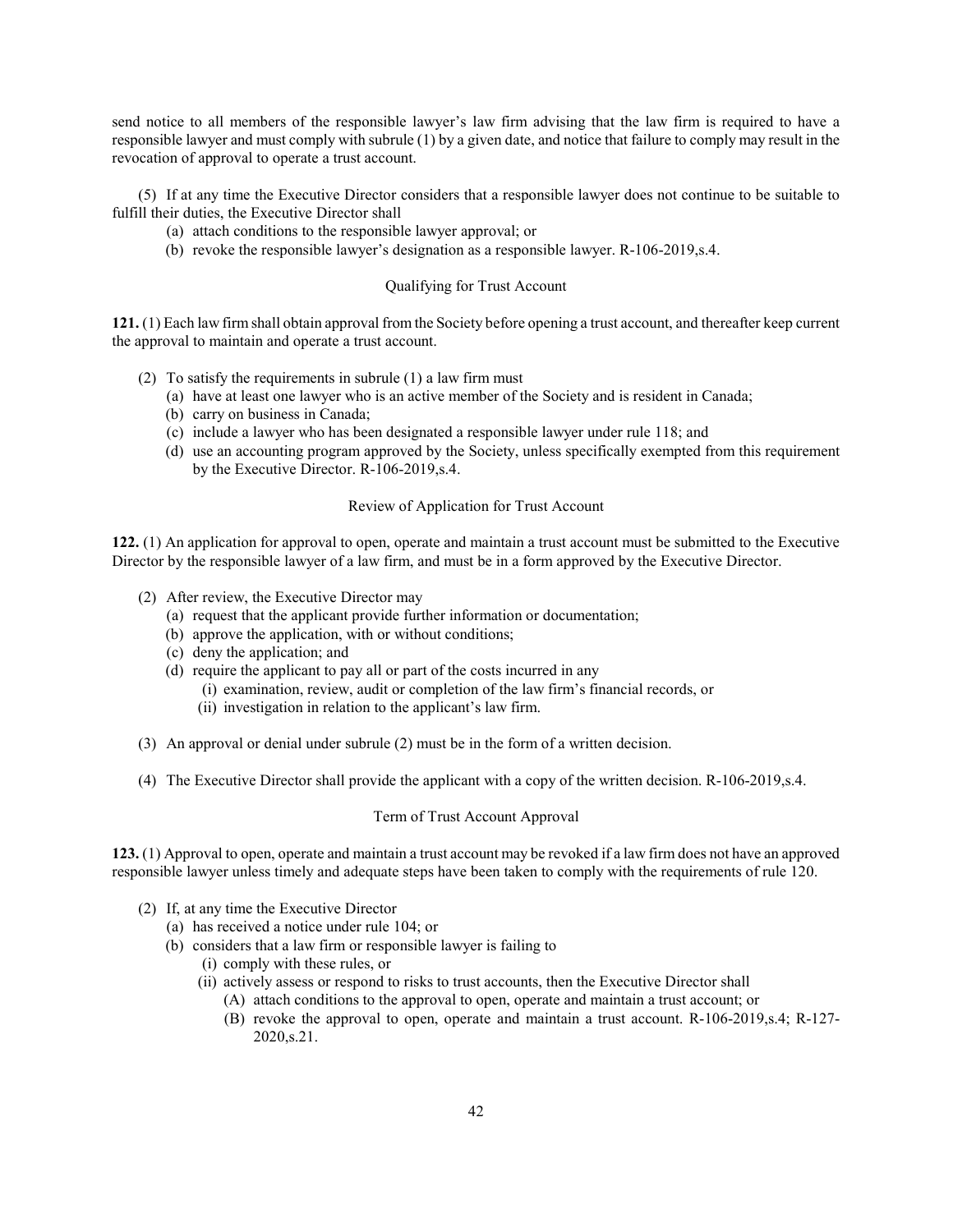# Pooled Trust Accounts and General Accounts

124. (1) A law firm shall maintain

- (a) at least one pooled trust account in the name of the law firm; and
- (b) at least one general bank account in the name of the law firm;

unless specifically exempted from either of these requirements by the Executive Director.

- (2) Every trust account must be
	- (a) maintained with a financial institution in the name of the law firm; and
	- (b) designated as a trust account.

(3) Every law firm shall instruct each financial institution with which it maintains a pooled trust account to remit the interest earned on the bank account to the Northwest Territories Law Foundation at least once in each year.

(4) Every law firm shall maintain the bank accounts referred to in subrule (1) in the Northwest Territories. R-106- 2019,s.4; R-001-2021,s.9.

### Prohibition on Use of Trust Accounts

125. The use of a trust account is prohibited where no legal services are provided in relation to the trust money in the trust account. R-106-2019,s.4.

A lawyer or law firm must not benefit from trust money in a trust account

126. (1) A lawyer or law firm must not receive or permit any other person other than the client for whose benefit the funds are held or the Northwest Territories Law Foundation, to receive a benefit in any way calculated or determined as a consequence of depositing or maintaining funds in a trust account.

(2) Subrule (1) does not apply to an adjustment of trust account fees charged by the deposit taking institution. R-106-2019,s.4.

#### Conditions Upon Which Money is Held in Trust

127. (1) Only a law firm with an approved trust account may hold trust money.

(2) A lawyer receiving trust money shall, whenever it is reasonably practicable to do so, obtain the following, in writing:

- (a) confirmation that the money is to be held in trust;
- (b) any conditions upon which the money is to be held in trust;
- (c) any instructions directing that the money be paid to a person other than the client. R-106-2019,s.4.

# Receiving Trust Money

128. (1) A law firm that receives trust money shall, within a reasonable time after receipt, deposit the money into a pooled trust account of the law firm.

(2) Trust money may not be withdrawn from a pooled trust account of a law firm or transferred to any other account until subrule (1) has been completed.

(3) A trust account of a law firm must be used only for the deposit and retention of trust money received by the law firm and must not be used as a general account by or for the law firm, except as follows:

(a) money belonging to the law firm may be paid into a trust account of the firm with respect to an isolated transaction if the money is paid out expeditiously;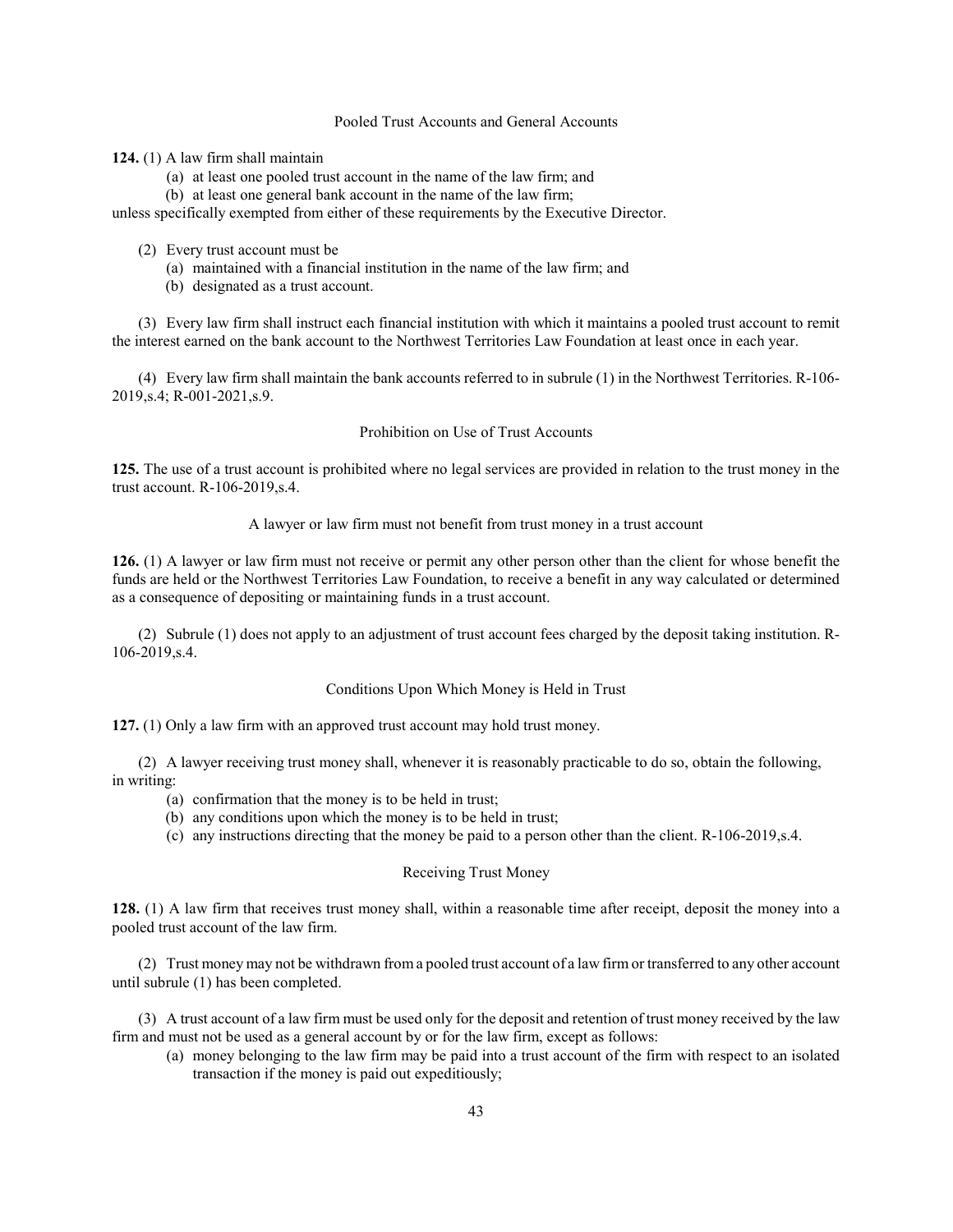- (b) money paid to the law firm which belongs in part to the law firm and in part to another person must be paid into a trust account where it is impractical to split the payment;
- (c) money withdrawn from a trust account by mistake or accident or in contravention of these rules must be replaced forthwith;
- (d) the law firm may maintain not more than \$500 of the firm's own money in each of the firm's pooled trust accounts.

(4) A lawyer or law firm is permitted to handle its own legal transactions through a trust account as long as the money is handled in the normal course of a legal file and the money is paid out expeditiously when the matter is concluded. R-106-2019,s.4.

### Separate Interest-Bearing Accounts

129. (1) A law firm may, after first depositing trust money into a pooled trust account, transfer trust money into a separate interest-bearing account, subject to the following:

- (a) the separate interest-bearing account must be opened in the name of the law firm in trust for the client and the name of the bank account shall include a reference to the specific client;
- (b) the separate interest-bearing account must be recorded in the law firm trust records.

(2) Where interest is earned on a separate interest-bearing account held for a client, the amount of the interest must be credited to the client's trust ledger account when the law firm is informed of the amount of the interest earned, but in any event no later than the next monthly bank reconciliation of the separate interest-bearing account required to be made under subparagraph 106(4)(d)(i).

(3) In each of the following cases, money may be transferred by a law firm by a document signed in compliance with 131(2) and showing the amount and date of the transfer, the pooled trust account or separate interest-bearing account involved and sufficient information to identify the client:

- (a) from a pooled trust account of the law firm to a separate interest-bearing account maintained by the firm in the same branch of the financial institution;
- (b) from a separate interest-bearing account maintained by the law firm to a pooled trust account maintained by the firm in the same branch of the financial institution.

(4) Withdrawals from a separate interest-bearing account must be returned to a pooled trust account before being disbursed. R-106-2019,s.4.

# Certification of Funds Prior to Signing Trust Withdrawals and Transfers

130. (1) All withdrawals and transfers from a trust account must be signed by a lawyer of the law firm, unless otherwise authorized in writing by the Executive Director.

- (2) A signature by the lawyer under subrule (1) is deemed to certify that
	- (a) the trust accounting records are current to the date of the signature;
	- (b) the withdrawal of money is properly required for payment for the legal matter for which the law firm was retained by the client;
	- (c) the money is not subject to trust conditions or restricted for another purpose;
	- (d) the lawyer has the explicit or implicit authority of the client to make the withdrawal, under subrule 127(2);
	- (e) the client has sufficient money in the trust account to cover the withdrawal; and
	- (f) the trust account has sufficient funds to permit the withdrawal to be completed.
- (3) Money must not be withdrawn from a trust account unless
	- (a) the money is properly required for
		- (i) a payment to the client for whom the money is held, or
		- (ii) a payment to any other person under the authorization of the client for whom the money is held;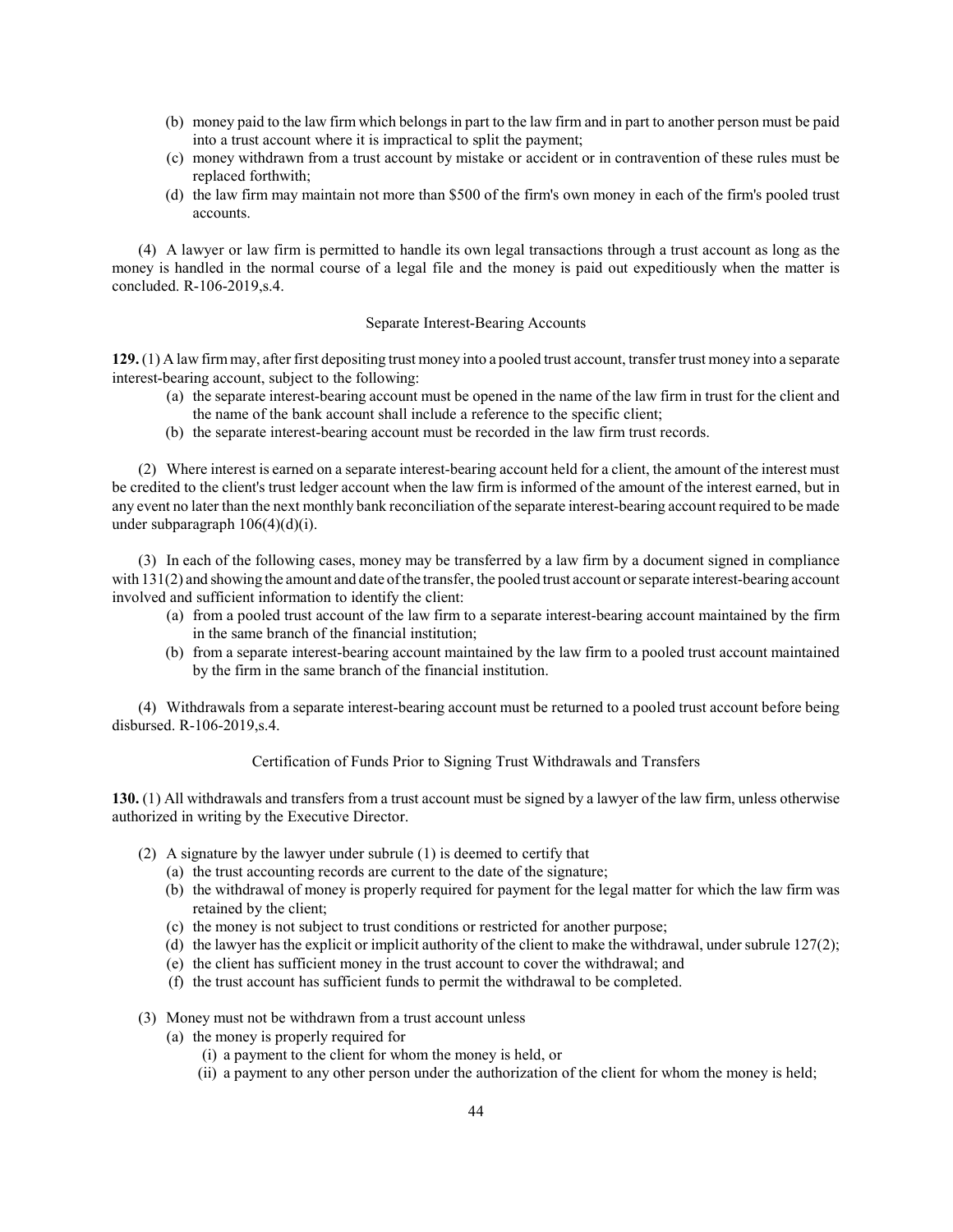- (b) the money is properly required for payment of a billing for fees or disbursements, but only if the withdrawal is made in compliance with subrule (2);
- (c) the money is being transferred directly into another trust account of the law firm;
- (d) the money has by inadvertence been paid into a trust account in contravention of these rules;
- (e) money paid to the law firm has been deposited in a trust account because the payment to the law firm belonged in part to the law firm and in part to another person; or
- (f) the money is paid under a court order.

(4) Money that is not held for a designated purpose may be withdrawn from a trust account of a law firm under subrule (3)(b), if not held for a designated purpose, but only in accordance with the following conditions:

- (a) money may be paid from the trust account to the law firm to reimburse the firm for a disbursement made by it if the law firm has prepared a billing respecting the disbursement and either delivers the billing to the client before the withdrawal or forwards the billing to the client concurrently with the withdrawal;
- (b) money may be paid from the trust account to the law firm to pay for the law firm's fees for services if the law firm has prepared a billing for the services, the billing relates to services actually provided and is not based on an estimate of the services, and the firm either delivers the billing to the client before the withdrawal or forwards the billing to the client concurrently with the withdrawal.

(5) When money in a law firm's trust account becomes payable to the firm, subject to subrules (3) and (4), the money must be withdrawn no later than one month after the law firm is entitled to the funds. R-106-2019,s.4.

# Trust Withdrawals by Cheque

131. (1) Except as provided in rules 109 and 114, trust money must be withdrawn by consecutively numbered cheques which, at the time the cheque is signed by the lawyer shall

- (a) clearly indicate that it is a cheque drawn on a trust account;
- (b) not be made payable to cash or bearer except where required to return cash to a person under paragraph  $98(4)(d)$ ;
- (c) be made payable to the ultimate recipient;
- (d) if the payee is a financial institution, provide a reason for payment in the memo field of the cheque;
- (e) be dated, but not post-dated; and
- (f) be fully completed as to the payee and amount before being signed.

(2) A cheque referred to in subrule (1) or a transfer made under subrule 129(3) must bear the signature or counter-signature of a lawyer authorized by that law firm to sign it, except that, in special circumstances, the Executive Director, on application and with or without conditions, may authorize

- (a) the withdrawal of money from a trust account by cheques signed by one or more persons who are not lawyers; or
- (b) transfers of money under subrule 129(3) by documents signed by one or more persons who are not lawyers. R-106-2019,s.4; R-001-2021,s.10.

# Additional Obligations Related to Trust Money

132. (1) A law firm shall at all times maintain money on deposit in the law firm's trust account or accounts in an aggregate amount sufficient to meet all obligations with respect to money held in trust for the firm's clients.

(2) If a lawyer becomes aware of a deficiency in a client's ledger account, the lawyer is required to immediately notify the law firm's responsible lawyer of the deficiency and of any relevant information regarding the reason for the deficiency.

(3) On becoming aware of a deficiency in a client's ledger account a responsible lawyer shall immediately notify the Executive Director of the deficiency in a form and manner approved by the Executive Director, and shall provide any relevant information explaining the deficiency if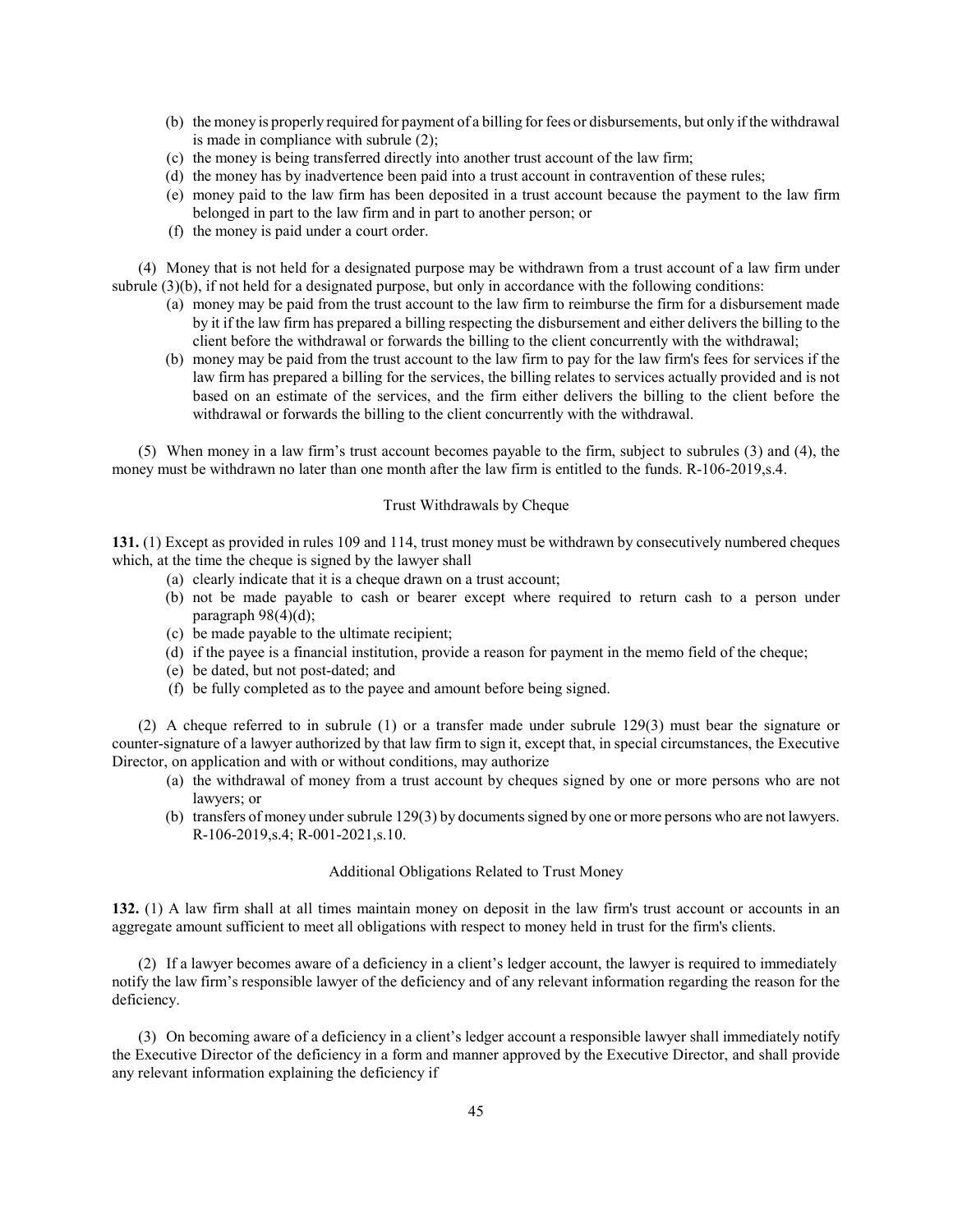- (a) the law firm does not correct the deficiency within seven days after the time the shortage arose; or
- (b) the deficiency is an amount greater than \$2,500, regardless of when the deficiency is corrected.

(4) Subject to subrule (5), a trust account may not be closed until the law firm's obligations in relation to the money in the account are discharged by doing one or more of the following:

- (a) distributing the money to the persons entitled to it;
- (b) making written arrangements for the transfer of the money to a trust account of another law firm and the assumption by that other law firm of the trust obligations applicable to that money;
- (c) transferring the money to another trust account of the same law firm;
- (d) paying the money into court under a court order.

(5) A trust account of a law firm may be closed before the law firm's obligations in relation to the money in the account are discharged if the trust account is transferred to a lawyer who is appointed under the Act as the custodian of the law firm's practice.

(6) A lawyer shall, on being requested to do so by a client, provide any information sought by the client with respect to

- (a) the balance of trust money held for the client at the time of the request or at any previous time and how the balance is or was calculated, or
- (b) any transactions relating to trust money held for the client.

(7) A law firm is required to immediately report to the Executive Director any theft of money by any person from the law firm's trust accounts or general accounts. R-106-2019,s.4.

#### Transfers between Client Ledgers

133. Trust money may be transferred between client files but only under a transfer document signed by a lawyer showing the date of transfer, source file, destination file and amount. R-106-2019,s.4.

#### Lawyers Acting in a Representative Capacity

134. (1) In this rule, "estate" means the estate or property in respect of which a lawyer acts in a representative capacity.

- (2) A lawyer acts in a representative capacity if he or she is
	- (a) the personal representative, executor or administrator, or one of the personal representatives, executors or administrators, of the estate of a deceased person;
	- (b) a trustee, or one of the trustees, of a trust under an appointment made under a trust instrument creating the trust;
	- (c) a trustee, or one of the trustees, of the property of another person under an appointment by a court,
	- (d) a de facto trustee; or
	- (e) an attorney, or one of the attorneys, of a person under a power of attorney, whether general, special, enduring or otherwise.

(3) Rule 128 does not apply to trust money received by a lawyer acting in a representative capacity and money so received need not be paid into a trust account of the lawyer's law firm or recorded in the financial records of the lawyer's law firm, if

- (a) the total trust money held at one time in a representative capacity or the total combined receipts and disbursements made in a representative capacity in any one reporting year does not exceed \$20,000; or
- (b) the lawyer
	- (i) notifies the Executive Director, in writing, that the lawyer is acting in a representative capacity, within 14 days after the lawyer so commences to act,
	- (ii) files with the Executive Director an undertaking to submit, on demand
		- (A) particulars relating to the lawyer's appointment or assumption of a representative capacity and a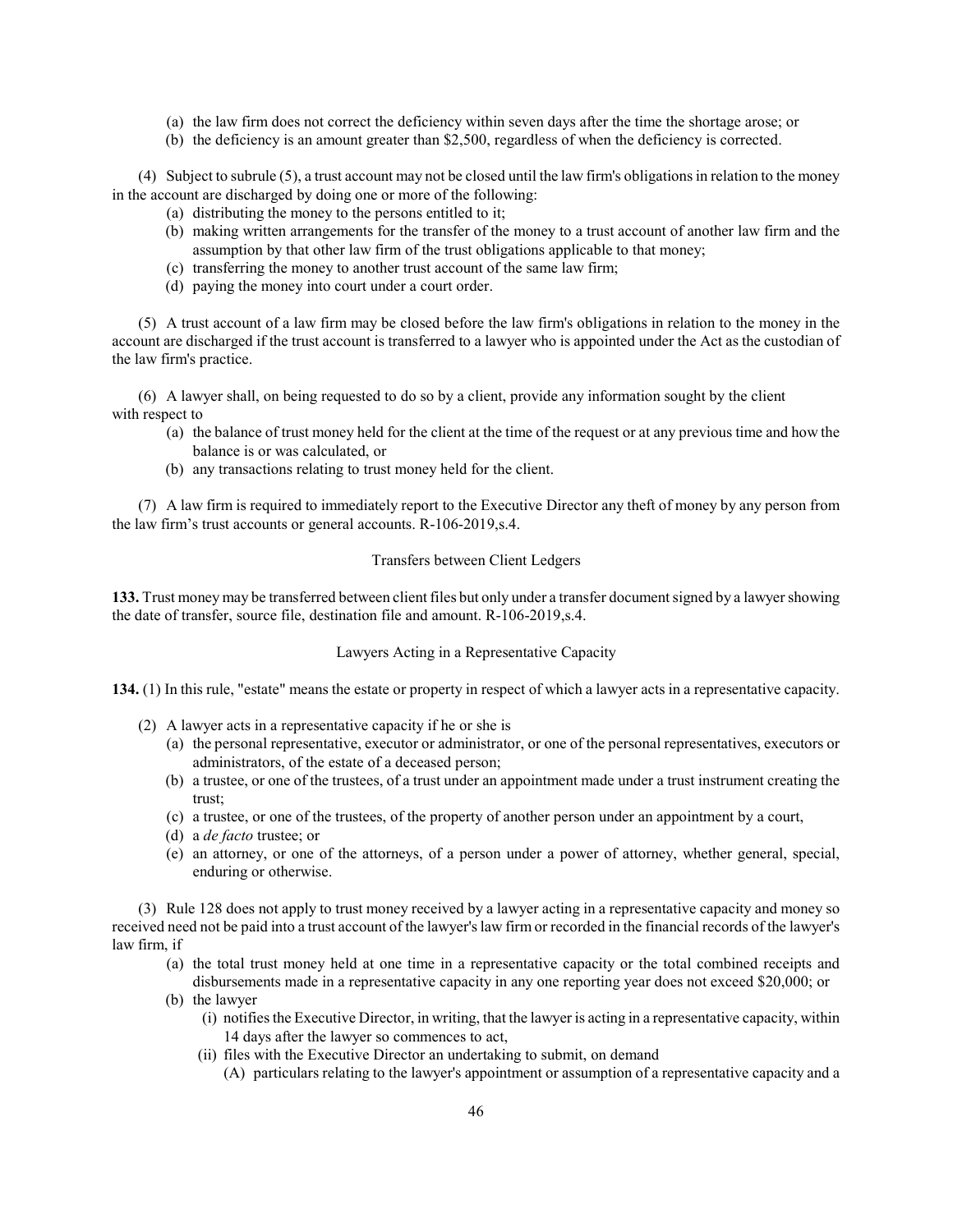list of the beneficiaries of the estate or trust together with their last known addresses, and

- (B) to the extent that a lawyer is lawfully able, the books, records, accounts and documentation of the estate or trust in a form sufficient to accommodate an examination, review, audit or investigation ordered by the Executive Director, and
- (iii) co-operates with the Society's auditor or investigator in the conduct of any examination, review, audit or investigation, to the extent that the lawyer is lawfully able to do so. R-106-2019,s.4; R-001- 2021,s.11.

#### Undisbursable Trust Money

134.1. (1) An application to the Secretary under subsection  $46.1(1)$  of the Act must be made by submitting a Declaration of Undisbursable Trust Money in an approved form.

- (2) An application to the Secretary under subsection  $46.1(1)$  of the Act must
	- (a) show the name of the member making the application and the name, address and phone number of the law firm holding the trust money that is the subject of the application;
	- (b) show the aggregate amount of the trust money that is the subject of the application; and
	- (c) contain a certification by the applicant that the statements made in the application are true and correct.

(3) If the application relates to trust money to which one or more persons are entitled, the application shall state, in respect of each person so entitled,

- (a) the amount of the trust money to which the person is entitled, according to the law firm's trust account records;
- (b) the name of the person so entitled and that person's last known address according to the law firm's records;
- (c) if the person so entitled was a corporation in existence at the commencement of the two-year period preceding the date of filing of the application, whether the corporation still exists according to the official records of the government of the jurisdiction in which it was incorporated or continued;
- (d) the name of the person who paid the money to the law firm, the last known address of that person according to the law firm's records and the date on which the money was paid to the law firm;
- (e) the details of the transaction under which the trust money was received by the law firm and the name and last known address of the client concerned;
- (f) a description of the efforts made during the two-year period preceding the date of filing of the application to locate the person entitled to the trust money, including the date of the last uncashed cheque or the date of the last attempt to contact that person;
- (g) in the case of a natural person, whether any request was made to pay the trust money to the Public Trustee;
- (h) the name of the member in the law firm currently responsible for the file, if the applicant is not a sole practitioner; and
- (i) that there are no trust conditions to which the trust money is subject.

(4) If the application relates to trust money that cannot be attributed to any client or other person, the application shall state

- (a) the amount of the unattributed trust money;
- (b) the period of time during which the trust money has been held in the law firm's trust account; and
- (c) the reason, if known, why the money was credited to the law firm's trust account and why the money cannot be attributed to any particular client or other person.

(5) A claim made under subsection 46.1(5) of the Act must be made by submitting a Claim to Trust Money in an approved form.

- (6) A claim made under subsection  $46.1(5)$  of the Act must be adjudicated by
	- (a) a committee consisting of the Executive Director and the Treasurer, if the claim does not exceed \$500.00; or
	- (b) the Finance Committee, in any other case.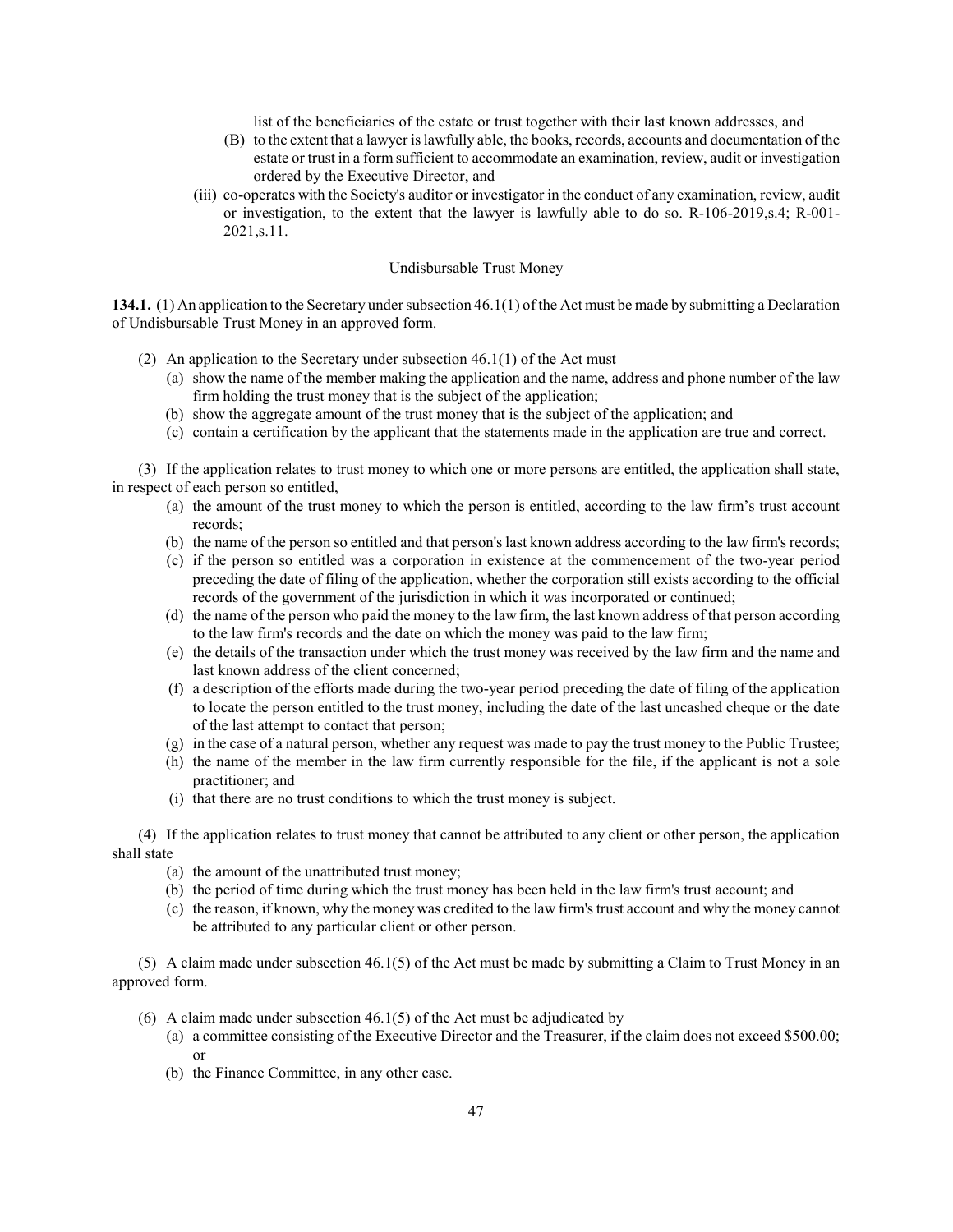(7) The Finance Committee or the committee referred to in paragraph  $(6)(a)$  may, for the purpose of coming to its decision respecting a claim,

- (a) request that the claimant provide any further information and documents related to the claim that the Committee reasonably requires;
- (b) make or authorize any enquiries or investigations as it considers necessary; and
- (c) rely wholly or partly on the information and documents received by it.
- (8) The Finance Committee or the committee referred to in paragraph (6)(a) shall, on considering a claim,
	- (a) approve the claim, with or without conditions; or
	- (b) reject the claim.

(9) The Finance Committee or the Committee referred to in paragraph (6)(a) shall report its decisions to the Executive. R-106-2019,s.4; R-001-2021,s.12; R-063-2021,s.20.

### Obligations Related to Clients' Property

134.2. On receiving trust property a law firm shall

- (a) promptly notify the client of its receipt of the trust property, unless the responsible lawyer is satisfied that the client is already aware of the receipt of the trust property by the law firm;
- (b) if the trust property does not on its face contain any identification of the client, immediately label or otherwise identify the trust property as property of the client;
- (c) maintain adequate records of the trust property;
- (d) keep the trust property safe and secure and in such a manner that it cannot be examined by persons not entitled to do so; and
- (e) provide to the client any information sought by the client with respect to the trust property. R-106-2019,s.4.

#### Custodianships

134.3. Where a lawyer's property or legal business comes under the administration of a custodian, the rules in this Part or any provisions of them may be suspended by the Executive, so that the administration by the custodian is governed by the Act, any guidelines adopted by the Executive with respect to custodianships, and any court order. R-106-2019,s.4.

## DIVISION 2 - CLIENT IDENTITY AND VERIFICATION

#### Interpretation

134.4. In this Division,

"electronic funds transfer" means an electronic transmission of funds conducted by and received at a financial institution or a financial entity headquartered in and operating in a country that is a member of the Financial Action Task Force, where neither the sending nor the receiving account holders handle or transfer the funds, and where the transmission record contains a reference number, the date, transfer amount, currency and the names of the sending and receiving account holders and the conducting and receiving entities;

"Financial Action Task Force" means the inter-governmental body, of which Canada is a member, established in 1989 by the G-7 Summit held in Paris in 1989 and now responsible for combatting the threat posed by money laundering and terrorist financing and proliferation, and other related threats to the integrity of the international financial system;

"reporting issuer" means an organization that is a reporting issuer within the meaning of the securities laws of any province or territory of Canada, or a corporation whose shares are traded on a stock exchange that is designated under section 262 of the *Income Tax Act* (Canada) and operates in a country that is a member of the Financial Action Task Force, and includes a subsidiary of that organization or corporation whose financial statements are consolidated with those of the organization or corporation;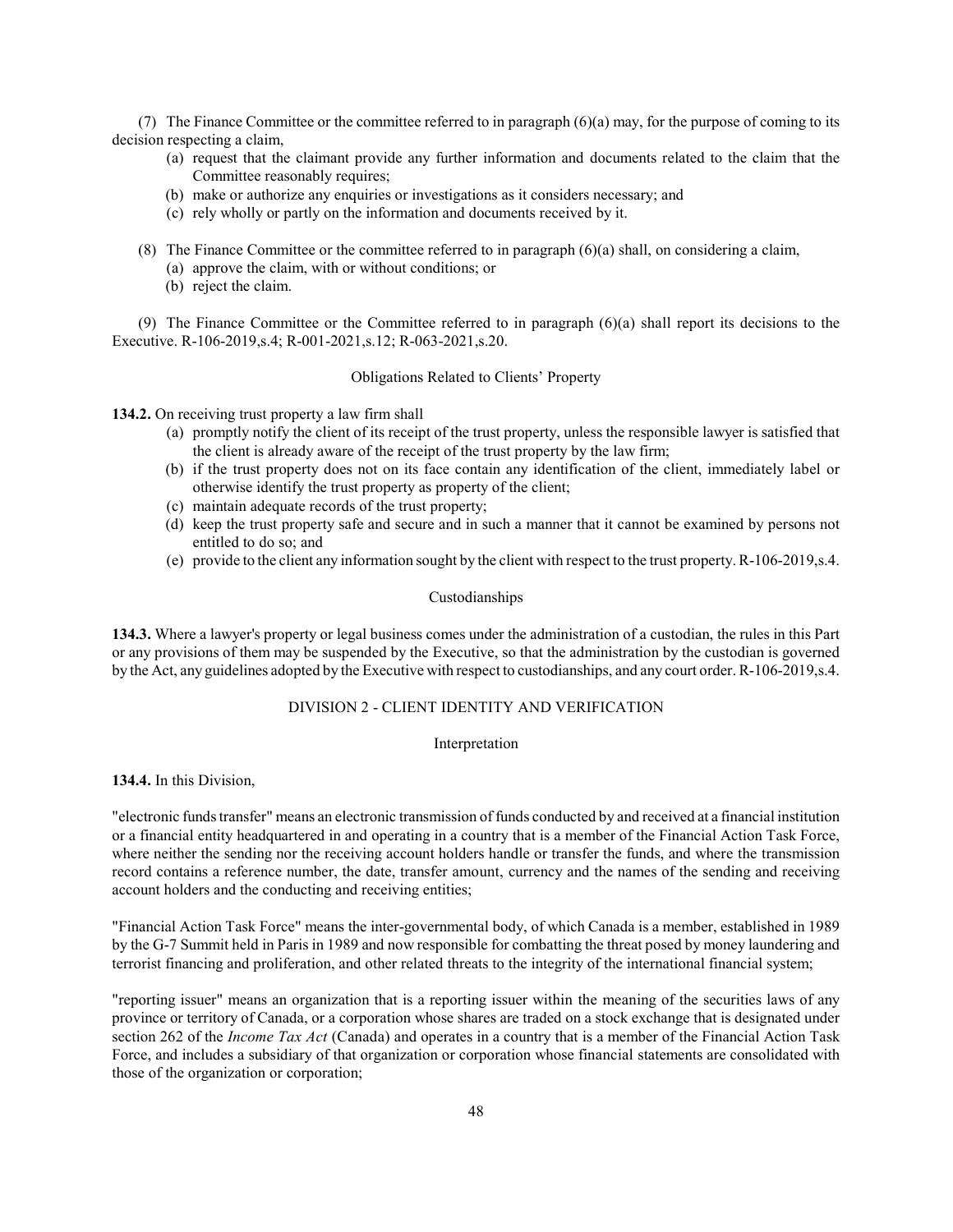"securities dealer" means persons and entities authorized under provincial or territorial legislation to engage in the business of dealing in securities or any other financial instruments or to provide portfolio management or investment advising services, other than persons who act exclusively on behalf of such an authorized person or entity. R-106- 2019,s.4.

134.5. (1) Subject to subrule (3), a lawyer who is retained by a client to provide legal services shall comply with the requirements of this rule in keeping with the lawyer's obligation to know their client, understand the client's financial dealings in relation to the retainer and manage any risks arising from the professional business relationship with the client.

(2) A lawyer's responsibilities under this rule may be fulfilled by any member, associate or employee of the lawyer's law firm, wherever they may be located.

- (3) Rules 134.6 through 135.2 do not apply to
	- (a) a lawyer when he or she provides legal services or engages in or gives instructions in respect of any of the activities described in rule 134.7 on behalf of his or her employer;
	- (b) a lawyer
		- (i) who is engaged as an agent by the lawyer for a client to provide legal services to that client, or
		- (ii) to whom a matter for the provision of legal services is referred by the lawyer for a client, when the client's lawyer has complied with rules 134.6 through 135.2; or
	- (c) a lawyer providing legal services as part of a duty counsel program sponsored by a non-profit organization, except where the lawyer engages in or gives instructions in respect of the receiving, paying or transferring of funds other than by an electronic funds transfer. R-106-2019,s.4; R-001-2021,s.13.

134.6. A lawyer who is retained by a client as described in subrule 134.5(1) shall obtain and record, with the applicable date, the following information:

- (a) for individuals:
	- (i) the client's full name,
	- (ii) the client's home address and home telephone number,
	- (iii) the client's occupation or occupations, and
	- (iv) the address and telephone number of the client's place of work or employment, where applicable;
- (b) for organizations:
	- (i) the client's full name, business address and business telephone number,
	- (ii) other than a financial institution, public body or reporting issuer, the organization's incorporation or business identification number and the place of issue of its incorporation or business identification number, if applicable,
	- (iii) other than a financial institution, public body or a reporting issuer, the general nature of the type of business or businesses or activity or activities engaged in by the client, where applicable, and
	- (iv) the name and position of and contact information for the individual who is authorized to provide and gives instructions to the lawyer with respect to the matter for which the lawyer is retained;
- (c) if the client is acting for or representing a third party, information about the third party as set out paragraphs (a) and (b), as applicable. R-106-2019,s.4.

# When Verification of Client Identity Required

134.7. Subject to subrule 134.8(1), subrule 134.8(2) applies where a lawyer who has been retained by a client to provide legal services engages in or gives instructions in respect of the receiving, paying or transferring of funds. R-106-2019,s.4.

# Requirement to Verify Client Identity

- 134.8. (1) This rule does not apply
	- (a) where the client is a financial institution, public body or reporting issuer;
	- (b) in respect of funds,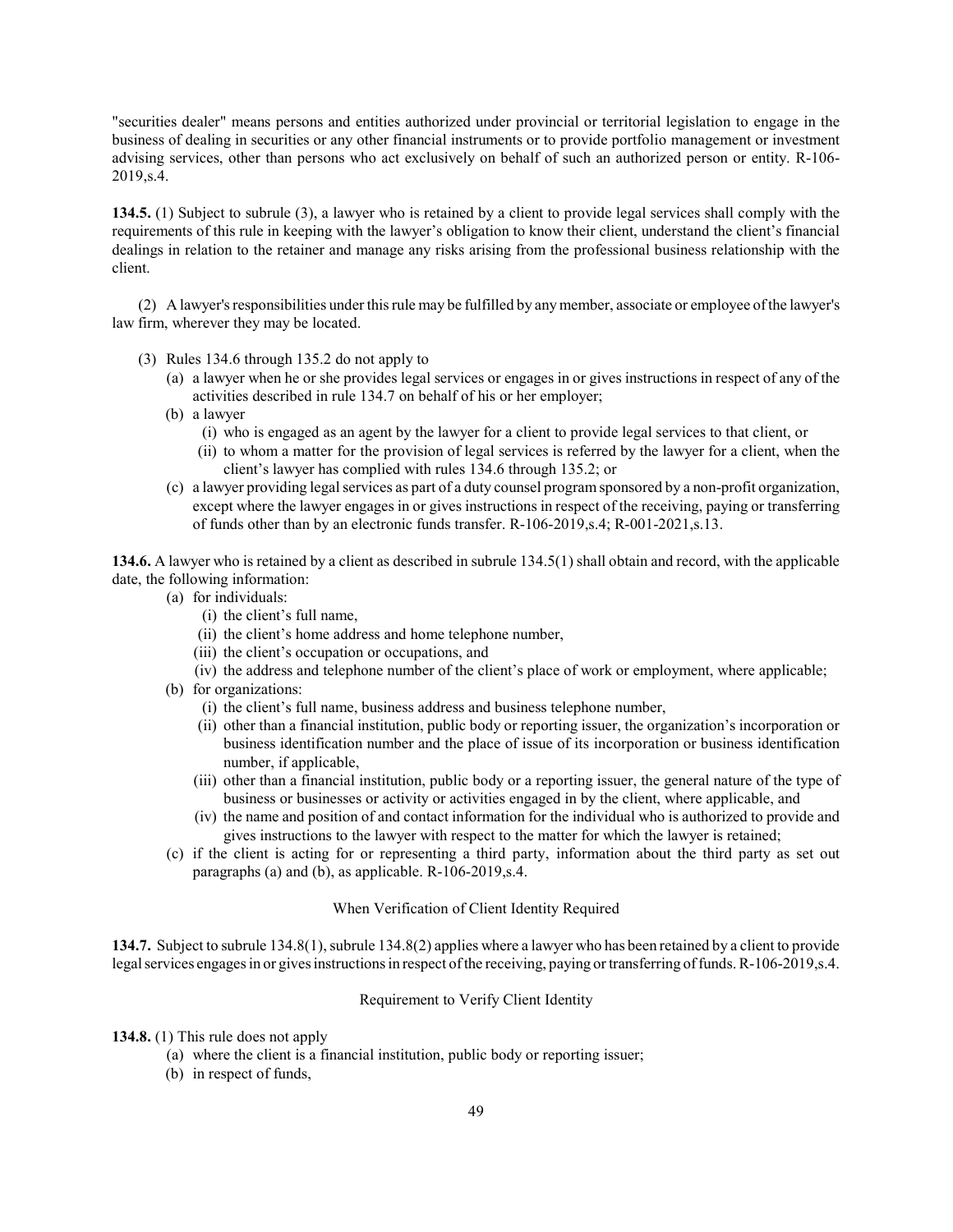- (i) paid by or to a financial institution, public body or a reporting issuer,
- (ii) received by a lawyer from the trust account of another lawyer,
- (iii) received from a peace officer, law enforcement agency or other public official acting in his or her official capacity,
- (iv) paid or received to pay a fine, penalty or bail, or
- (v) paid or received for professional fees, disbursements or expenses; or
- (c) to an electronic funds transfer.

(2) When a lawyer is engaged in or gives instructions in respect of any of the activities described in rule 134.7, the lawyer shall

- (a) obtain from the client and record, with the applicable date, information about the source of funds described in rule 134.7; and
- (b) verify the identity of the client, including the individual or individuals described in subparagraph  $134.6(b)(iv)$ , and where appropriate, the third party using the documents or information described in subrule (7).

(3) A lawyer may rely on an agent to obtain the information described in subrule (7) to verify the identity of an individual client, third party or individual described in subparagraph  $134.6(b)(iv)$ , provided the lawyer and the agent have an agreement or arrangement in writing for this purpose as described in subrule (5).

(4) Notwithstanding subrule (2), where an individual client, third party or individual described in subparagraph 134.6(b)(iv) is not physically present in Canada, a lawyer shall rely on an agent to obtain the information described in subrule (5) to verify the person's identity provided the lawyer and the agent have an agreement or arrangement in writing for this purpose as described in subrule (5).

- (5) A lawyer who enters into an agreement or arrangement referred to in subrule (3) or (4) shall:
	- (a) obtain from the agent the information obtained by the agent under that agreement or arrangement; and
	- (b) satisfy himself or herself that the information is valid and current and that the agent verified identity in accordance with subrule (7).

(6) A lawyer may rely on the agent's previous verification of an individual client, third party or an individual described in subparagraph  $134.6(b)(iv)$  if the agent was, at the time he or she verified the identity,

- (a) acting in his or her own capacity, whether or not he or she was required to verify identity under this rule; or
- (b) acting as an agent under an agreement or arrangement in writing, entered into with another lawyer who is required to verify identity under this rule, for the purpose of verifying identity under subrule (7).

(7) For the purposes of paragraph (2)(b), the client's identity must be verified by referring to the following documents, which must be valid, original and current, or the following information, which must be valid and current, and which must not include an electronic image of a document:

(a) if the client or third party is an individual,

- (i) an identification document containing the individual's name and photograph that is issued by the federal government, a provincial or territorial government or a foreign government, that is used in the presence of the individual to verify that the name and photograph are those of the individual;
- (ii) information that is in the individual's credit file if that file is located in Canada and has been in existence for at least three years that is used to verify that the name, address and date of birth in the credit file are those of the individual;
- (iii) any two of the following with respect to the individual:
	- (A) information from a reliable source that contains the individual's name and address that is used to verify that the name and address are of those of the individual,
	- (B) information from a reliable source that contains the individual's name and date of birth that is used to verify that the name and date of birth are those of the individual, or
	- (C) information that contains the individual's name and confirms that they have a deposit account or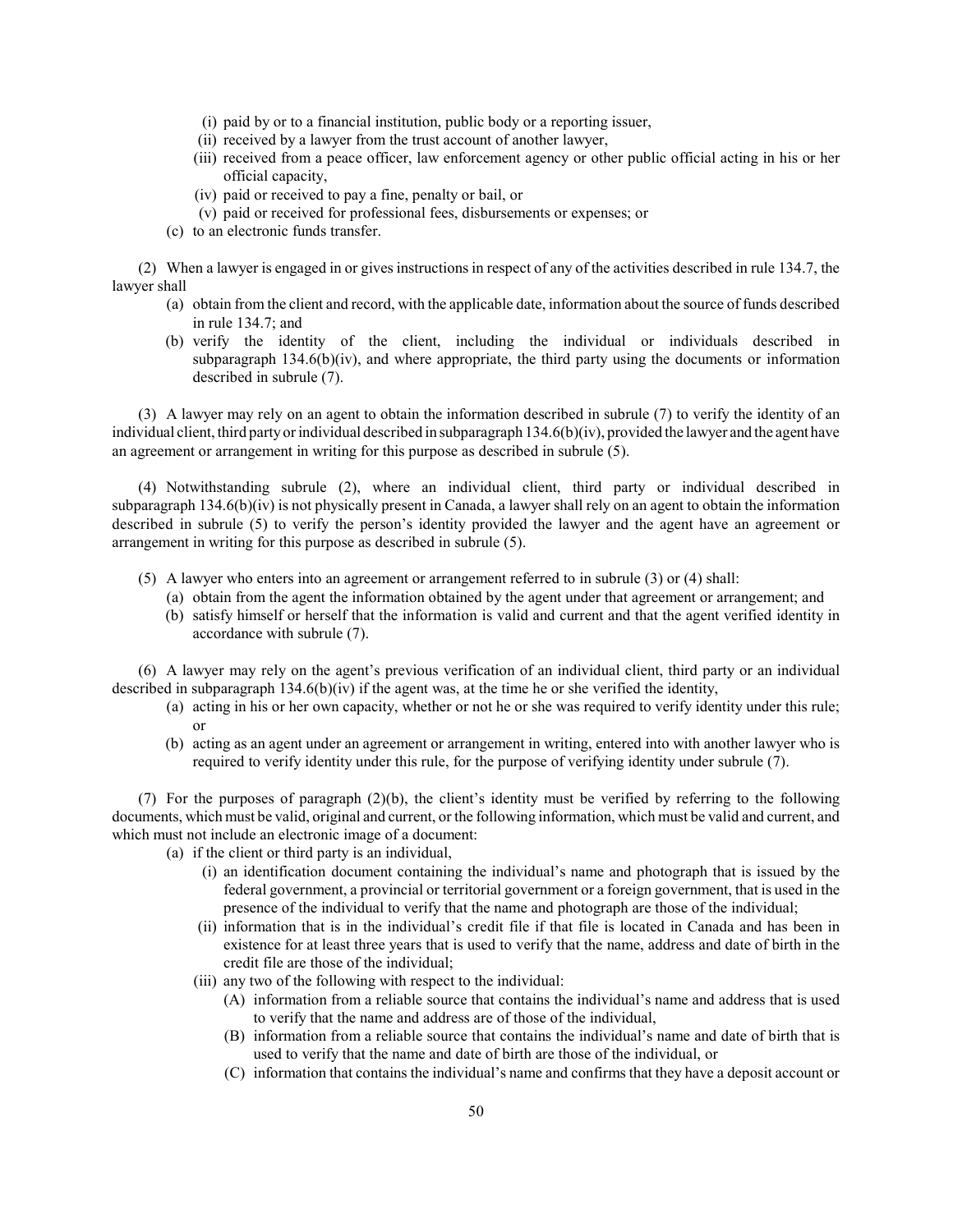a credit card or other loan amount with a financial institution that is used to verify that information;

- (b) for the purposes of clauses (a)(iii)(A) to (C), the information referred to must be from different sources, and the individual, lawyer and agent cannot be a source;
- (c) if the client or third party is an organization such as a body corporate that is created or registered under legislative authority, a written confirmation from a government registry as to the existence, name and address of the organization, including the names of its directors, where applicable, such as
	- (i) a certificate of corporate status issued by a public body,
	- (ii) a copy obtained from a public body of a record that the organization is required to file annually under applicable legislation, or
	- (iii) a copy of a similar record obtained from a public body that confirms the organization's existence; and
- (d) if the client or third party is an organization, other than a body corporate, that is not registered in any government registry, such as a trust or partnership, a copy of the organization's constating documents, such as a trust or partnership agreement, articles of association, or any other similar record that confirms its existence as an organization.
- (8) To verify the identity of an individual who is
	- (a) under 12 years of age, the lawyer shall verify the identity of one of the individual's parents or their guardian; and
	- (b) at least 12 years of age but not more than 15 years of age, the lawyer may refer to information under clause  $(7)(a)(iii)(A)$  that contains the name and address of a parent or guardian of the individual that verifies that the address is that of the individual.

(9) When a lawyer is engaged in or gives instructions in respect of any of the activities in rule 134.7 for a client or third party that is an organization referred to in paragraph  $(7)(c)$  or (d), the lawyer shall

- (a) obtain and record, with the applicable date, the names of all directors of the organization, other than an organization that is a securities dealer; and
- (b) make reasonable efforts to obtain, and if obtained, record with the applicable date,
	- (i) the names and addresses of all persons who own, directly or indirectly, 25 per cent or more of the organization or of the shares of the organization,
	- (ii) the names and addresses of all trustees and all known beneficiaries and settlors of the trust, and
	- (iii) in all cases, information establishing the ownership, control and structure of the organization.

(10) A lawyer shall take reasonable measures to confirm the accuracy of the information obtained under subrule (9).

(11) A lawyer shall keep a record, with the applicable dates, that sets out the information obtained and the measures taken to confirm the accuracy of that information.

(12) If a lawyer is not able to obtain the information referred to in subrule (9) or to confirm the accuracy of that information in accordance with subrule (10), the lawyer shall

- (a) take reasonable measures to ascertain the identity of the most senior managing officer of the organization;
- (b) determine whether
	- (i) the client's information in respect of their activities,
	- (ii) the client's information in respect of the source of the funds described in rule 134.7, and
	- (iii) the client's instructions in respect of the transaction,

are consistent with the purpose of the retainer and the information obtained about the client as required by this rule;

- (c) assess whether there is a risk that the lawyer may be assisting in or encouraging fraud or other illegal conduct; and
- (d) keep a record, with the applicable date, of the results of the determination and assessment under paragraphs (b) and (c).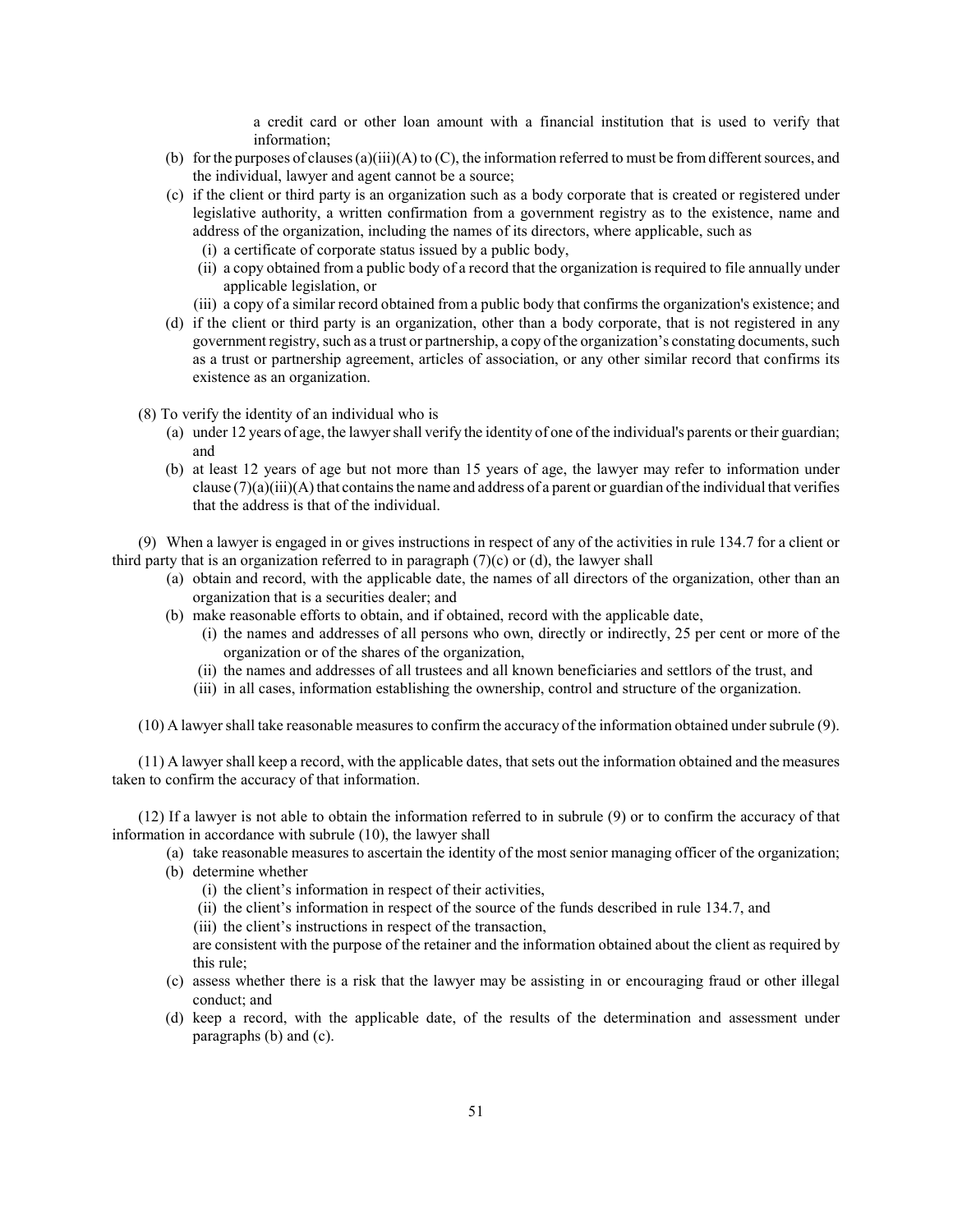(13) A lawyer shall verify the identity of

- (a) a client who is an individual, and
- (b) the individual or individuals authorized to provide and give instructions on behalf of an organization with respect to the matter for which the lawyer is retained upon engaging in or giving instructions in respect of any of the activities described in rule 134.7.

(14) A lawyer who has verified the identity of an individual is not required to subsequently verify that same identity unless the lawyer has reason to believe the information, or the accuracy of it, has changed.

(15) A lawyer shall verify the identity of a client that is an organization upon engaging in or giving instructions in respect of any of the activities described in rule 134.7, but in any event no later than 30 days thereafter.

(16) A lawyer who has verified the identity of a client that is an organization and obtained information under subrule (9) is not required to subsequently verify that identity or obtain that information, unless the lawyer has reason to believe the information, or the accuracy of it, has changed. R-106-2019,s.4; R-001-2021,s.14.

#### Record Keeping and Retention

134.9. (1) A lawyer shall obtain and retain a copy of every document used to verify the identity of any individual or organization for the purposes of subrule 134.8(2).

(2) The documents referred to in subrule (1) may be kept in a machine-readable or electronic form, if a paper copy can be readily produced from it.

(3) A lawyer shall retain a record of the information, with the applicable date, and any documents obtained for the purposes of rule 134.6, subrule 134.8(10) and subrule 135.2(2), and copies of all documents received for the purposes of subrule 134.8(2), for the longer of

- (a) the duration of the lawyer and client relationship and for as long as is necessary for the purpose of providing service to the client; and
- (b) a period of at least six years following completion of the work for which the lawyer was retained. R-106- 2019,s.4.

### Application

135. Rules 134.4 through 134.9 do not apply to matters in respect of which a lawyer was retained before this rule comes into force but they do apply to all matters for which he or she is retained after that time regardless of whether the client is a new or existing client. R-106-2019,s.4.

### Criminal Activity, Duty to Withdraw at Time of Taking Information

135.1. (1) If in the course of obtaining the information and taking the steps required in rule 134.6 and subrules 134.8(2), (9) or (12), a lawyer knows or ought to know that he or she is or would be assisting a client in fraud or other illegal conduct, the lawyer shall withdraw from representation of the client.

(2) This rule applies to all matters, including new matters for existing clients, for which a lawyer is retained after this rule came into force on January 2, 2019. R-106-2019,s.4; R-001-2021,s.15.

#### Monitoring

135.2. During a retainer with a client in which the lawyer is engaged in or gives instructions in respect of any of the activities described in rule 134.7, the lawyer shall

(a) monitor on a periodic basis the professional business relationship with the client for the purposes of: (i) determining whether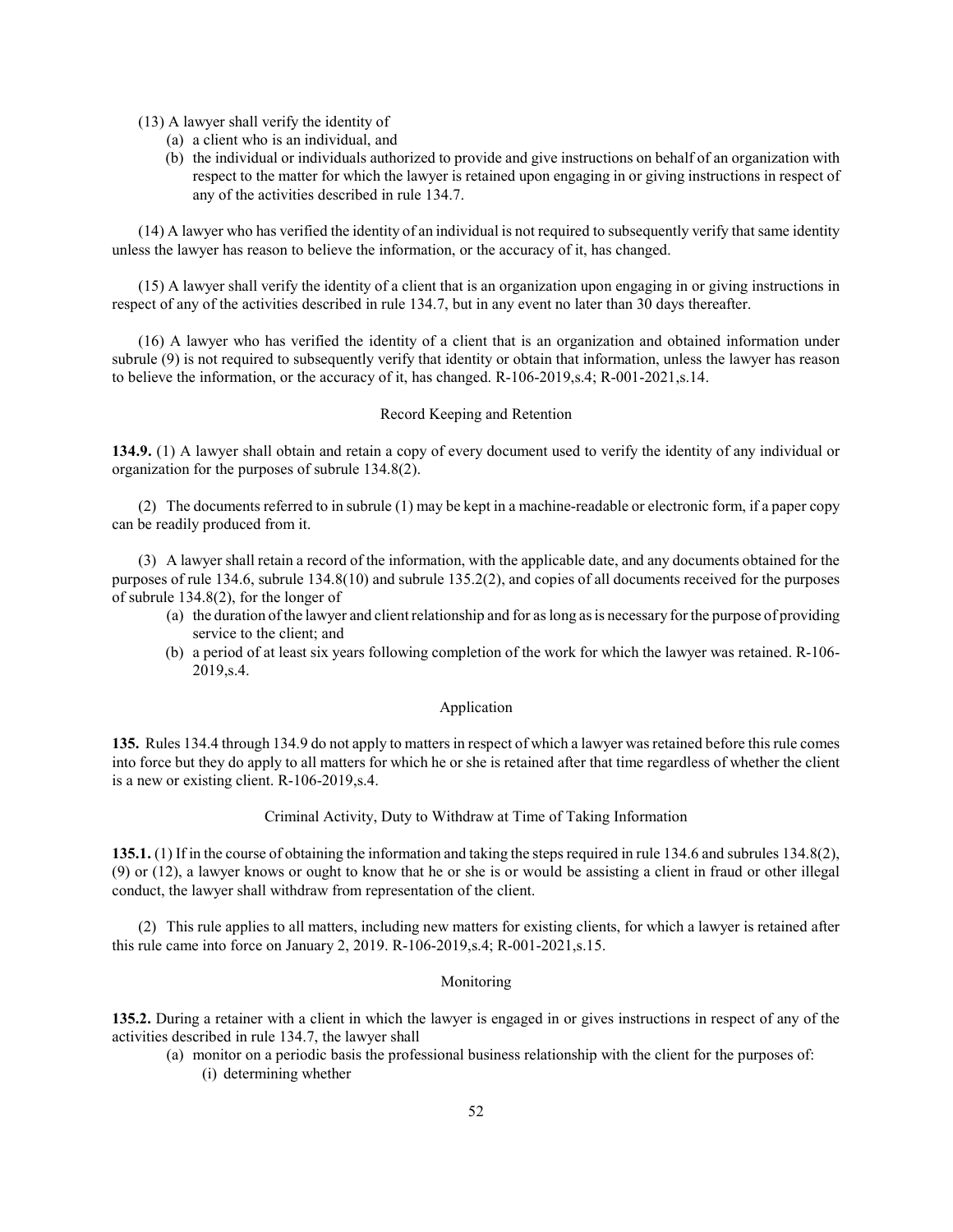- (A) the client's information in respect of their activities,
- (B) the client's information in respect of the source of the funds described in rule 134.7, and
- (C) the client's instructions in respect of transactions are consistent with the purpose of the retainer and the information obtained about the client as required by this Division, and
- (ii) assessing whether there is a risk that the lawyer may be assisting in or encouraging fraud or other illegal conduct; and
- (b) keep a record, with the applicable date, of the measures taken and the information obtained with respect to the requirements of subparagraph (a)(i). R-106-2019,s.4.

#### Duty to Withdraw

135.3. If while retained by a client, including when taking the steps required in rule 135.2, a lawyer knows or ought to know that he or she is or would be assisting the client in fraud or other illegal conduct, the lawyer shall withdraw from representation of the client. R-106-2019,s.4.

# PART<sub>7</sub> SELF-REPORTING

#### Reporting Criminal Charges

136. (1) Subject to subrule (4), a lawyer, student-at-law or applicant shall notify the Executive Director in writing as soon as is reasonably practicable after he or she is

- (a) charged with an offence under any statute or with contempt of court; or
- (b) the subject of an order to enter into a recognizance, with or without sureties, to keep the peace.

(2) The notice must include a complete description of the particulars of the charge or order.

(3) Subject to subrule (4), the lawyer, student-at-law or applicant shall notify the Secretary of the disposition of the charge, any agreement arising out of the charge and the result of any Crown or defence appeal arising from the charge or order, as soon as is reasonably practicable.

(4) This rule does not apply where the lawyer, student-at-law or applicant is issued or served with a ticket as defined in the Contraventions Act (Canada) or the Summary Conviction Procedures Act. R-001-2021,s,16.

Reporting Member's Insolvency

137. Repealed. R-106-2019,s.5.

# PART 8 TERRITORIAL MOBILITY

### Interpretation

138. In this Part and unless the context indicates otherwise,

"entitled to practise law" means allowed, under all of the legislation and regulations of a home jurisdiction, to engage in the practice of law in that jurisdiction;

"Executive Director" includes a person designated by the Executive Director to perform any of the duties assigned to the Executive Director in these Rules;

"governing body" means

- (a) the law society or barristers' society in a Canadian common law jurisdiction, or
- (b) the Barreau du Québec.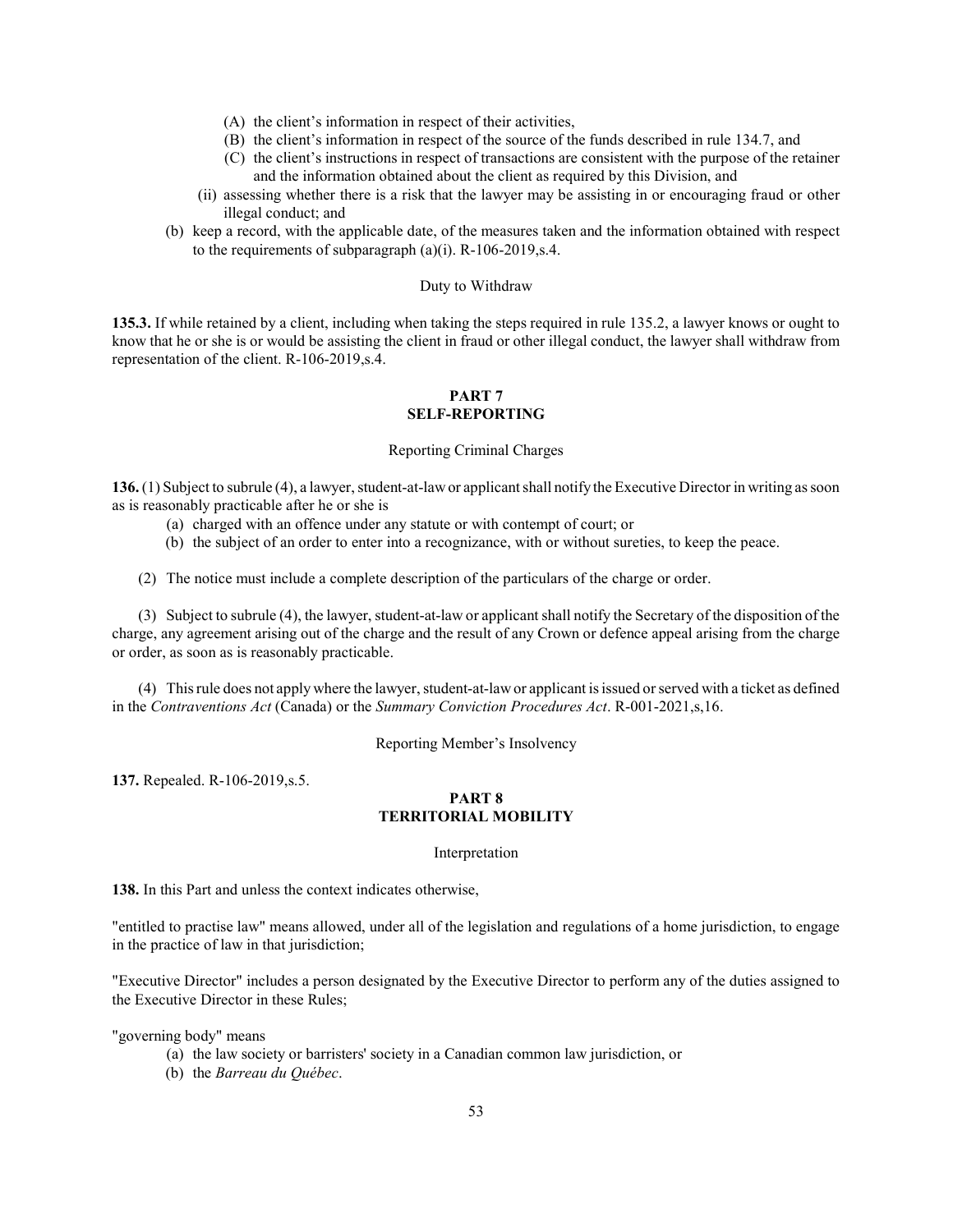"lawyer" means a member of a governing body;

"liability insurance" means compulsory professional liability errors and omissions insurance required by a governing body;

"resident" has the meaning respecting a province or territory that it has with respect to Canada in the *Income Tax Act* (Canada);

"Territorial Mobility Agreement" means the Federation of Law Societies of Canada Territorial Agreement of May 2006, made at Charlottetown, Prince Edward Island and signed by the Society on November 3, 2006, as extended by the Territorial Mobility Agreement made in November, 2011. R-005-2014,s.6; R-002-2019,s.2; R-127-2020,s.22.

# Application

#### 139. This Part

- (a) gives effect to the requirements of the Territorial Mobility Agreement; and
- (b) ceases to have effect when the Territorial Mobility Agreement expires or is cancelled.

### Transfer under Territorial Mobility Agreement

140. (1) This rule applies to an applicant for transfer from another Canadian jurisdiction, provided that the applicant is entitled to practise law in the jurisdiction of a governing body of which the applicant is a member.

(2) An applicant under this rule shall fulfill all of the requirements in rule 40 for call and admission on transfer from another Canadian jurisdiction, except that he or she need not pass any transfer examination.

(3) To qualify for call and admission, an applicant under this rule shall certify, in a form approved by the Executive, that he or she has reviewed and understands all of the materials required by the Society.

- (4) A lawyer called and admitted under this rule has no greater rights as a member of the Society than
	- (a) the lawyer has as a member of the governing body of his or her home jurisdiction; or
	- (b) any other member of the Society in similar circumstances. R-162-2018, s.3; R-127-2020,s.23; R-001- 2021,s.17.

## Liability Insurance

141. (1) This rule applies to a member of the Society who is entitled to practise law in the jurisdiction of a governing body of which the lawyer is a member.

(2) A lawyer may apply to the Executive Director for exemption from the requirement for professional liability insurance in subrule 90(4), if, in another Canadian jurisdiction in which the governing body allows a similar exemption for members of the Society, the lawyer

- (a) is resident; and
- (b) maintains the full mandatory professional liability insurance coverage required in that jurisdiction that
	- (i) is comparable in coverage and limits to that required of lawyers in the Northwest Territories, and
	- (ii) extends to the lawyer's practice in the Territories. R-127-2020,s.23, 24; R-001-2021,s.18.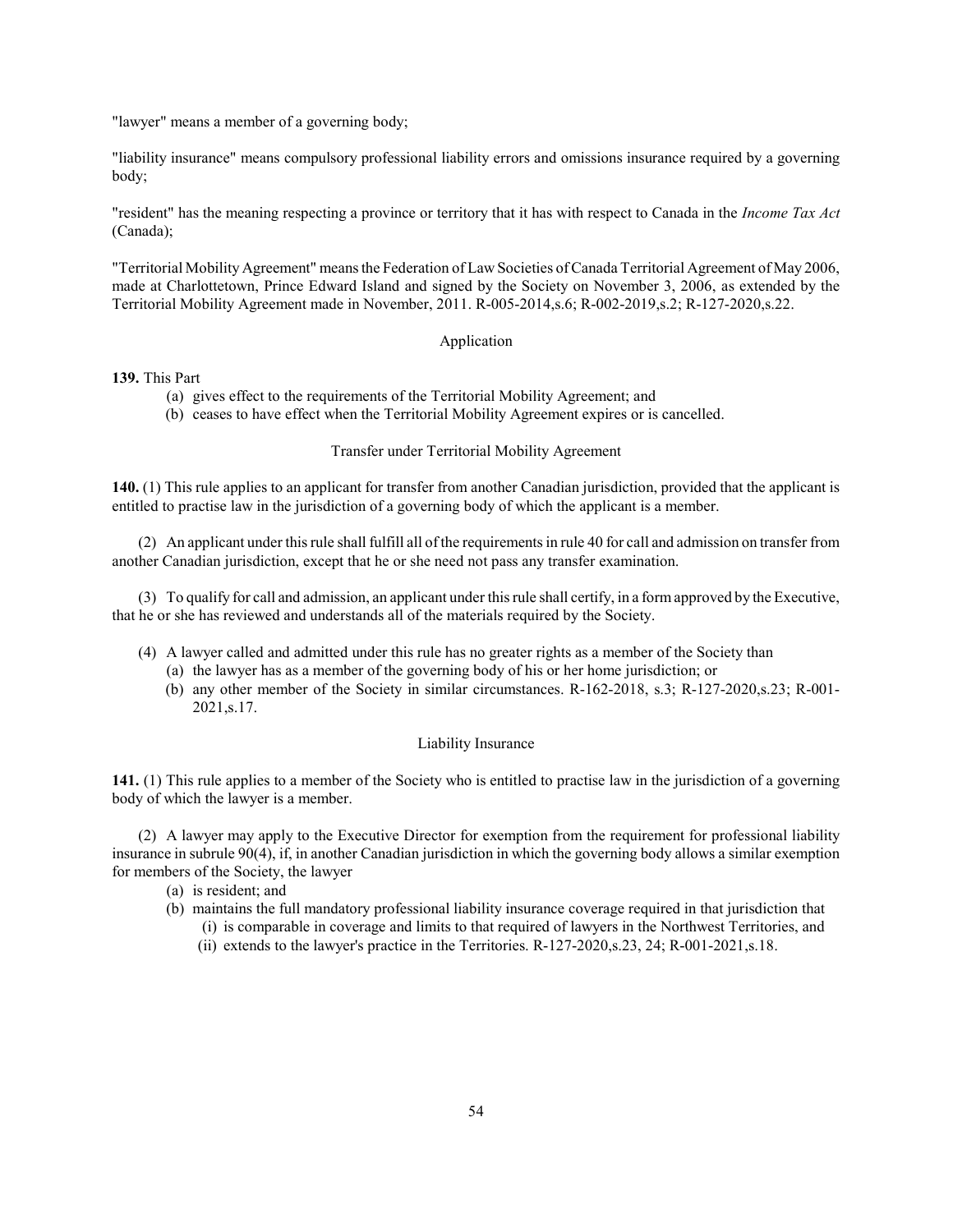## PART 9 LIMITED LIABILITY PARTNERSHIPS

### Interpretation

#### 142. In this Part,

"extra-territorial limited liability partnership" means an extra-territorial partnership as defined in section 102.22 of the Partnership Act;

"limited liability partnership" means a limited liability partnership as defined in section 102.1 of the *Partnership Act*;

"LLP" means a limited liability partnership;

"partnership" means a entity as described in subsection  $2(1)$  of the *Partnership Act*;

"registered" means an LLP or extra-territorial LLP for which approval and certification has been issued by the Secretary, on behalf of the Society under this Part, and registered with the Registrar of Corporations under the Partnership Act, and for which the approval and certification has not expired.

### Register of LLPs

143. (1) The Secretary shall maintain a register of LLPs containing the following information with respect to each LLP:

- (a) the name and registered office of the LLP and the number on the register attributed to the LLP;
- (b) the names and Roll numbers of the members of the Society who are partners in the LLP, or who hold shares in a professional corporation that is a partner in the LLP;
- (c) the date of initial approval by the Society of the application of the LLP for registration under Part III.1 of the Partnership Act; and
- (d) any other particulars specified by the Executive.
- (2) The Secretary shall maintain any other records with respect to LLPs specified by the Executive.

(3) A registered LLP shall notify the Secretary in writing of any change in the particulars specified in subrule (1) before or immediately after the change is made, and shall submit with such notification the prescribed fee for registration of the change.

#### Certification of Northwest Territories LLP

144. Where a member proposes to register as an LLP under Part III.1 of the *Partnership Act*,

- (a) the member shall submit to the Secretary
	- (i) an Application by Northwest Territories LLP in an approved form,
	- (ii) the fee as is set by the Executive for each year, and
	- (iii) any other information required by the Secretary for the purposes of this rule; and
- (b) the Secretary shall endorse on the application or shall issue a statement of the Society's certification under paragraph  $102.8(4)$ (h) of the *Partnership Act*, that
	- (i) the partners are covered by liability insurance in the form and amount required for that purpose by these rules,
	- (ii) the partnership and the partners meet all other eligibility requirements for practice as an LLP that are imposed by the Executive from time to time under the Act, provided that the Secretary is satisfied as to those matters; and
	- (iii) that the certification under paragraph  $102.8(4)(h)$  of the *Partnership Act* expires on December 31 of the year it is issued. R-090-2013,s.19; R-136-2016,s.13; R-063-2021,s.21.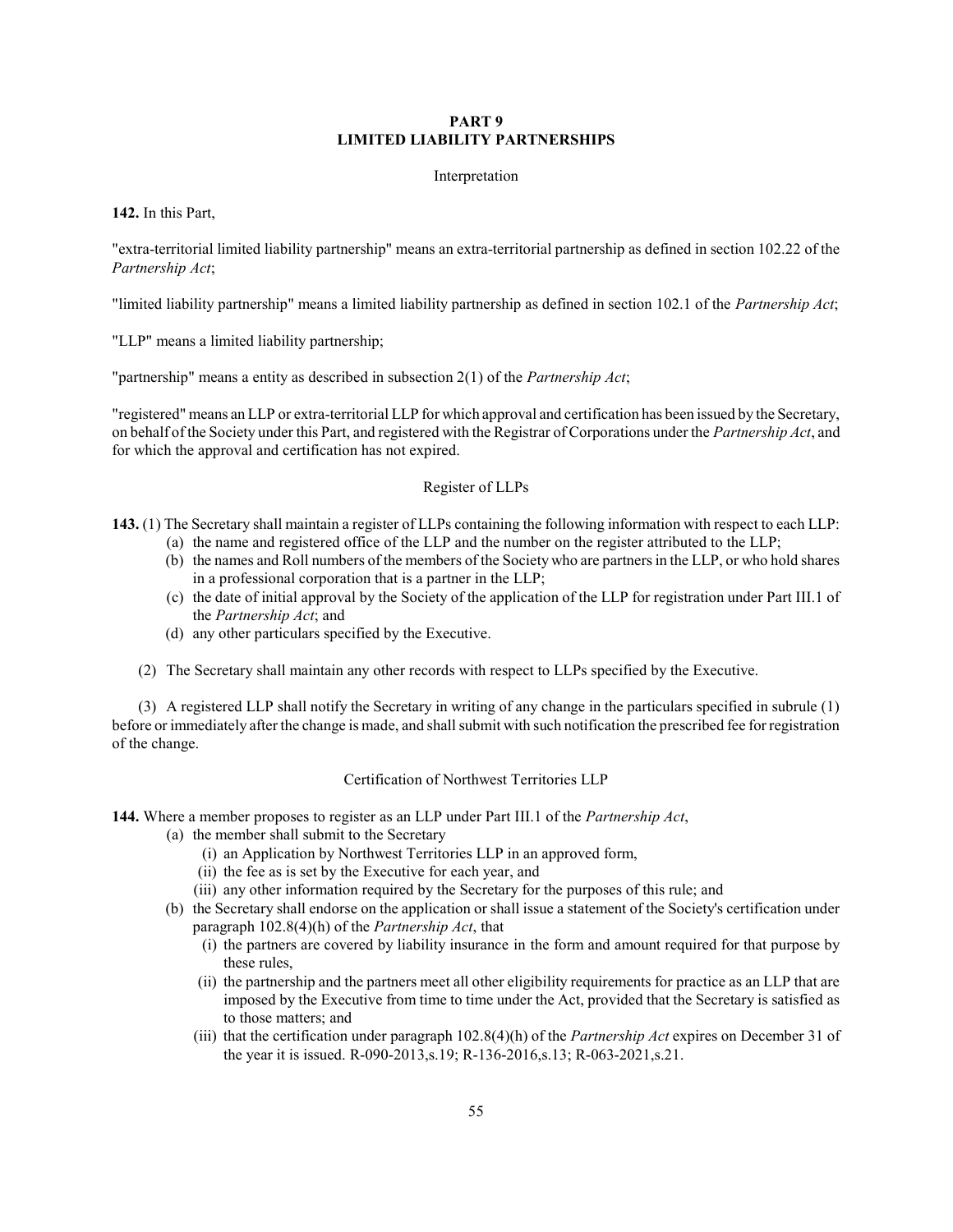# Certification of Extra-territorial LLP

145. Where a partnership has a status substantially equivalent to an LLP under the laws of a jurisdiction other than the Northwest Territories and consists of one or more partners, whether individuals or professional corporations that carry on the practice of law, and that partnership proposes to register as an extra-territorial LLP under Part III.2 of the Partnership Act,

- (a) that partnership shall submit to the Secretary
	- (i) an Application by Extra-Territorial LLP in an approved form;
	- (ii) the fee as is set by the Executive for each year, and
	- (iii) any other information required by the Executive for the purposes of this rule; and
- (b) the Secretary shall endorse on the application or issue a statement of the Society's certification under paragraph  $102.25(3)(i)$  of the *Partnership Act* that
	- (i) the Northwest Territories partners and partners in the partnership are covered by liability insurance in the form and amount required for that purpose by these rules,
	- (ii) the partnership and the Northwest Territories partners meet all other applicable eligibility requirements for practice as an extra-territorial LLP that are imposed by the Executive from time to time under the Act, provided that the Secretary is satisfied as to those matters; and
	- (iii) the certification under paragraph  $102.25(3)$ (j) of the *Partnership Act* expires on December 31 of the year it is issued. R-090-2013,s.20; R-136-2016,s.14; R-053-2021,s.22.

#### Insurance Requirements

146. (1) A member of the Society who is a partner in an LLP, or who holds shares in a professional corporation that is a partner in an LLP, shall have and maintain professional liability insurance providing coverage of at least \$1,000,000 per occurrence and \$2,000,000 in the aggregate.

(2) Subrule (1) does not apply to a member of the Society who is a partner in an LLP, or who holds shares in a professional corporation that is a partner in an LLP, during such period that he or she is both an inactive member and on parental leave. R-138-2014,s.1.

#### Other Eligibility Requirements

147. The Secretary shall not endorse an application under rule 144 or 145 if the applicant partnership has one or more partners, whether individuals or professional corporations, that are not entitled to carry on the practice of law.

#### Notification of Non-compliance

148. The Secretary, or any other person so authorized by the Executive from time to time, shall provide notification to the Registrar of Corporations in accordance with the *Partnership Act* if the Society becomes aware of the failure of an LLP or one or more of its partners to maintain compliance with the requirements imposed on an LLP and its partners under these rules and the Act.

#### Renewal of Permit

149. (1) Each year the Secretary shall send each LLP a written notice respecting renewal of its certification.

(2) An LLP certified under rule 144 or 145 may apply to the Secretary for an annual renewal of certification by submitting to the Secretary

- (a) completed Application by Northwest Territories LLP in an approved form or an Application by Extra-Territorial LLP in an approved form, as applicable;
- (b) proof of insurance under rule 146; and
- (c) the fee specified in Schedule A.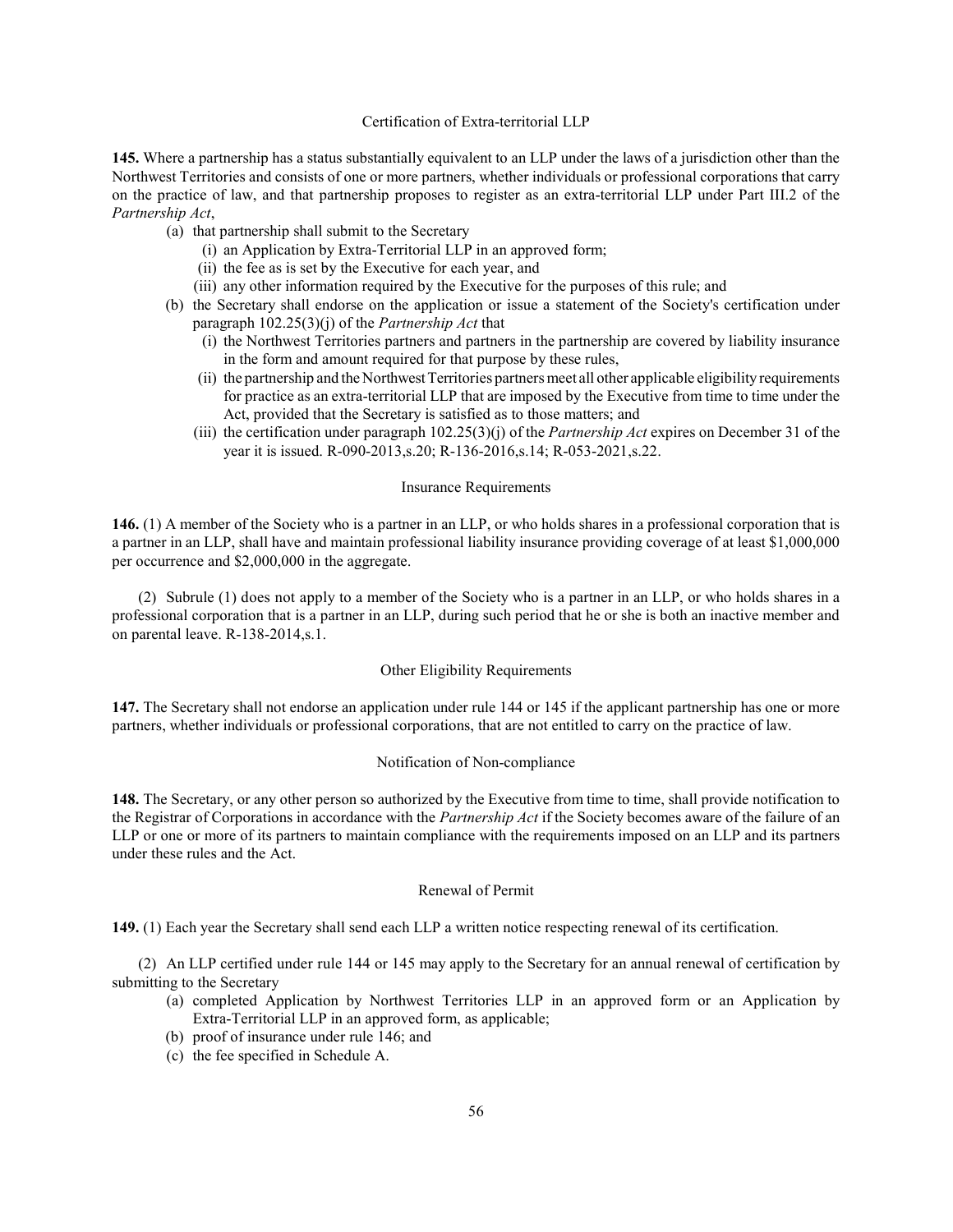(3) An LLP renewing its certification shall submit to the Secretary those items required in paragraphs (2)(a) and (b) on or before December 31 in each year.

- (4) If an LLP fails to comply with subrule (3),
	- (a) its certification under paragraphs 144(b) or 145(b) expires on December 31 of the last year in which the endorsement and certification is valid; and
	- (b) the LLP is a partnership after its certification expires.

### (5) Repealed.

(5) The Executive shall set annual renewal fees each year.

(6) Where the certification for an LLP expires under this rule and the partnership wants to renew its certification with the Society, the partnership shall apply as though it had never been certified with the Society. R-090-2013,s.21; R-136-2016.s.15(1),(2) and (3); R-097-2017,s.13; R-063-2021,s.23.

### PART 10 PROFESSIONAL CORPORATIONS

Interpretation

150. In this Part,

"annual permit" means a permit as defined in the Professional Corporations Act;

"law professional corporation" or "law PC" or "Law Prof. Corp." means a professional corporation that is

- (a) a professional corporation defined in the Professional Corporations Act, and
- (b) registered as a law professional corporation with the Secretary under this Part.

### Corporate Register of Professional Corporations

151. (1) The Secretary shall maintain a corporate register of law professional corporations containing the following information with respect to each law professional corporation:

- (a) its name, registered office and registration number;
- (b) the Roll numbers, names and addresses of each director;
- (c) a certified copy of
	- (i) its certificate of incorporation issued under subsection  $268(3)$  of the *Business Corporations Act*, and (ii) its articles and bylaws;
- (d) the names and Roll numbers of the active members of the Society who hold voting shares in the law professional corporation;
- (e) the date of initial approval by the Society of the application for registration as a law professional corporation;
- (f) any other particulars specified by the Executive.

(2) A law professional corporation shall notify the Secretary in writing of any change in the particulars specified in subrule (1) before or immediately after the change is made and submit with such notification the fee set out in Schedule A for registration of the change.

(3) The Secretary shall keep the register of law professional corporations at the Society's head office and shall make it available for inspection by any person, without fee, during regular office hours.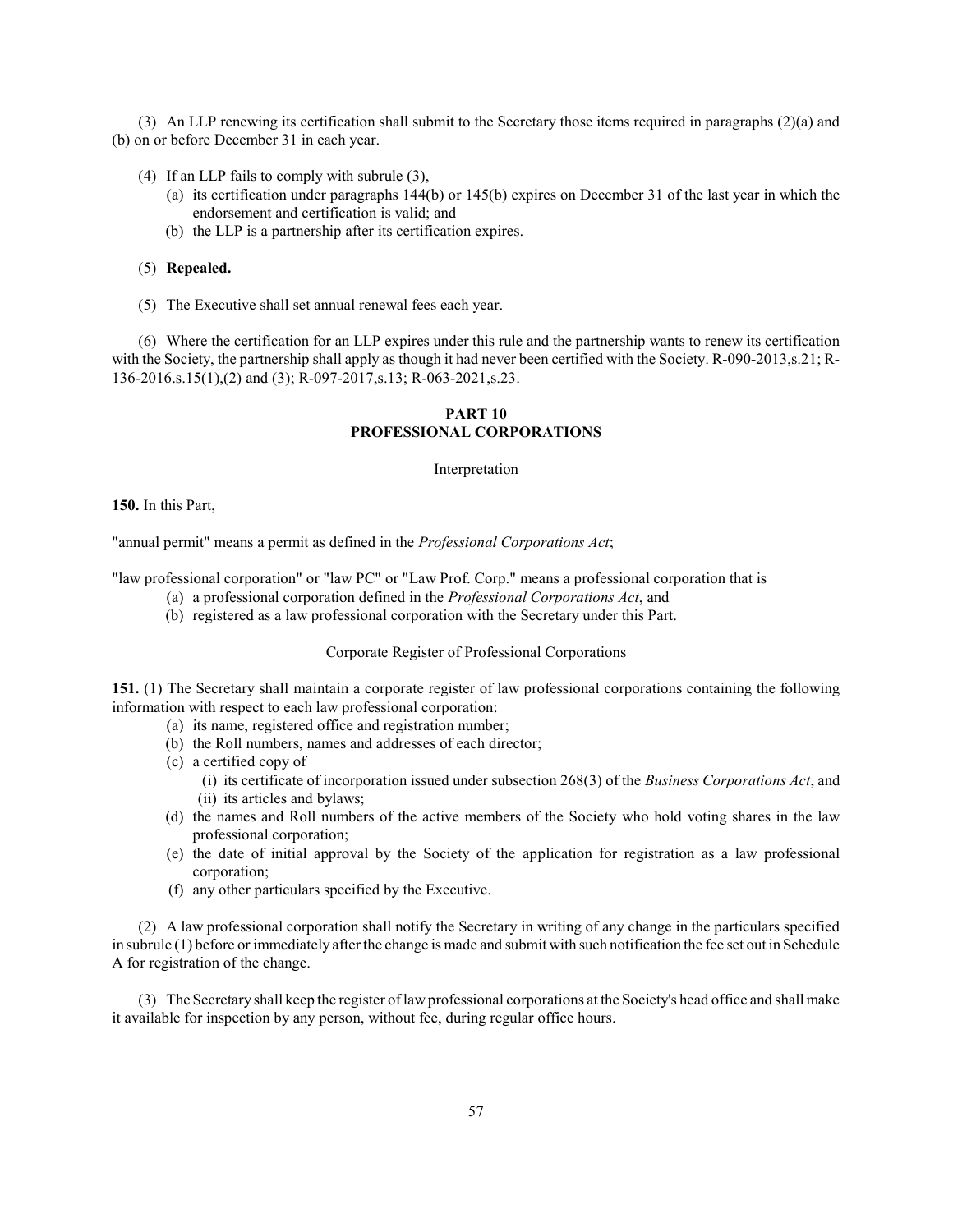### Registration of Territorial Professional Corporation

152. (1) In this rule, "territorial law professional corporation" means a law professional corporation incorporated in the Northwest Territories.

(2) Where a professional corporation proposes to register, under section 6 of the Professional Corporations Act, as a territorial law professional corporation, the professional corporation shall submit to the Secretary

- (a) an Application for Registration by Territorial Law Professional Corporation in an approved form;
- (b) a copy of the applicant's current articles or bylaws filed under the Business Corporations Act and Business Corporations Regulations;
- (c) a copy of the applicant's current Notice of Directors filed under the Business Corporations Regulations;
- (d) the fee set out in item 7(b) of Schedule A.

(3) Where the Secretary approves of the registration of a professional corporation as a territorial law professional corporation, he or she shall endorse the an approved form submitted under paragraph (2)(a), to state that the professional corporation is registered as a territorial law professional corporation.

(4) Where a registered territorial law professional corporation fails to renew its permit within one year after its expiry, the Secretary shall cancel the registration of the territorial law professional corporation.

(5) To be satisfied whether an application made under this rule should be approved, the Secretary may require an applicant to provide additional information. R-090-2013,s.22; R-137-2014,s.1; R-097-2017,s.14; R-063-2021,s.24.

Registration of Extra-territorial Professional Corporation

153. (1) In this rule, "extra-territorial law professional corporation" means

- (a) a corporation that is incorporated under the laws of a another province or territory and complies with the applicable laws of that jurisdiction pertaining to law professional corporations; and
- (b) a corporation that is a registered extra-territorial corporation under the Business Corporations Act.

(2) A professional corporation that proposes to register as an extra-territorial law professional corporation under section 6 of the *Professional Corporations Act* shall submit to the Secretary

- (a) an Application for Registration by Extra-Territorial Law Professional Corporation in an approved form;
- (b) a copy of the applicant's extra-territorial registration filed under the Business Corporations Act;
- (c) a copy of the applicant's current articles or bylaws filed in the extra-territorial jurisdiction;
- (d) a current list of directors;
- (e) the fee set out in item 7(c) of Schedule A.

(3) Where the Secretary approves of the registration of a professional corporation as an extra-territorial law professional corporation, he or she shall endorse the Application for Registration by Extra-Territorial Law Professional Corporation submitted under paragraph (2)(a), to state that the professional corporation is registered as an extra-territorial law professional corporation.

(4) The Secretary shall cancel the registration of an extra-territorial law professional corporation that fails to renew its permit within one year after its expiry.

(5) The Secretary may allow an extra-territorial law professional corporation to use its name as authorized in its home jurisdiction.

(6) The Secretary may require an applicant to provide further information before he or she approves of the application. R-090-2013,s.23; R-137-2014,s.2; R-097-2017,s.15; R-001-2021,s.19(1),(2) and (3); R-063-2021,s.25.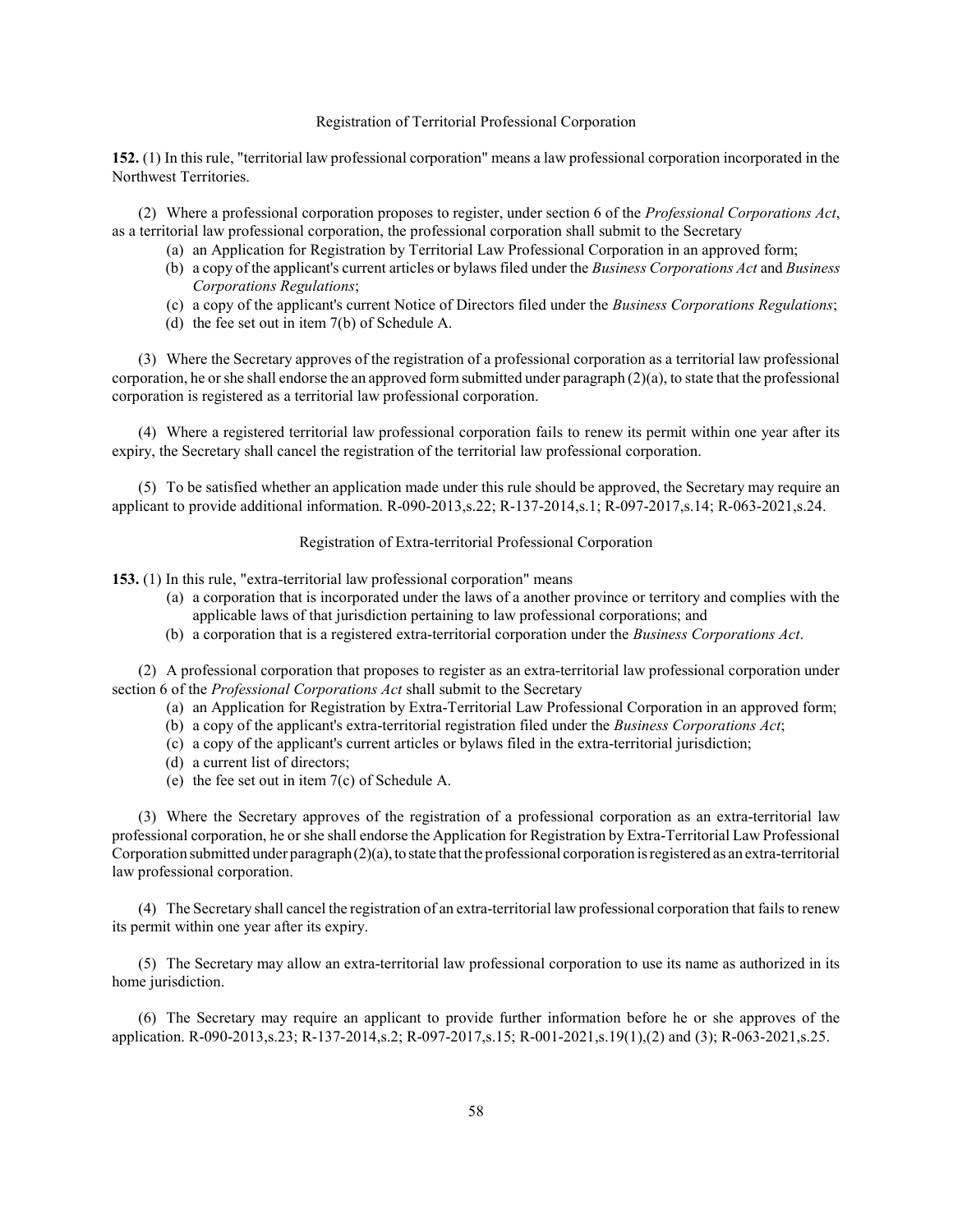### Corporate Name

154. A law professional corporation shall not use a name if that name

- (a) is used by another registered law professional corporation holding a certificate of registration under this Part;
- (b) so nearly resembles the name of another registered law professional corporation holding a certificate of registration under this Part that it is likely to confuse or mislead the public; or
- (c) is contrary to Part 4 of the Code of Professional Conduct ("Marketing of Legal Services"). R-136-2014,s.3.

### Change of Corporate Name

155. (1) A law professional corporation may apply to the Secretary, in a form approved by the Executive, for a certificate stating that the Society does not object to a specific change of name for the law professional corporation.

(2) A law professional corporation shall not apply for a change of name under the Business Corporations Act unless it has been granted the certificate referred to in subrule (1).

- (3) The Secretary shall issue a new certificate of registration to a law professional corporation that has
	- (a) obtained the certificate referred to in subrule (1);
	- (b) submitted to the Secretary a true copy of the certificate of amendment issued by the Registrar of Corporations under section 180 of the Business Corporations Act, showing the change of name and the date it is effective; and
	- (c) paid the fee set out in Schedule A.

### Annual Permit

156. (1) A law professional corporation which is registered under rule 152 or 153 may apply to the Secretary for an annual permit by submitting to the Secretary

- (a) an Application for Annual Permit for Law Professional Corporation in an approved form;
- (b) a copy of the endorsed Application for Registration by Territorial Law Professional Corporation referred tin subrule 152(3), or the endorsed Application for Registration by Extra-Territorial Law Professional Corporation referred to in subrule 153(3), as applicable;
- (c) a copy of the applicant's securities register;
- (d) a copy of the applicant's current articles or bylaws;
- (e) a current list of directors;
- (f) the fee set out in item 7(e) of Schedule A.

(2) The Secretary may issue an annual permit to a law professional corporation if it complies with subrule (1) and the Secretary is satisfied that it complies with paragraph  $6(c)$  of the *Professional Corporations Act*.

- (3) An annual permit may contain any terms and conditions that the Executive considers appropriate.
- (4) An annual permit expires on December 31 of the calendar year for which it was issued.
- (5) An annual permit issued to a law professional corporation ceases to be valid if
	- (a) it is revoked under rule 160;
	- (b) a practising lawyer who is a voting shareholder in the law professional corporation dies or otherwise ceases to be a practising lawyer, and no provision is made in the articles of the law professional corporation for the immediate and automatic disposition of that lawyer's shares in that case;
	- (c) another law professional corporation that is a voting shareholder in the law professional corporation ceases to be registered as a corporation under the Business Corporations Act or ceases to hold a valid annual permit, and no provision is made in the articles of the law professional corporation for the immediate and automatic disposition of the other law professional corporation's shares in that case; or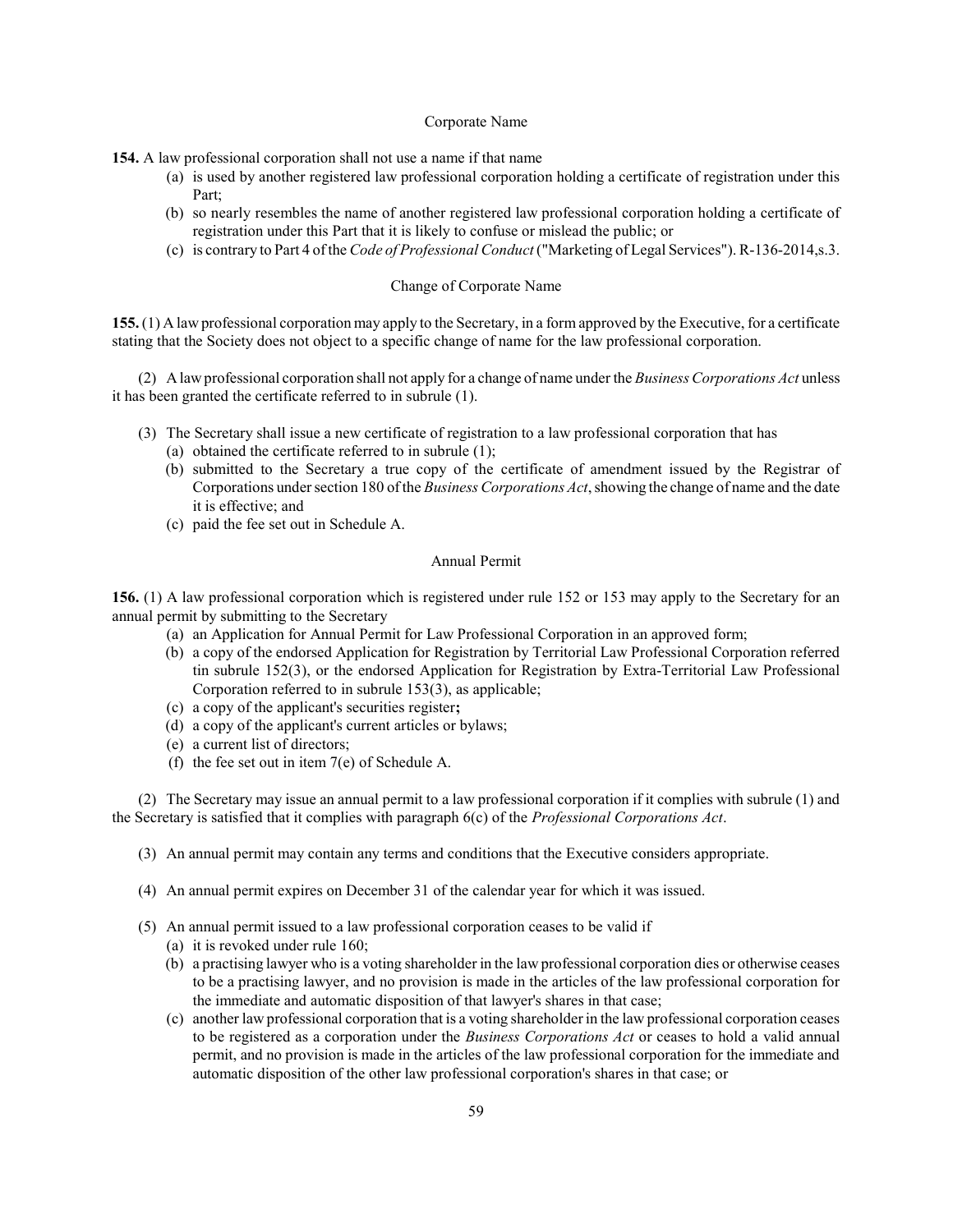(d) it is surrendered by the law professional corporation to the Secretary.

(6) A holder of an annual permit shall not carry on any activities, other than the provision of legal services or services directly associated with the provision of legal services.

(7) To be satisfied whether an application made under this rule should be approved, the Secretary may require an applicant to provide additional information. R-090-2013,s.24; R-137-2014,s.3; R-097-2017,s.16; R-063-2021,s.26.

#### Renewal

157. (1) The Secretary shall send written notice to each law professional corporation, respecting the renewal of its annual permit.

- (2) The notice under subrule (1) must state that the law professional corporation must submit to the Secretary (a) an Application for Renewal of Annual Permit for Law Professional Corporation in an approved form;
	- (b) a certificate issued by the Registrar of Corporations, dated not earlier than 60 days before the date of the submission to the Secretary,
		- (i) under section 271 of the Business Corporations Act, confirming that the applicant is an existing corporation and up to date in filing its annual returns under that Act, if the applicant is a territorial law professional corporation, or
		- (ii) under section 293 of the Business Corporations Act, confirming that the applicant is registered and up to date in filing its annual returns under that Act, if the applicant is an extra-territorial law professional corporation;
	- (c) a copy of the applicant's securities register;
	- (d) a copy of the applicant's current articles or bylaws, if they have changed since last filed with the Secretary;
	- (e) a current list of directors;
	- (f) the fee set out in item 7(f) of Schedule A.

(3) A law professional corporation shall submit to the Secretary those items described in subrule (2) on or before December 31 in each year.

- (4) If a law professional corporation fails to comply with subrule (3),
	- (a) its annual permit expires on December 31 of the last year in which it is valid; and
	- (b) the law professional corporation will no longer hold a valid permit for the purposes of paragraph 4(l)(a) of the Professional Corporations Act, after December 31 of the last year in which it is valid.

(5) The information required for annual renewal of registration must include full particulars of any change since the most recent annual permit application or renewal in

- (a) the name and registered office of the law professional corporation;
- (b) the number on the register attributed to the law professional corporation; and
- (c) the names and Roll numbers of the members of the Society who are partners in the law professional corporation, or who hold shares in a law professional corporation that is a partner in the law professional corporation.

(6) To be satisfied whether an application made under this rule should be approved, the Secretary may require an applicant to provide additional information.

(7) Where the annual permit for a law professional corporation expires under this rule or rule 156 and the law professional corporation wants to renew its annual permit with the Society, the information required, the fee required and all other aspects of the application must be the same as if the law professional corporation had never registered with the Society.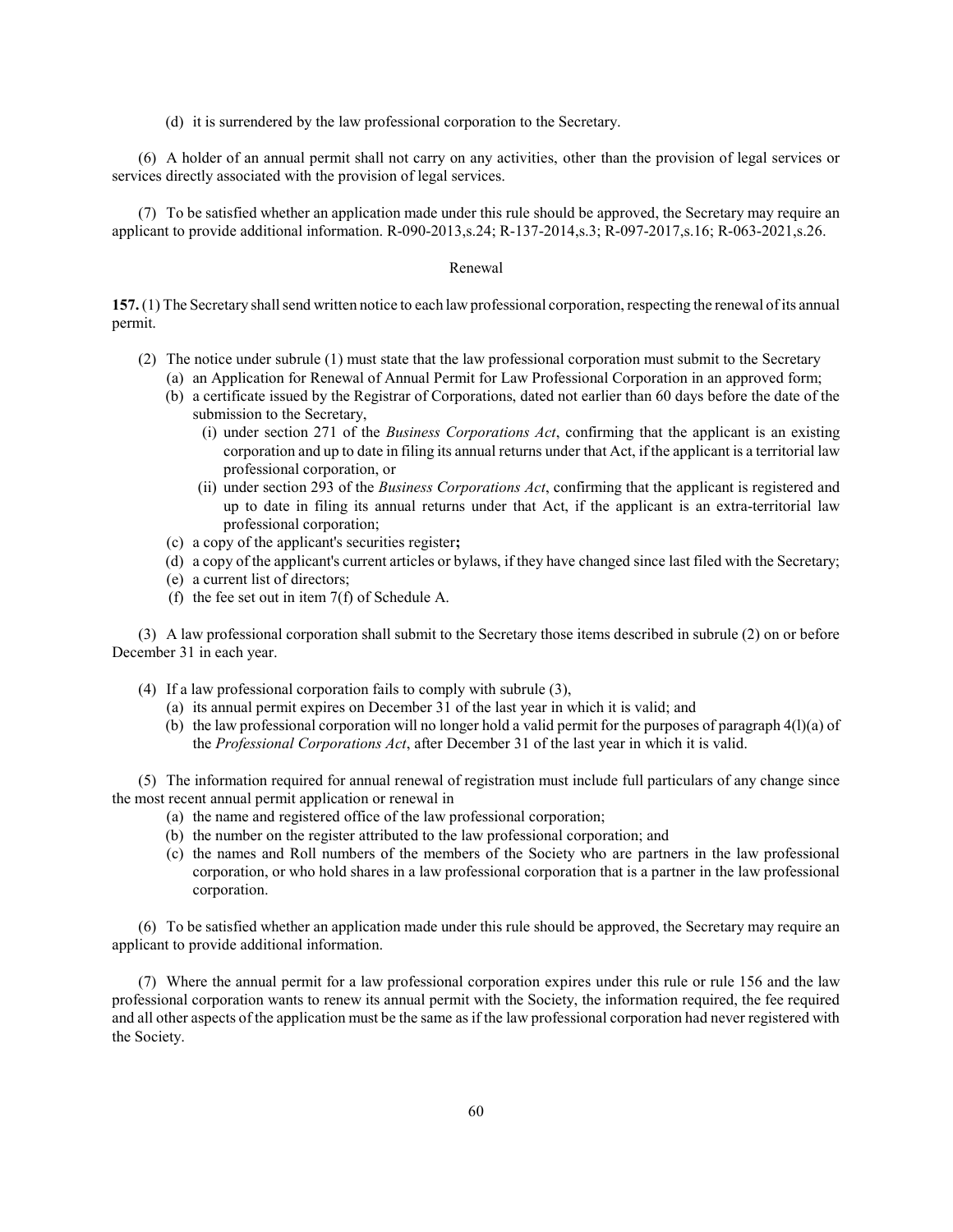(8) On refusing to renew an annual permit the Secretary shall give the law professional corporation written notice of the refusal with reasons. R-137-2014,s.4; R-097-2017,s.17; R-001-2021,s.20; R-063-2021,s.27.

#### Notice of Change in Corporate Information

158. The president of a law professional corporation which holds a valid annual permit or his or her designate shall promptly advise the Secretary in writing of any change to the information contained in the annual permit application or annual permit renewal application most recently submitted to the Society.

#### Dissolution, Insolvency or Bankruptcy

159. (1) Where a law professional corporation is to be dissolved or is insolvent or bankrupt, the members who are shareholders in the law professional corporation shall, as soon as is reasonably practicable,

- (a) notify the Secretary in writing that the law professional corporation is insolvent or bankrupt; and
- (b) submit to the Secretary
	- (i) a copy of all material filed in the proceedings dealing with the insolvency or bankruptcy,
	- (ii) all information relating to any professional relationship between the law professional corporation and any creditor,
	- (iii) all information respecting any debts which arose from the law professional corporation's carrying on of the business of providing professional services, and
	- (iv) the law professional corporation's annual permit.
- (2) After receiving the information and material required under this rule, the Secretary shall
	- (a) revoke the registration of the law professional corporation; and
	- (b) refer the information and material to the chairperson of the Discipline Committee for his or her attention under rule 78, in the case of a law professional corporation that is insolvent or bankrupt.
- (3) Dissolution, insolvency and bankruptcy are not of themselves deserving of discipline.

#### Revocation of Annual Permit

- 160. (1) A Sole Inquirer or a Committee of Inquiry acting under Part III and the Act, may revoke an annual permit if (a) in the course of providing legal services the law professional corporation does anything that, if done by a
	- member, would be unprofessional conduct; or
	- (b) the law professional corporation contravenes the Act, the Professional Corporations Act, the Business Corporations Act or these rules.

(2) Instead of revoking an annual permit under subrule (1), the Sole Inquirer or a Committee of Inquiry acting under Part III and the Act may do one or more of the following:

- (a) reprimand one or more of the voting shareholders of a law professional corporation;
- (b) impose a fine on the law professional corporation in an amount not exceeding \$20,000;
- (c) impose conditions or limitations under which the law professional corporation may continue to provide legal services to the public.

(3) Any person who is a shareholder, director, officer or employee of or contractor to a law professional corporation may be

- (a) compelled to give evidence at a proceeding under the Act or these rules; or
- (b) required to produce any file or record in that person's possession or control that is relevant to matters raised in any proceeding under the Act or these rules.

(4) When a Sole Inquirer or a Committee of Inquiry acting under paragraph  $(2)(c)$  imposes a condition or limitation under which a law professional corporation may continue to provide legal services to the public, the Secretary may disclose to any person the fact that the condition or limitation applies and the nature of the condition or limitation.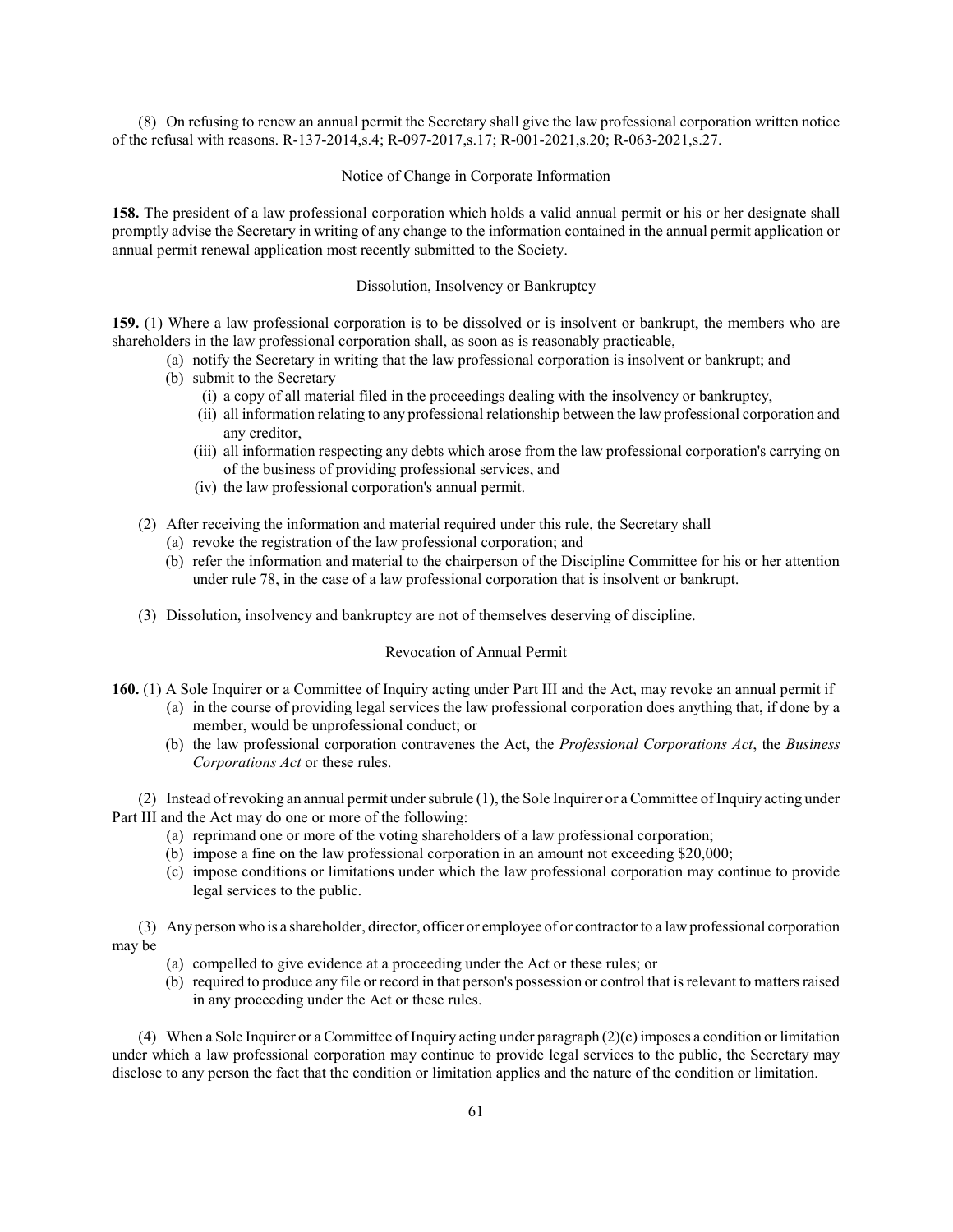(5) If the Secretary discloses the existence of a condition or limitation under subrule (4) by means of the Society's website, the Secretary shall remove the information from the website within a reasonable time after the condition or limitation ceases to be in force.

#### Public Disclosure of Corporate Status

161. All advertising for a member who provides legal services to the public through a law professional corporation must indicate that the law professional corporation provides the legal services. R-001-2021,s.21.

#### Disclosure of Corporate Information

162. (1) All information and documents received by the Society under this Part are confidential and no person is permitted to disclose them to any person, with the exception of the information and documents contained in the corporate register under subrule 151(1).

(2) The Secretary may, on payment by a person of the appropriate fee set out in Schedule A, provide copies of entries in the corporate register or a certificate of standing under section 14 of the Act to that person.

- (3) As an exception to subrule (1), the Society may
	- (a) use information and documents for a purpose consistent with the Act and these rules;
	- (b) disclose information and documents to a governing body as defined in the Professional Corporations Act; and
	- (c) disclose, on request, to any person
		- (i) the name of a law professional corporation,
		- (ii) the place of business of a law professional corporation,
		- (iii) whether a corporation has a valid annual permit and is a law professional corporation registered with the Society,
		- (iv) whether a specified lawyer is an employee or a voting shareholder of a law professional corporation, and
		- (v) whether a specified law professional corporation is a voting shareholder of another law professional corporation. R-162-2018, s.4; R-001-2021,s.22.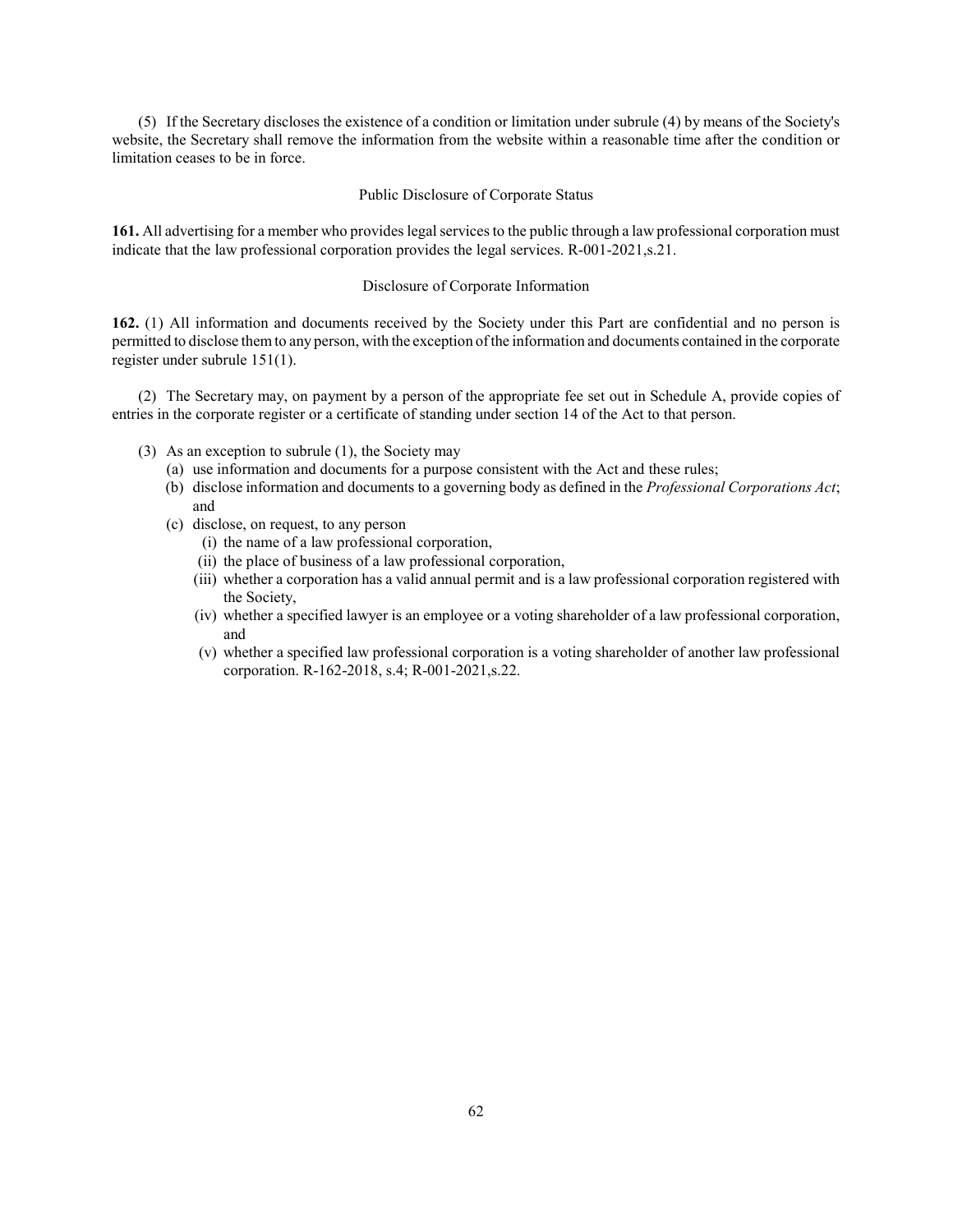# SCHEDULE A

# FEES

| Item           |                        | Description                                                                             | Reference   | Amount (\$)  |  |
|----------------|------------------------|-----------------------------------------------------------------------------------------|-------------|--------------|--|
| $\mathbf{1}$   | Member                 |                                                                                         |             |              |  |
|                | (a)                    | Application (where member not struck from Roll)                                         | 40(1)(f)    | 205          |  |
|                | (b)                    | Application (where member struck from Roll)                                             | 40(1)(f)    | 510          |  |
|                | (c)                    | Admission                                                                               | 40(1)(f)    | 230          |  |
|                | (d)                    | Annual (active member)                                                                  | 40(1)(f)    | 1230         |  |
|                | (e)                    | Annual (inactive member)                                                                | 40(1)(f)    | 230          |  |
|                | (f)                    | Change of status - inactive to active member                                            | 57(2)(d)(v) | 205          |  |
|                | (g)                    | Late fee for reporting continuing professional<br>development                           | 71(1)(d)    | 255          |  |
|                | (h)                    | Reinstatement of suspended member (for each year<br>or part of a year member suspended) | 82(1)       | 255          |  |
| $\overline{2}$ | Students-at-Law        |                                                                                         |             |              |  |
|                | (a)                    | Application                                                                             | 41(1)(e)    | 25           |  |
|                | (b)                    | Admission                                                                               | 41(1)(e)    | 105          |  |
|                | (c)                    | Application as member                                                                   | 49(f)       | 75           |  |
|                | (d)                    | Admission as member                                                                     | 49(f)       | 230          |  |
|                | (e)                    | Annual as member (active)                                                               | 49(f)       | 1230         |  |
|                | (f)                    | Assignment of articles                                                                  | 44(2)       | 15           |  |
|                | (g)                    | Reinstatement of articles                                                               | 83(2)       | $\mathbf{0}$ |  |
| $\mathfrak{Z}$ | Restricted Appearance  |                                                                                         |             |              |  |
|                | (a)                    | Application                                                                             | 51(2)(f)    | 205          |  |
|                | (b)                    | Admission                                                                               | 51(2)(f)    | 430          |  |
|                | (c)                    | Renewal                                                                                 | 51(5)(b)    | 155          |  |
| 4              | Canadian Legal Advisor |                                                                                         |             |              |  |
|                | (a)                    | Application                                                                             | 52(2)(f)    | 205          |  |
|                | (b)                    | Admission                                                                               | 52(2)(f)    | 230          |  |
|                | (c)                    | Annual (active)                                                                         | 52(2)(f)    | 1230         |  |
|                | (d)                    | Annual (inactive member)                                                                | 52(2)(f)    | 230          |  |
|                | (e)                    | Change of status - inactive to active                                                   | 52(2)(f)    | 205          |  |
|                | (f)                    | Reinstatement of suspended member (for each year<br>or part of a year member suspended) | 52(2)(f)    | 255          |  |
| 5              |                        | Law Student                                                                             |             |              |  |
|                | (a)                    | Application                                                                             | 53(1)(e)    | 25           |  |
|                | (b)                    | Enrolment                                                                               | 53(1)(e)    | 50           |  |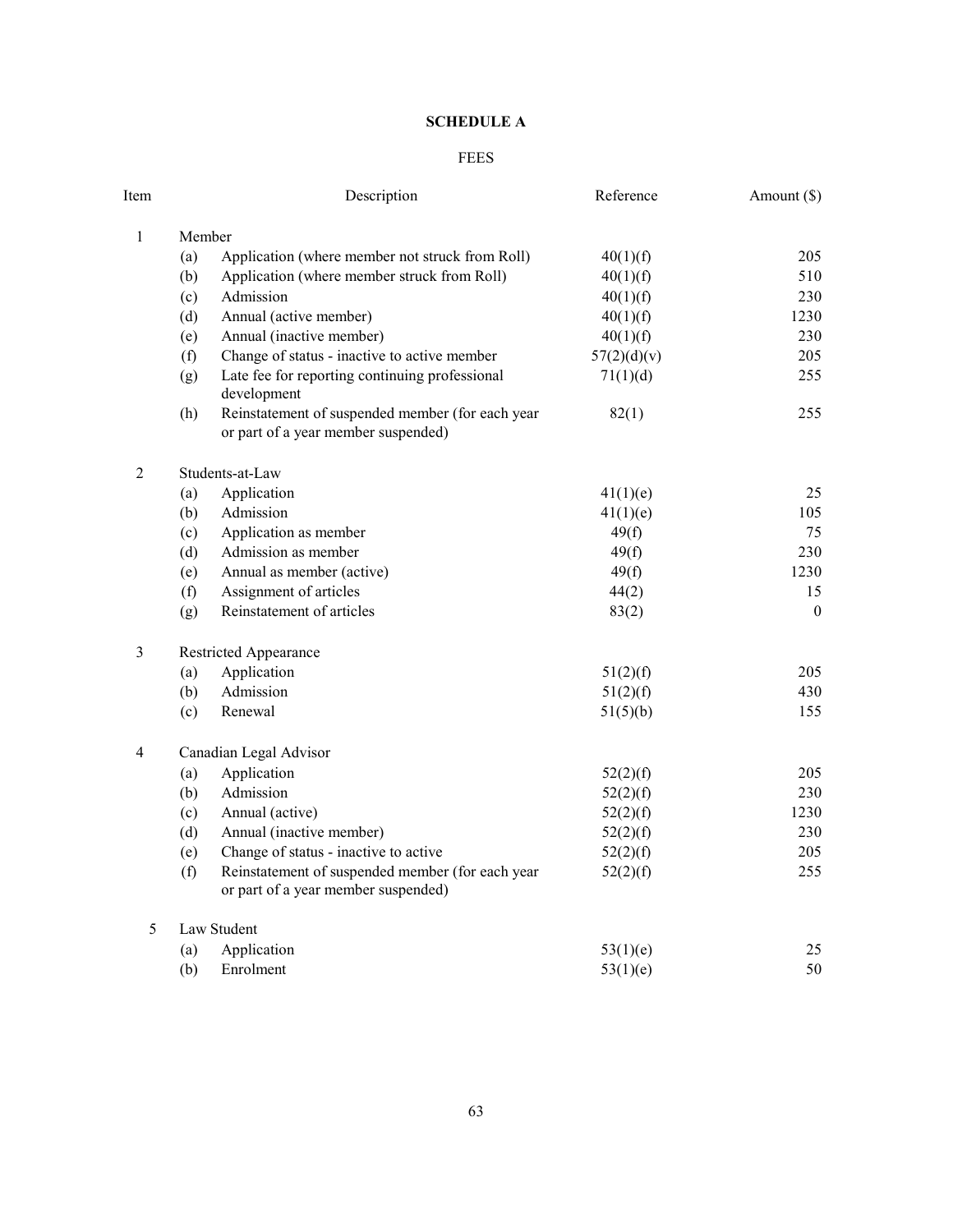| 6 | Limited Liability Partnerships (LLP)  |                                                       |            |          |  |
|---|---------------------------------------|-------------------------------------------------------|------------|----------|--|
|   | (a)                                   | Change notice registration                            | 143(3)     | 25       |  |
|   | (b)                                   | Registration (Territorial LLP) (per partner)          | 144(a)(ii) | 105      |  |
|   | (c)                                   | Registration (Extra-territorial LLP) (per partner)    | 145(a)(ii) | 105      |  |
|   | (d)                                   | Annual renewal of certification (per partner)         | 149(2)(c)  | 50       |  |
| 7 | Law Professional Corporation (Law PC) |                                                       |            |          |  |
|   | (a)                                   | Change notice registration                            | 151(2)     | 25       |  |
|   | (b)                                   | Registration (territorial) (per permit renewal)       | 152(2)(d)  | 305      |  |
|   | (c)                                   | Registration (extra-territorial) (per permit renewal) | 153(2)(e)  | 305      |  |
|   | (d)                                   | Law PC change of name registration                    | 155(3)(c)  | 155      |  |
|   | (e)                                   | Annual permit                                         | 156(1)(f)  | 155      |  |
|   | (f)                                   | Annual renewal (per permit renewal)                   | 157(2)(f)  | 155      |  |
|   | (g)                                   | Copies of corporate register (per page)               | 162(2)     | 1        |  |
|   | (h)                                   | Certificate of standing                               | 162(2)     | 55       |  |
| 8 | Assurance Fund                        |                                                       |            |          |  |
|   | (a)                                   | Levy                                                  | 87         | $\theta$ |  |
| 9 |                                       | Miscellaneous                                         |            |          |  |
|   | (a)                                   | Special examination fee (per examination)             |            | 25       |  |
|   | (b)                                   | Copies (per page)                                     |            |          |  |

R-080-2012,s.1; R-090-2013,s.25; R-136-2016,s.16, R-019-2017,s.1, R-162-2018,s.5; R-126-2020,s.1; R-127-2020,s.25; R-024-2021,s.3.